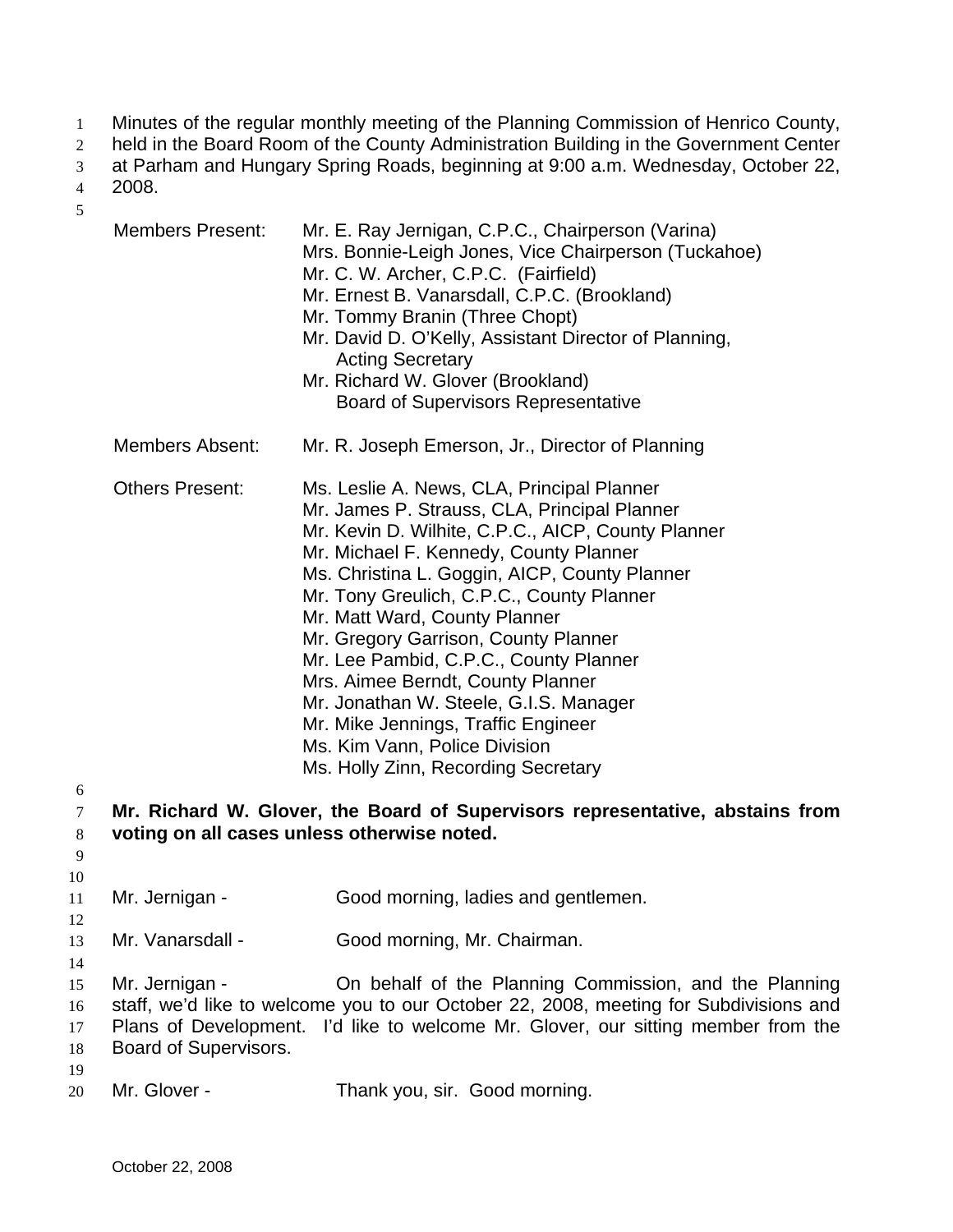21 22 23 Mr. Jernigan - The Mr. O'Kelly will be sitting in for Mr. Emerson today. Mr. O'Kelly.

24

25 26 27 28 29 30 31 Mr. O'Kelly - Thank you, Mr. Chairman. Before we get started on the regular agenda, I do have one announcement to make. This room, the Board Room, will be going under some technology renovations during the months of November and December. So, Board meetings, Planning Commission meetings, and Board of Zoning Appeals meetings will be relocated to the Glen Echo Office Building, which is located next to the Eastern Government Center at 3810 Nine Mile Road. The next Planning Commission meeting on November 19, 2008, will be held at Glen Echo at 9 a.m.

32

33 34 With that, Mr. Chairman, the first item on the agenda is the request for deferrals and withdrawals. Leslie News will lead us through those.

35

36 37 38 39 40 41 Ms. News - Yes, sir. Good morning, Mr. Chairman, members of the Commission. We have four items on the list for deferrals and withdrawals this morning, and an additional item that we received this morning that we will be adding at the end of this list. The first item is on page 7 of your agenda, and is located in the Brookland District. This is a landscape and lighting plan, LP/POD-03-07 for Country Inn & Suites. The applicant has requested a deferral to the November 19, 2008 meeting.

42

### 43 **LANDSCAPE & LIGHTING PLAN**

44

LP/POD-03-07 Country Inn & Suites – 8010 W. Broad St. (Revised POD-110-83) **Dean E. Hawkins, ASLA for Monument Hospitality, LLC:** Request for approval of a landscape and lighting plan, as required by Chapter 24, Sections 24-106 and 24- 106.2 of the Henrico County Code. The 1.344-acre site is located at 8010 W. Broad St. (US Route 250) adjacent to Shrader Rd., approximately 900 feet northwest of the intersection of Shrader and Hungary Spring Roads on parcel 764-752-5989. The zoning is B-3C Business District (Conditional). **(Brookland)** 

45

- 46 47 Mr. Jernigan - Is there any opposition to deferral of LP/POD-03-07, Country Inn & Suites (Revised POD-110-83)? There is no opposition.
- 48
- 49 50 Mr. Vanarsdall - Mr. Chairman, I move LP/POD-03-07, Country Inn & Suites (Revised POD-110-83), be deferred to November 19, 2008, at the applicant's request.
- 51

- 52 Mr. Archer - Second.
- 54 55 Mr. Jernigan - **Motion by Mr. Vanarsdall, seconded by Mr. Archer.** All in favor say aye. All opposed say no. The ayes have it; the motion passes.
- 56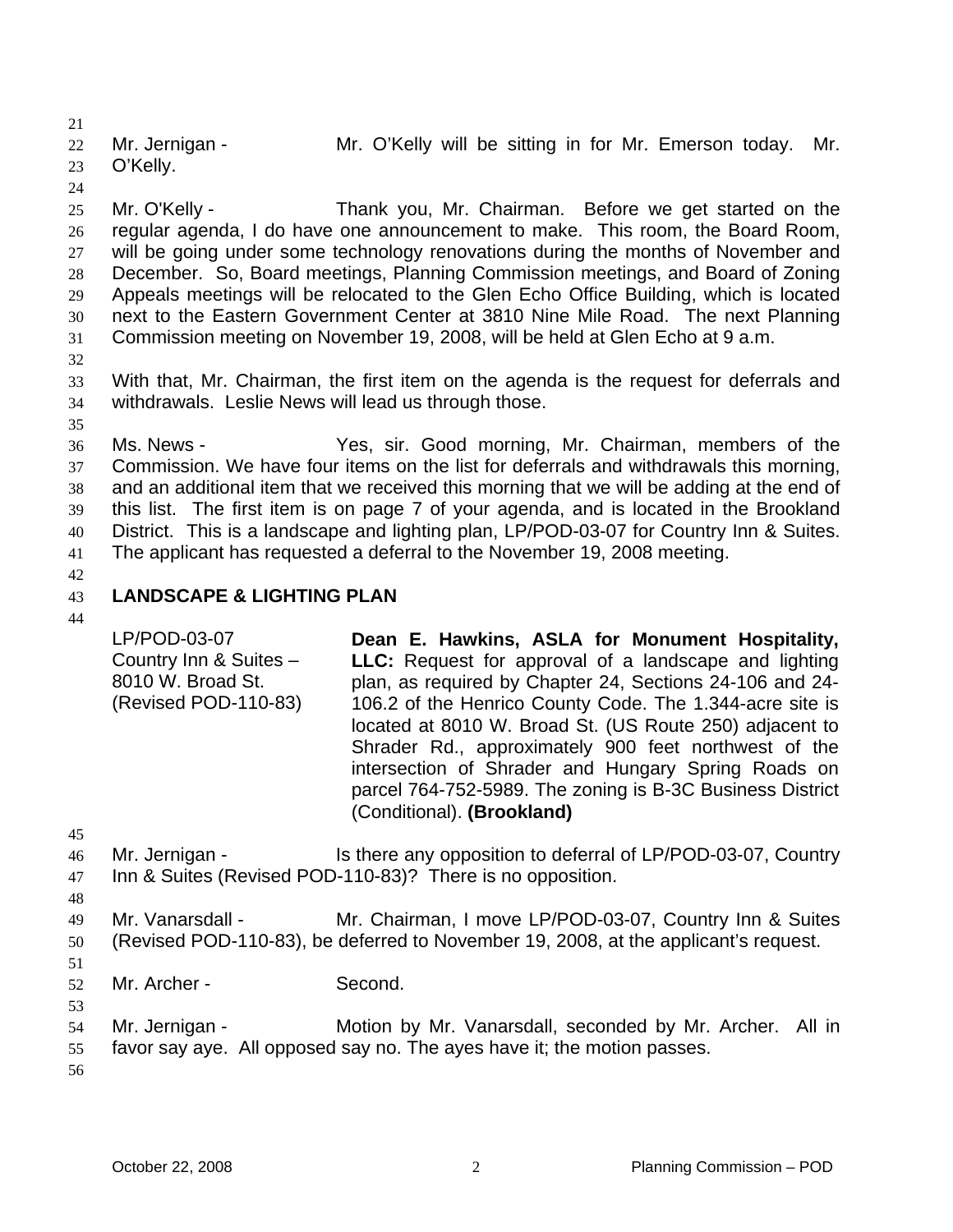At the request of the applicant, the Planning Commission deferred LP/POD-03-07, Country Inn & Suites (Revised POD-110-83) to its November 19, 2008 meeting. 57 58

59

60 61 62 Ms. News - The next item is on page 10 of your agenda and is located in the Brookland District. This is POD-60-08, Dickens Place Storage Lot. The applicant has requested a deferral to the November 19, 2008 meeting.

63

64 **PLAN OF DEVELOPMENT** 

65

66

69

72

74

POD-60-08 Dickens Place Storage Lot 6504 Dickens Place **William J. Schmidt and Fred Dailey for RLN Company, LLC:** Request for approval of a plan of development, as required by Chapter 24, Section 24-106 of the Henrico County Code, to construct a rental parking lot for permitted B-3 uses including the storage of RV's, boats, cars, trucks, licensed trailers, etc. The 1.31-acre site is located on the east line of Dickens Place, approximately 375 feet south of the intersection with Dickens Rd., on parcel 769-743-6236. The zoning is B-3, Business District. County water and sewer. **(Brookland)** 

67 68 Mr. Jernigan - Is there any opposition to the deferral of POD-60-08, Dickens Place Storage Lot? There is no opposition.

- 70 71 Mr. Vanarsdall - I move POD-60-08, Dickens Place Storage Lot, be deferred to November 19, 2008, at the applicant's request.
- 73 Mr. Archer - Second.

75 76 Mr. Jernigan - **Motion by Mr. Vanarsdall, seconded by Mr. Archer.** All in favor say aye. All opposed say no. The ayes have it; the motion passes.

77

78 79 At the request of the applicant, the Planning Commission deferred POD-60-08, Dickens Place Storage Lot, to its November 19, 2008 meeting.

80

81 82 83 Ms. News - The Mext on page 15 of your agenda, and located in the Brookland District, is POD-68-08, Shrader Road Medical Center. The applicant has requested a deferral to the November 19, 2008 meeting.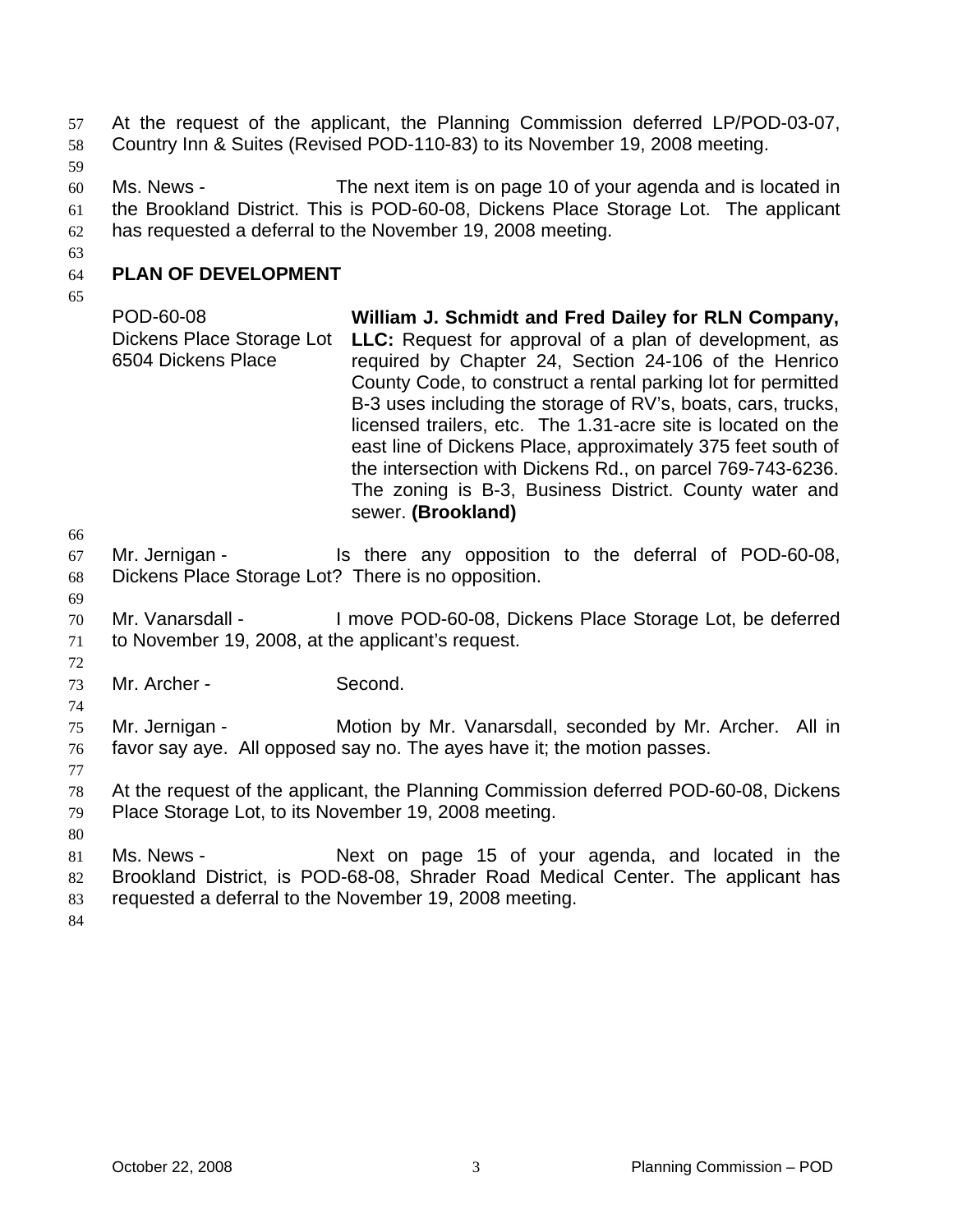## 85 **PLAN OF DEVELOPMENT**

86

| υU                   | POD-68-08<br><b>Shrader Road Medical</b><br>Center - 7900 Shrader<br>Rd.                                                                              | Hulcher & Associates, Inc. for CAE Real Estate, LLC<br>and NNN Advanced Orthopedic, LLC: Request for<br>approval of a plan of development, as required by Chapter<br>24, Section 24-106 of the Henrico County Code, to<br>construct a two-story 27,600 square foot medical office<br>building. The 2.0-acre site is located on the north line of<br>Shrader Rd., approximately 1,250 feet west of its<br>intersection with Hungary Spring Rd., on parcel 764-753-<br>6035. The zoning is O2-C, Office District (Conditional).<br>County water and sewer. (Brookland) |
|----------------------|-------------------------------------------------------------------------------------------------------------------------------------------------------|----------------------------------------------------------------------------------------------------------------------------------------------------------------------------------------------------------------------------------------------------------------------------------------------------------------------------------------------------------------------------------------------------------------------------------------------------------------------------------------------------------------------------------------------------------------------|
| 87<br>88<br>89       | Mr. Jernigan -                                                                                                                                        | Is there any opposition to the deferral of POD-68-08,<br>Shrader Road Medical Center? There is no opposition.                                                                                                                                                                                                                                                                                                                                                                                                                                                        |
| 90<br>91<br>92       | Mr. Vanarsdall -                                                                                                                                      | I move POD-68-08, Shrader Road Medical Center, be<br>deferred to November 19, 2008, at the applicant's request.                                                                                                                                                                                                                                                                                                                                                                                                                                                      |
| 93<br>94             | Mr. Archer -                                                                                                                                          | Second.                                                                                                                                                                                                                                                                                                                                                                                                                                                                                                                                                              |
| 95<br>96<br>97<br>98 | Motion by Mr. Vanarsdall, seconded by Mr. Archer. All in<br>Mr. Jernigan -<br>favor say aye. All opposed say no. The ayes have it; the motion passes. |                                                                                                                                                                                                                                                                                                                                                                                                                                                                                                                                                                      |
| 99<br>100            |                                                                                                                                                       | At the request of the applicant, the Planning Commission deferred POD-68-08, Shrader<br>Road Medical Center, to its November 19, 2008 meeting.                                                                                                                                                                                                                                                                                                                                                                                                                       |
| 101                  |                                                                                                                                                       |                                                                                                                                                                                                                                                                                                                                                                                                                                                                                                                                                                      |

102 103 104 105 106 Ms. News - The next item is on page 21 of your agenda and is located in the Three Chopt District. This is POD-64-08 and Special Exception for Cambria Suites at Short Pump Town Center. The applicant is requesting a deferral to the November 19, 2008 meeting.

### 107 **PLAN OF DEVELOPMENT AND SPECIAL EXCEPTION**

108

POD-64-08 Cambria Suites at Short Pump Town Center – W. Broad St. **Timmons Group for Short Pump Town Center, LLC and Nick Patel:** Request for approval of a plan of development and a special exception for buildings exceeding 45 feet in height, as required by Chapter 24, Sections 24-106 and 24-94(b) of the Henrico County Code, to construct a six-story, 100-room hotel, with a proposed height of 74.5 feet. The 1.72-acre site is located approximately 650 feet north of W. Broad St. (US Route 250) and approximately 1,500 feet west of Lauderdale Dr., on parcel 736-764-3817. The zoning is B-3C, Business District (Conditional) and WBSO, West Broad Street Overlay District. County water and sewer. **(Three Chopt)**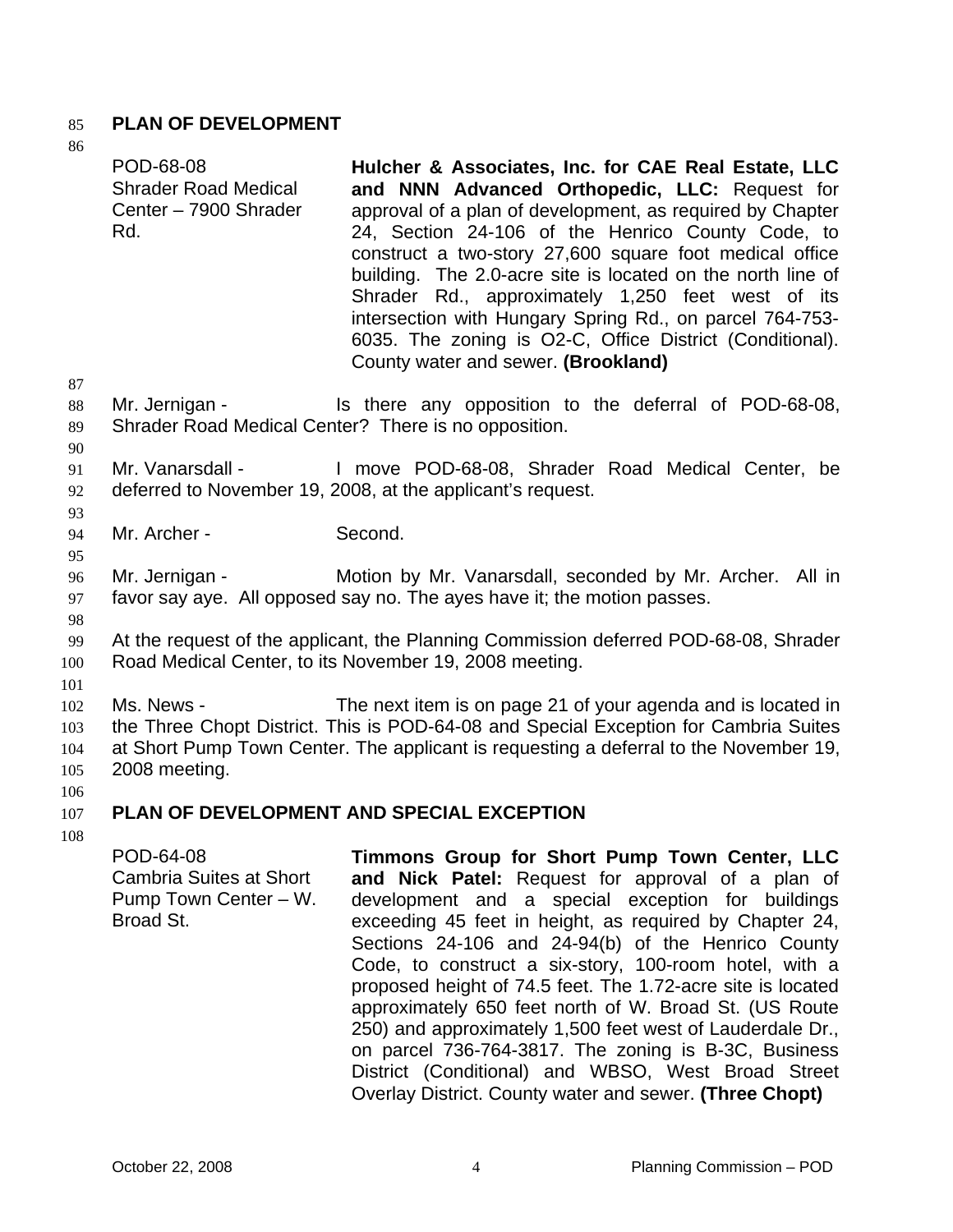109

110 111 112 Mr. Jernigan - Is there any opposition to the deferral of POD-64-08 and the Special Exception, Cambria Suites at Short Pump Town Center? There is no opposition, Mr. Branin.

113

114 115 116 Mr. Branin - The Mr. Chairman, I'd like to move that POD-64-08 and the Special Exception, be deferred to the November 19, 2008 meeting, per the applicant's request.

117

118 Mr. Vanarsdall - Second.

120 121 Mr. Jernigan - **Motion by Mr. Branin, seconded by Mr. Vanarsdall.** All in favor say aye. All opposed say no. The ayes have it; the motion passes.

122

119

123 124 At the request of the applicant, the Planning Commission deferred POD-64-08 and the Special Exception, to its November 19, 2008 meeting.

125

126 127 128 129 Ms. News - There has been an item added. This is on page 14 of your agenda, and it is located in the Tuckahoe District. This is POD-61-08, Bishop's Chapel at the Virginia Diocesan Center at Roslyn on River Road. The applicant is requesting a deferral to the November 19, 2008 meeting.

130

### 131 **PLAN OF DEVELOPMENT**

132

POD-61-08 Bishop's Chapel at the Virginia Diocesan Center at Roslyn - River Rd. (POD 164-86 and 57-01 Rev.) **Draper Aden Associates for Memorial Trustees of the Virginia Diocesan Center:** Request for approval of a plan of development, as required by Chapter 24, Section 24- 106 of the Henrico County Code, to construct a two-story, 2,797 square foot chapel building and for a revised master plan for future development in an existing church education and conference center. The 111.92-acre site is located along the south line of River Rd., approximately 1,300 feet east of Parham Rd., on parcel 752-731-0629. The zoning is R-1, One Family Residence District. County water and sewer. **(Tuckahoe)** 

133

134 135 Mr. Jernigan - Is there any opposition to the deferral of POD-61-08, Bishop's Chapel at the Virginia Diocesan Center at Roslyn (POD-164-86 and 57-01

- 136 Rev.)? No opposition.
- 137

138 139 140 Mrs. Jones - I move for deferral of POD-61-08, Bishop's Chapel at the Virginia Diocesan Center at Roslyn (POD-164-86 and 57-01 Rev.), to the November 19, 2008 meeting, per the applicant's request.

- 141 142 Mr. Vanarsdall - Second.
- 143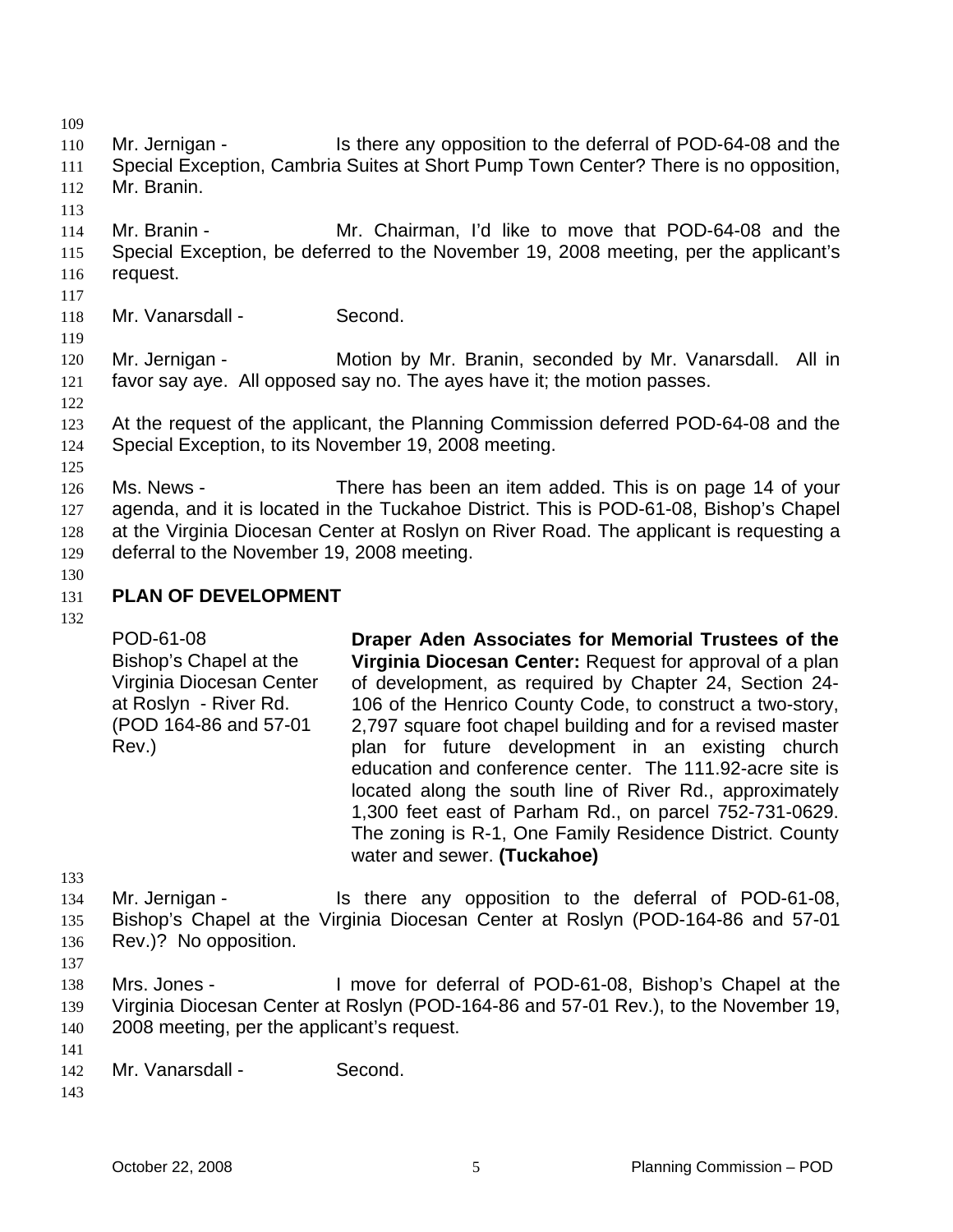Mr. Jernigan - Motion by Mrs. Jones, seconded by Mr. Vanarsdall. All in favor say aye. All opposed say no. The ayes have it; the motion passes. 144 145 146 147 148 149 150 151 152 153 154 155 156 157 158 159 160 161 162 163 164 165 166 167 168 169 170 171 172 173 174 175 176 177 178 179 180 At the request of the applicant, the Planning Commission deferred POD-61-08, Bishop's Chapel at the Virginia Diocesan Center at Roslyn (POD-164-86 and 57-01 Rev.), to its November 19, 2008 meeting. Ms. News - It's my understanding that the Commission may have an additional deferral. Mr. Jernigan - All right. Are there any more deferrals from the Commission? Mr. Vanarsdall - I have one, Mr. Chairman. Mr. Jernigan - **Okay. TRANSFER OF APPROVAL** (Deferred from the September 24, 2008 Meeting) POD-124-87 Aaron Rents (Formerly La-Z-Boy Furniture) W. Broad St **Tom Greene for Aaron Rents, Inc.:** Request for transfer of approval as required by Chapter 24, Section 24-106 of the Henrico County Code from Eugene R. Slayden, Jr., Jack D. Downing, and LZB Furniture Galleries to Aaron Rents, Inc. The 0.89-acre site is located on the east line of W. Broad St. (U.S. Route 250), approximately 600 feet north of Bethlehem Road on parcel 766-749-4004. The zoning is B-3, Business District. County water and sewer. **(Brookland)**  Mr. Vanarsdall - Before I do that, I want to know if there is anyone here representing Aaron Rents? There's no one here? I move that POD-124-87, Aaron Rents (Formerly La-Z-Boy Furniture), be deferred to November 19, 2008, at the Commission's request. Ms. News - The Music Consequence of your agenda. Mr. Vanarsdall - Page 5 on the agenda. Mr. Archer - Second. Mr. Jernigan - Apparently there's nobody here, but I'm going to still ask. Is there any opposition to the deferral of transfer of approval POD-124-87, Aaron Rents (Formerly La-Z-Boy Furniture)? Okay, there is no opposition. We have a motion by Mr. Vanarsdall, and a second by Mr. Archer. All in favor say aye. All opposed say no. The ayes have it; the motion passes.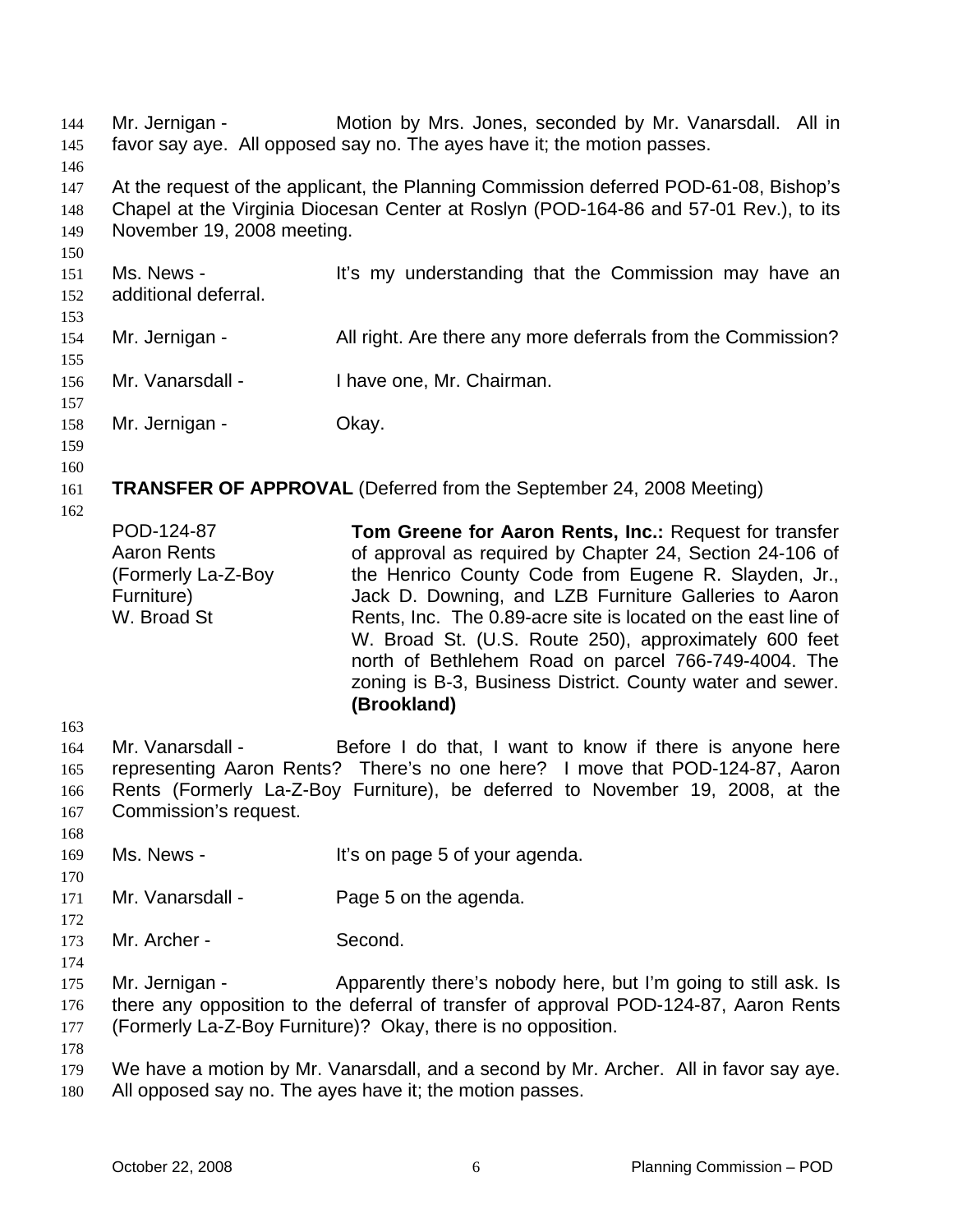181 182 183 184 185 186 187 188 189 190 191 192 193 194 195 196 197 198 199 200 201 202 203 204 205 206 207 208 209 210 211 212 213 214 215 216 217 218 At the request of the Commission, the Planning Commission deferred transfer of approval POD-124-87, Aaron Rents (Formerly La-Z-Boy Furniture), to its November 19, 2008 meeting. Ms. News - Those are all the requests that we are aware of. Mr. Jernigan - Thank you, Ms. News. Mr. O'Kelly - That brings us to the expedited agenda. Mr. Chairman, in order for items to be considered on the expedited agenda, staff must be recommending approval, and the applicant must be in agreement with staff's recommendations and the proposed conditions. The applicant is also requesting in writing to be included on the expedited agenda. There is also an understanding that there is no known opposition. If there is opposition at the meeting, the case will be removed from the expedited agenda, and heard as it appears on the regular agenda. Again, Leslie News will lead us through the expedited agenda, Mr. Chairman. Mr. Jernigan - **Okay.** Ms. News - Yes, sir. There are five cases on our expedited agenda. The first case is on page 3 of your agenda, and is located in the Three Chopt District. This is a transfer of approval for POD-36-72, Parham Park, Phase 1. Staff recommends approval. **TRANSFER OF APPROVAL**  POD-36-72 Parham Park, Phase I (Formerly Executive Office Complex I) 8639 Mayland Dr. **Jeff Paris for Parham Park Properties, LLC:** Request for transfer of approval as required by Chapter 24, Section 24- 106 of the Henrico County Code from Land First, Inc. and Belvedere RV Associates to Parham Park Properties, LLC. The 4.532-acre site is located on the northwest corner of the intersection of Mayland Dr. and Quarter Mill Rd. on parcel 757-753-3615. The zoning is O-2, Office District. County water and sewer. **(Three Chopt)**  Mr. Jernigan - Is there any opposition to transfer of approval POD-36-72, Parham Park, Phase I (Formerly Executive Office Complex 1)? There is no opposition. Mr. Branin - Mr. Chairman, I'd like to move for approval of POD-36-72, Parham Park, Phase I (Formerly Executive Office Complex 1) on the expedited agenda. Mrs. Jones - Second. Mr. Jernigan - Motion by Mr. Branin, seconded by Mrs. Jones. All in favor say aye. All opposed say no. The ayes have it; the motion passes.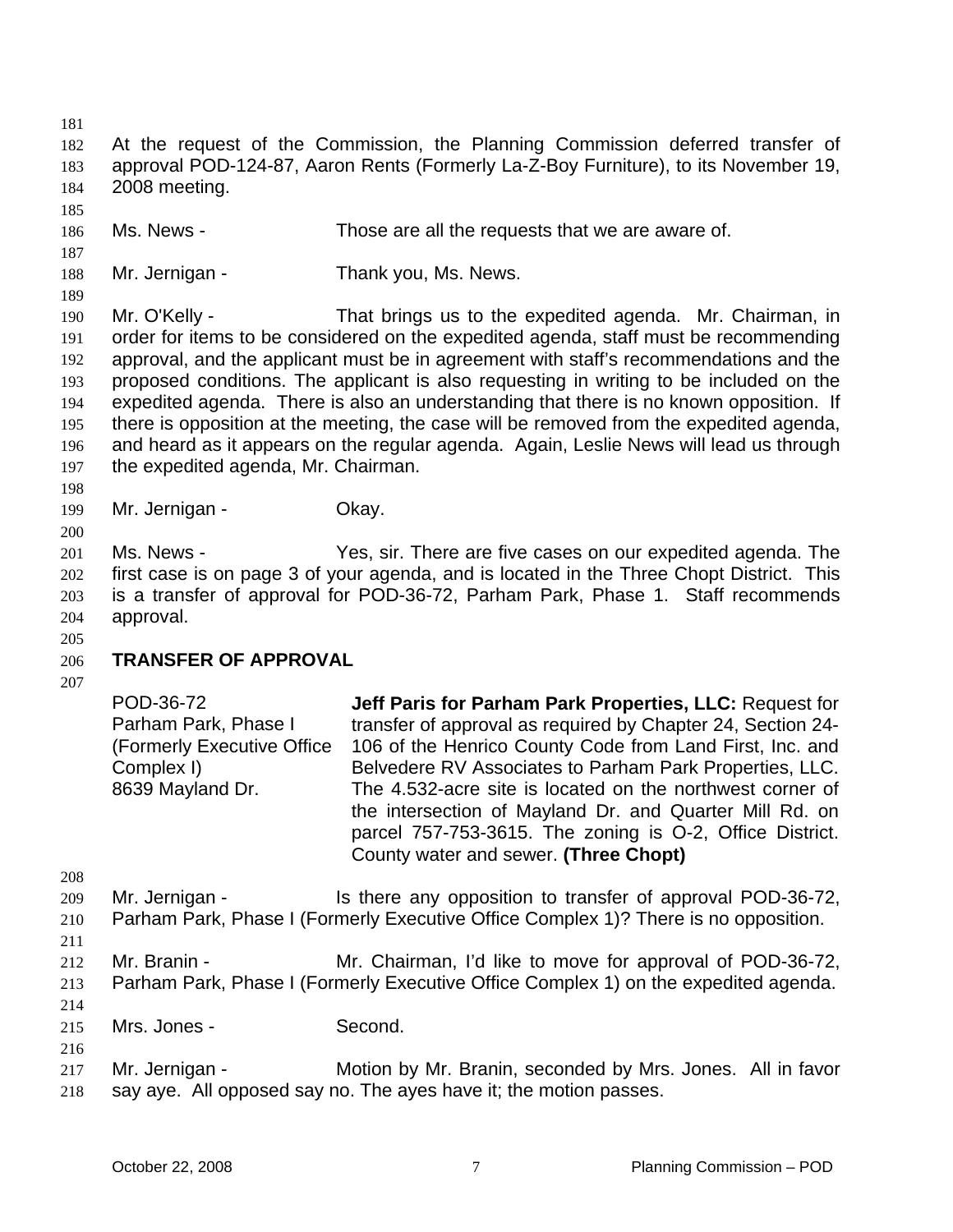219

220 221 222 The Planning Commission approved the transfer of approval request for POD-36-72, Parham Park, Phase I (Formerly Executive Office Complex 1), subject to the standard and added conditions previously approved and the following additional condition:

223

226

224 225 1. The site deficiencies, as identified in the inspection report, dated April 1, 2008 shall be corrected by October 31, 2008.

227 228 229 Ms. News - The next item is on page 4 of your agenda, and is located in the Fairfield District. This is a transfer of approval for POD-32-94, Applebee's at Virginia Center Commons Shopping Center. Staff recommends approval.

- 231 **TRANSFER OF APPROVAL**
- 232

230

POD-32-94 Applebee's at Virginia Center Commons Shopping Center 10151 Brook Road **Scott Wilson for 10151 Brook Glen Allen, LLC:** Request for transfer of approval as required by Chapter 24, Section 24-106 of the Henrico County Code from DBAPPLEF, LLC, North Park Peripheral Associates, LP, and Apple South, Inc. to 10151 Brook Glen Allen, LLC. The 1.177 acre site is located in an existing shopping center approximately 1,100 feet north of J.E.B. Stuart Pkwy. on the east side of Brook Rd. (US Route 1), on parcel 783- 770-8483. The zoning is B-3C, Business District (Conditional). County water and sewer. **(Fairfield)** 

- 233 234 Mr. Jernigan - The Is there any opposition to transfer of approval POD-32-94,
- 235 236 Applebee's at Virginia Center Commons Shopping Center? There is no opposition.

237 238 239 Mr. Archer - Mr. Chairman, I move for approval of this transfer of approval POD-32-94, Applebee's at Virginia Center Commons Shopping Center, subject to the staff's recommendation, and Condition #1.

241 Mr. Vanarsdall - Second.

243 244 Mr. Jernigan - Motion by Mr. Archer, seconded by Mr. Vanarsdall. All in favor say aye. All opposed say no. The ayes have it; the motion passes.

245

240

242

246 247 248 The Planning Commission approved the transfer of approval request for POD-32-94, Applebee's at Virginia Center Commons Shopping Center, subject to the standard and added conditions previously approved and the following additional condition:

- 249
- 250 251 1. The site deficiencies, as identified in the inspection report, dated July 24, 2008 shall be corrected by November 30, 2008.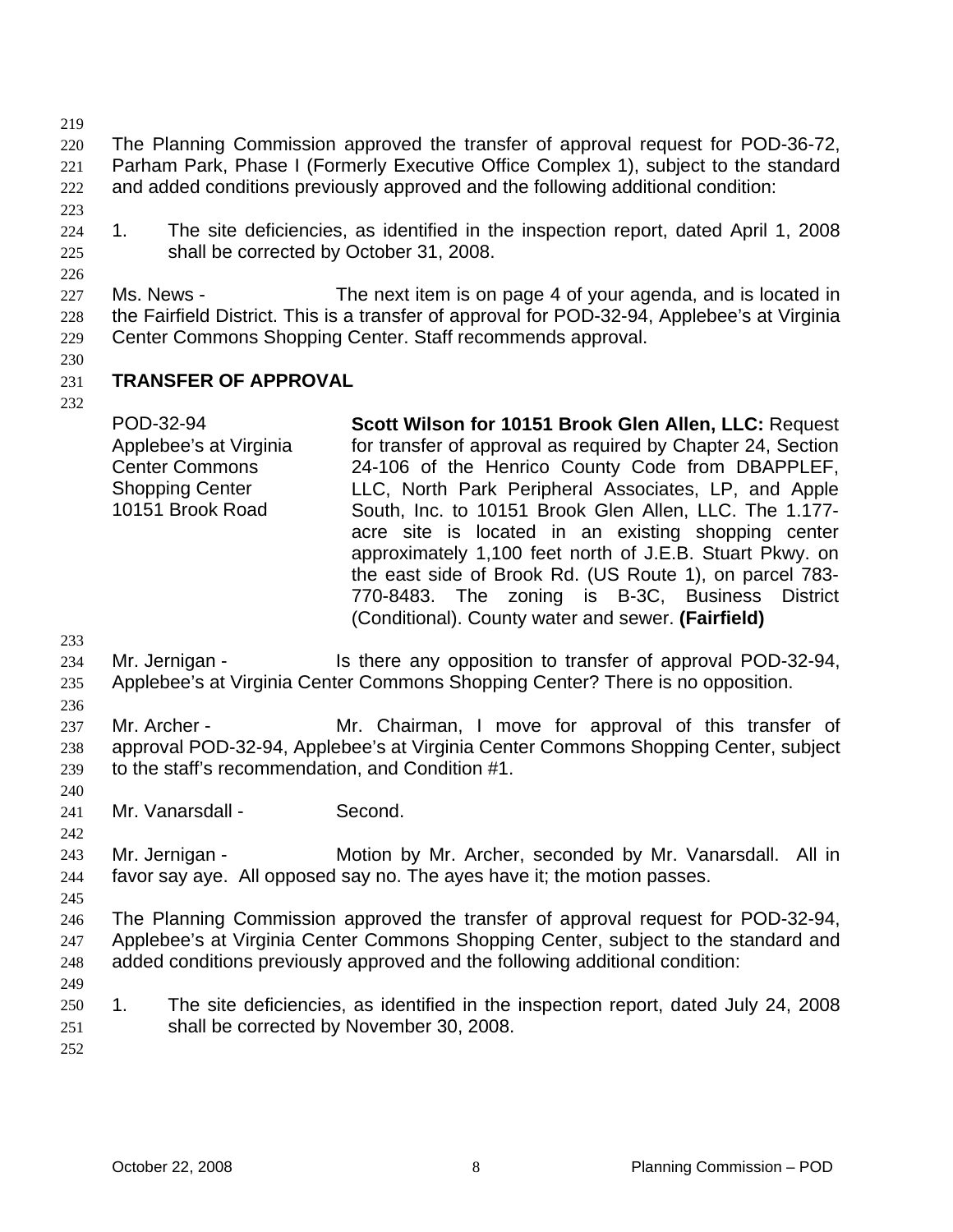Ms. News - The next item is on page 6 of your agenda, and is located in the Fairfield District. This is a transfer of approval for POD-67-80, Aspen Station Apartments (Formerly Forest Run Apartments). Staff recommends approval. 253 254 255

256

### 257 **TRANSFER OF APPROVAL**

258

POD-67-80 Aspen Station Apartments (Formerly Forest Run Apartments) – 1500 Forest Run Dr. **Edward M. Harrington for Aspen Station Apartments, LLC and Steven D. Bell & Co.:** Request for transfer of approval as required by Chapter 24, Section 24-106 of the Henrico County Code from Oxford Development Corporation, The Yeonas Company, and Parham-Oxford Associates to Aspen Station Apartments, LLC. The 17.13 acre site is located on the east line of Sanctuary Dr., approximately 400 feet south of the intersection with East Parham Rd., on parcel 781-757-3622. The zoning is R-5 General Residence District. County water and sewer. **(Fairfield)**

259

260 261 262 Mr. Jernigan - Is there any opposition to transfer of approval for POD-67-80, Aspen Station Apartments (Formerly Forest Run Apartments)? There is no opposition, Mr. Archer.

263

267

264 265 266 Mr. Archer - The Mr. Chairman, I move for approval of transfer of approval POD-67-80, Aspen Station Apartments (Formerly Forest Run Apartments), subject to staff's recommendation, and Condition #1.

268 Mr. Vanarsdall - Second.

269 270 271 Mr. Jernigan - **Motion by Mr. Archer, seconded by Mr. Vanarsdall. All in** favor say aye. All opposed say no. The ayes have it; the motion passes.

272 273 274 275 The Planning Commission approved the transfer of approval request for POD-67-80, Aspen Station Apartments (Formerly Forest Run Apartments), subject to the standard and added conditions previously approved and the following additional condition:

- 277 278 1. The site deficiencies, as identified in the inspection report, dated October 7, 2008 shall be corrected by November 30, 2008.
- 280 281 282 Ms. News - The next item is on page 16 of your agenda, and is located in the Fairfield District. This is SUB-25-08, Woodman Terrace (October 2008 Plan) for 8 lots. Staff recommends approval.

283

276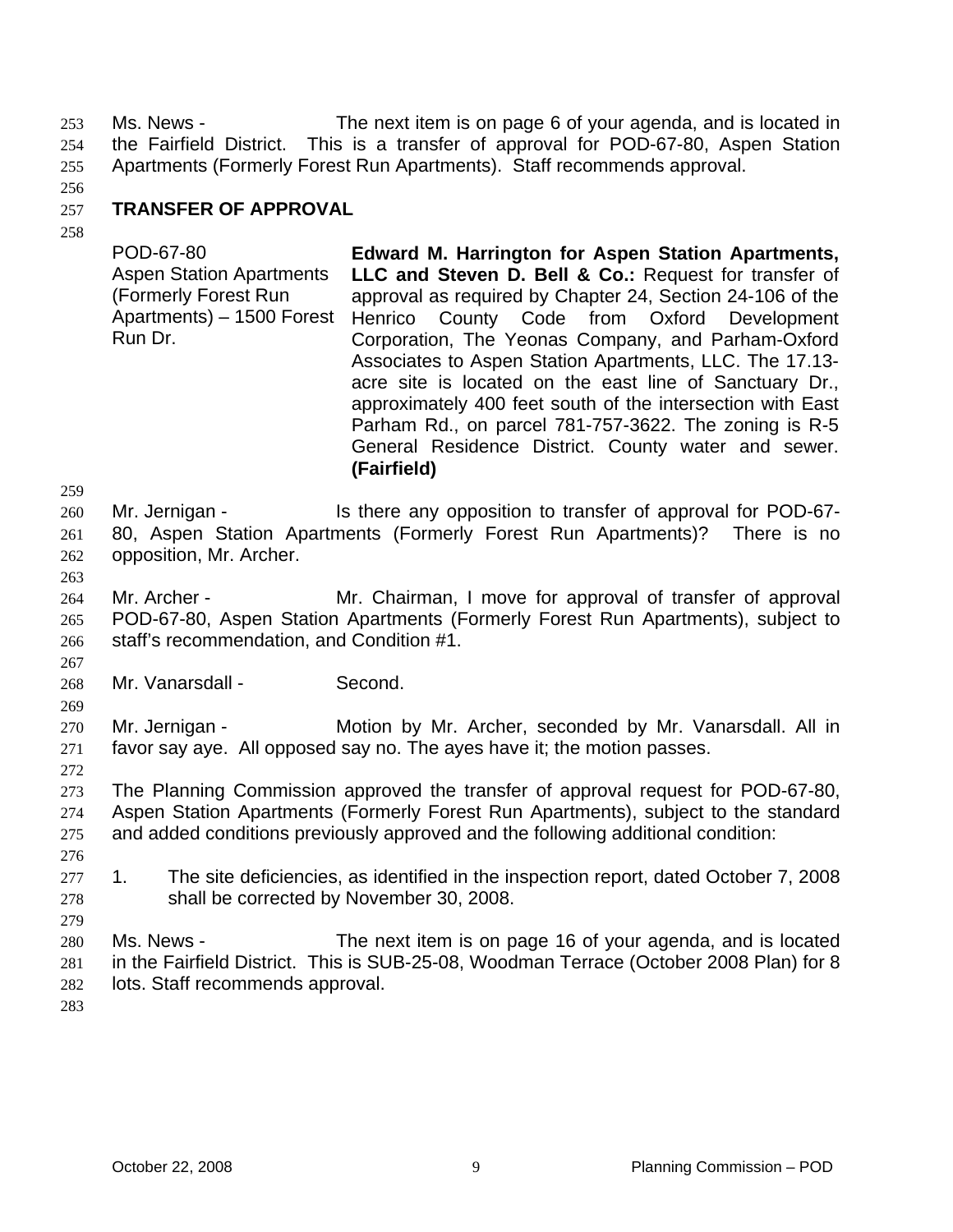## 284 **SUBDIVISION**

285

286 287 288 289 290 291 292 293 294 295 296 297 298 299 300 301 302 303 304 305 306 307 308 309 310 311 312 313 314 315 316 317 318 319 320 321 322 SUB-25-08 Woodman Terrace (Oct. 2008 Plan) Luscombe Lane **Hulcher & Associates for Richard Atack Construction II, LLC**: The 3.22-acre site proposed for a subdivision of 8 single-family homes is located at the eastern terminus of Luscombe Ln. on parcels 774-760-4716, 5039, 3824, 3335, 4958, 3547 and 4140. The zoning is R-3, One-Family Residence District. County water and sewer. **(Fairfield) 8 Lots** Mr. Jernigan - Is there any opposition to SUB-25-08, Woodman Terrace (October 2008 Plan)? There is no opposition. Mr. Archer - Chay. Then I move for approval of SUB-25-08, Woodman Terrace (October 2008 Plan), subject to the staff's recommendation, and additional conditions 13, 14, and 15. Mrs. Jones - Second. Mr. Jernigan - Motion by Mr. Archer, seconded by Mrs. Jones. All in favor say aye. All opposed say no. The ayes have it; the motion passes. The Planning Commission granted conditional approval to SUB-25-08, Woodman Terrace (October 2008 Plan), subject to the standard conditions attached to these minutes for subdivisions served by public utilities, the annotations on the plans, and the following additional conditions: 13. Any necessary offsite drainage easements must be obtained prior to final approval of the construction plan by the Department of Public Works. 14. The final plat for recordation shall contain information showing The Chesapeake Bay Preservation areas, if any, in accordance with Chapter 19, Section 19-72 (18), of the Henrico County Code, as determined by the Director of Public Works. 15. Any future building lot containing a BMP, sediment basin or trap and located within the buildable area for a principal structure or accessory structure, may be developed with engineered fill. All material shall be deposited and compacted in accordance with the Virginia Uniform Statewide Building Code and geotechnical guidelines established by a professional engineer. A detailed engineering report shall be submitted for the review and approval by the Building Official prior to the issuance of a building permit on the affected lot. A copy of the report and recommendations shall be furnished to the Directors of Planning and Public Works. Ms. News - The final item is on page 23 of your agenda, and is located in the Brookland District. This is POD-67-08, Sam's Club Car Wash. Staff recommends approval.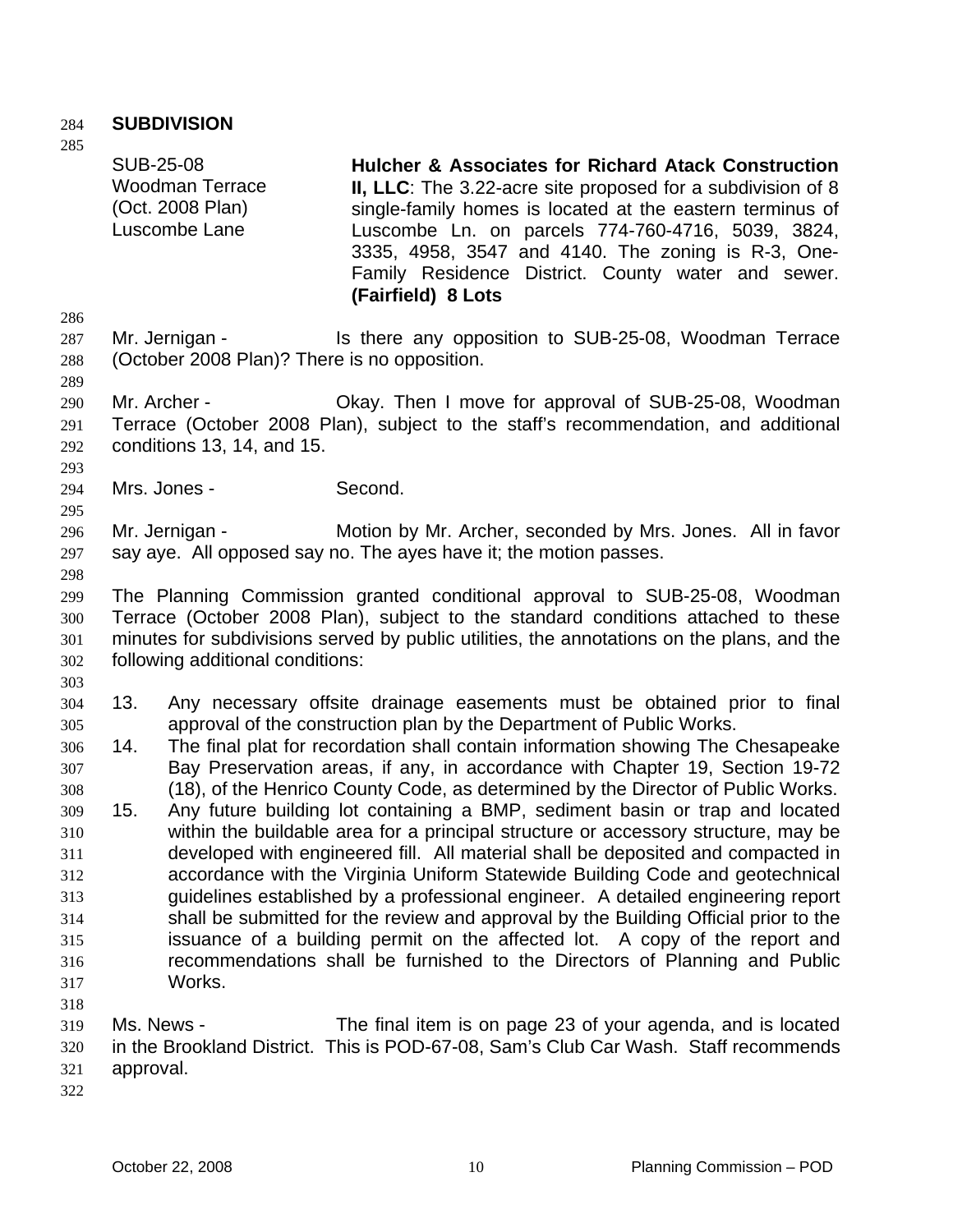### 323 **PLAN OF DEVELOPMENT**

324

325 326 327 328 329 330 331 332 333 334 335 336 337 338 339 340 341 342 343 344 345 346 347 348 349 350 351 352 353 354 355 356 357 POD-67-08 Sam's Club Car Wash 9440 W. Broad St. **Core States Engineering for SAM's Real Estate Business Trust:** Request for approval of a plan of development, as required by Chapter 24, Section 24-106 of the Henrico County Code, to construct a one-story 2,000 square foot self-automated car wash in an existing shopping center. The 0.60-acre site is located approximately 850 feet north of W. Broad St. (US Route 250) and 775 feet east of Old Springfield Rd., on part of parcel 757-758-0701. The zoning is B-3C, Business District (Conditional). County water and sewer. **(Brookland)**  Mr. Jernigan - The Is there any opposition to POD-67-08, Sam's Club Car Wash? There is no opposition. Mr. Vanarsdall - I move POD-67-08, Sam's Club Car Wash, be approved on the expedited agenda, subject to annotations on the plan, standard conditions for developments of this type, and the following conditions 29, 30, and 31. Mr. Archer - Second. Mr. Jernigan - Motion by Mr. Vanarsdall, seconded by Mr. Archer. All in favor say aye. All opposed say no. The ayes have it; the motion passes. The Planning Commission approved POD-67-08, Sam's Club Car Wash, subject to the annotations on the plans, the standard conditions attached to these minutes for developments of this type, and the following additional conditions: 29. The proffers approved as a part of zoning case C-24C-08 shall be incorporated in this approval. 30. A construction staging plan which includes details for traffic control, fire protection, stockpile locations, construction fencing and hours of construction shall be submitted for County review and prior to the approval of any final construction plans. 31. The owner or manager on duty shall be responsible for temporarily closing the car wash facility when the on-site stacking space is inadequate to serve customer demand to prevent a backup of vehicles onto the public right-of-way. The owner shall arrange with the Traffic Engineer to provide standard traffic control signs to notify customers that stopping or standing on the public right-ofway shall not be permitted near the entrances to the car wash facility. Ms. News - That completes our expedited agenda. Mr. Jernigan - Thank you, Ms. News.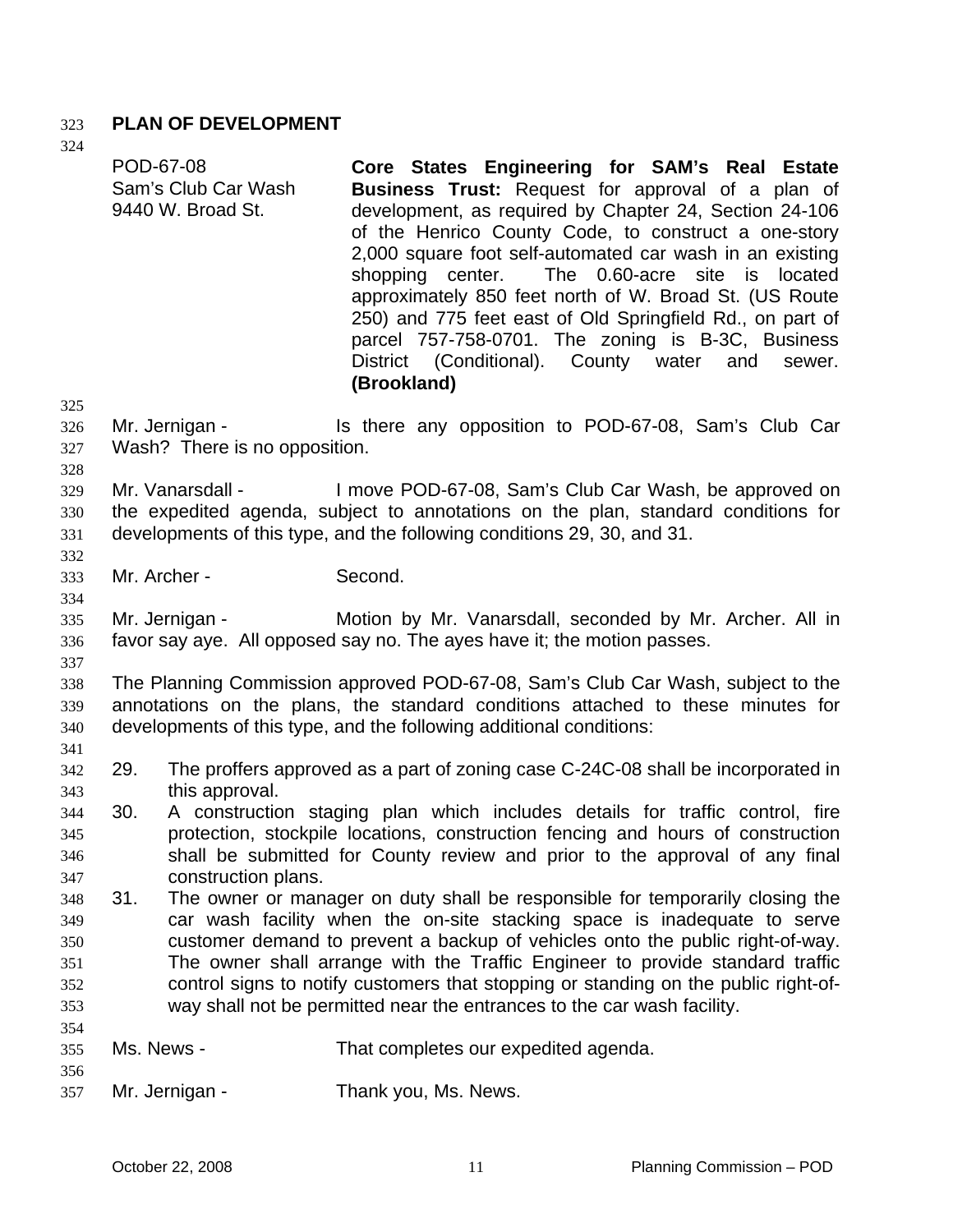358

359 360 361 Mr. O'Kelly - Mr. Chairman, the next item on the agenda is Subdivision Extensions of Conditional Approval. These are for informational purposes only. Lee Pambid will be happy to answer any questions from the Planning Commission.

362

364

363

## **SUBDIVISION EXTENSIONS OF CONDITIONAL APPROVAL**

#### 365 **FOR INFORMATIONAL PURPOSES ONLY**

366

| <b>Subdivision</b>                                                       | Original<br>No. of<br>Lots | Remaining<br>Lots | <b>Previous</b><br><b>Extensions</b> | <b>Magisterial</b><br><b>District</b> | <b>Recommended</b><br><b>Extension</b> |
|--------------------------------------------------------------------------|----------------------------|-------------------|--------------------------------------|---------------------------------------|----------------------------------------|
| <b>Crowder Farms</b><br>(Oct. 2004 Plan)                                 | 43                         | 43                | 3                                    | Varina                                | 10/28/2009                             |
| <b>SUB-28-07</b><br><b>Parkwood</b><br><b>Chase (April</b><br>2007 Plan) | 38                         | 38                | 0                                    | <b>Fairfield</b>                      | 10/28/2009                             |
| <b>Pocahontas</b><br><b>Estates (Oct.</b><br>2004 Plan)                  | 16                         | 16                | 3                                    | Varina                                | 10/28/2009                             |
| <b>West Broad</b><br><b>Village (July</b><br>2006 Plan)                  | 545                        | 369               | 1                                    | <b>Three</b><br>Chopt                 | 10/28/2009                             |

| JU 1                     |                               |                                                                |
|--------------------------|-------------------------------|----------------------------------------------------------------|
| 368                      | Mr. Jernigan -                | Good morning, Mr. Pambid.                                      |
| 369<br>370<br>371        | Mr. Pambid -<br>questions?    | Good morning, ladies and gentlemen. Do you have any            |
| 372<br>373<br>374<br>375 | Mr. Jernigan -<br>Commission? | questions for Mr. Pambid<br>from<br>there<br>any<br>the<br>Are |
| 376<br>377               | Mrs. Jones -                  | No, sir.                                                       |
| 378<br>379               | Mr. Jernigan -                | Thank you, sir.                                                |
| 380<br>381               | Mr. Pambid -                  | Thank you.                                                     |
| 382<br>383<br>384        | Mr. O'Kelly -<br>your agenda. | The first case to be heard, Mr. Chairman, is on page 8 of      |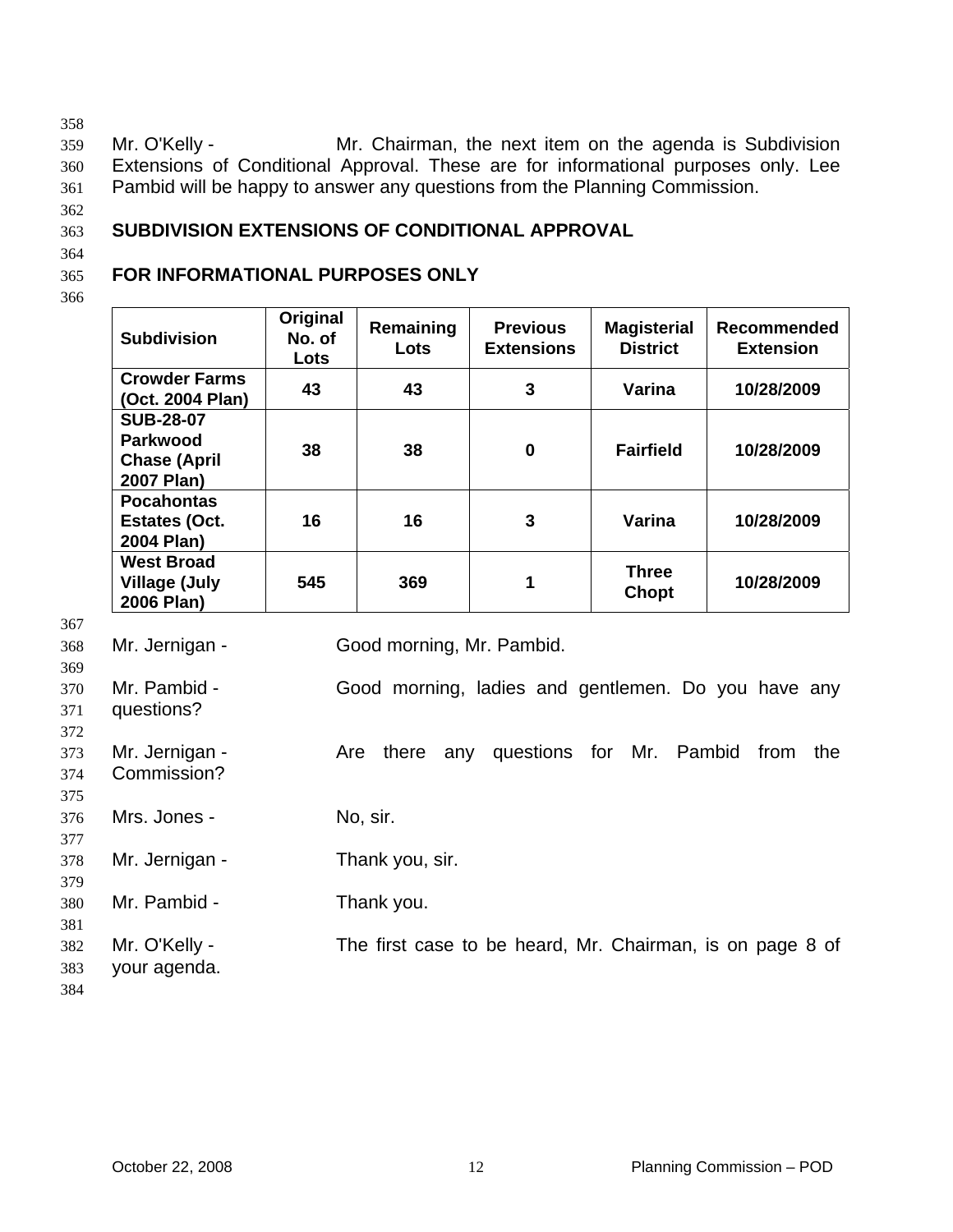## 385 **PLAN OF DEVELOPMENT AND TRANSITIONAL BUFFER DEVIATION**

POD-51-08 Adamson Office Building 10400 Patterson Ave. **William J. Schmidt for John Adamson and Wilton Properties, LLC:** Request for approval of a plan of development and transitional buffer deviation, as required by Chapter 24, Sections 24-106 and 24-106.2 of the Henrico County Code, to construct a two-story 8,460 square foot office building. The applicant requests a 10 foot transitional buffer deviation to eliminate the required 10-foot transitional buffer along the eastern property line. The 1.06-acre site is located on the north line of Patterson Ave. (State Route 6) approximately 700 feet west of Westhampton Glen Dr. on parcels 742-742-7724 and part of 742-742-6325. The zoning is O-2C, Office District (Conditional). County water and sewer. **(Tuckahoe)** 

387

391

386

- 388 389 390 Mr. Jernigan - The Is there any opposition to Plan of Development and Transitional Buffer Deviation on POD-51-08, Adamson Office Building? There is no opposition. Good morning, Ms. Berndt.
- 392 393 394 395 Ms. Berndt - Good morning. The plan you have before you proposes a two-story office building along the north line of Patterson Avenue. The proposed building shows brick on all sides, as proffered. It is also residential in character and in accordance with the proffers for this site.
- 396

397 398 399 400 401 The proposed plan requires a transitional buffer deviation for the 10-foot transitional along the eastern property line. At present, this buffer is adjacent to a heavily-wooded vacant parcel. The applicant has indicated that he is willing to provide the required plantings for the ten-foot transitional buffer on site, just in another location. Staff has no objections to this request and has not received any calls in opposition or inquiry.

402

403 404 405 406 407 408 409 Should the Commission approve the transitional buffer deviation, staff recommends approval subject to the annotations on the plan, standard conditions for developments of this type, conditions 9 and 11 amended, and additional conditions 29-39 in your agenda. The applicant's engineer, William Schmidt, is here to answer any questions you may of him, and I'm happy to answer any questions the Commission might have of me.

410 Mr. Jernigan - Are there any questions for Ms. Berndt for the Commission?

411

412 413 414 Mrs. Jones - I wanted to just confirm with you, Aimee, that the agreement to take the Transitional 10 plantings and locate them elsewhere on the plan, is that noted as an annotation, or do we have that in writing?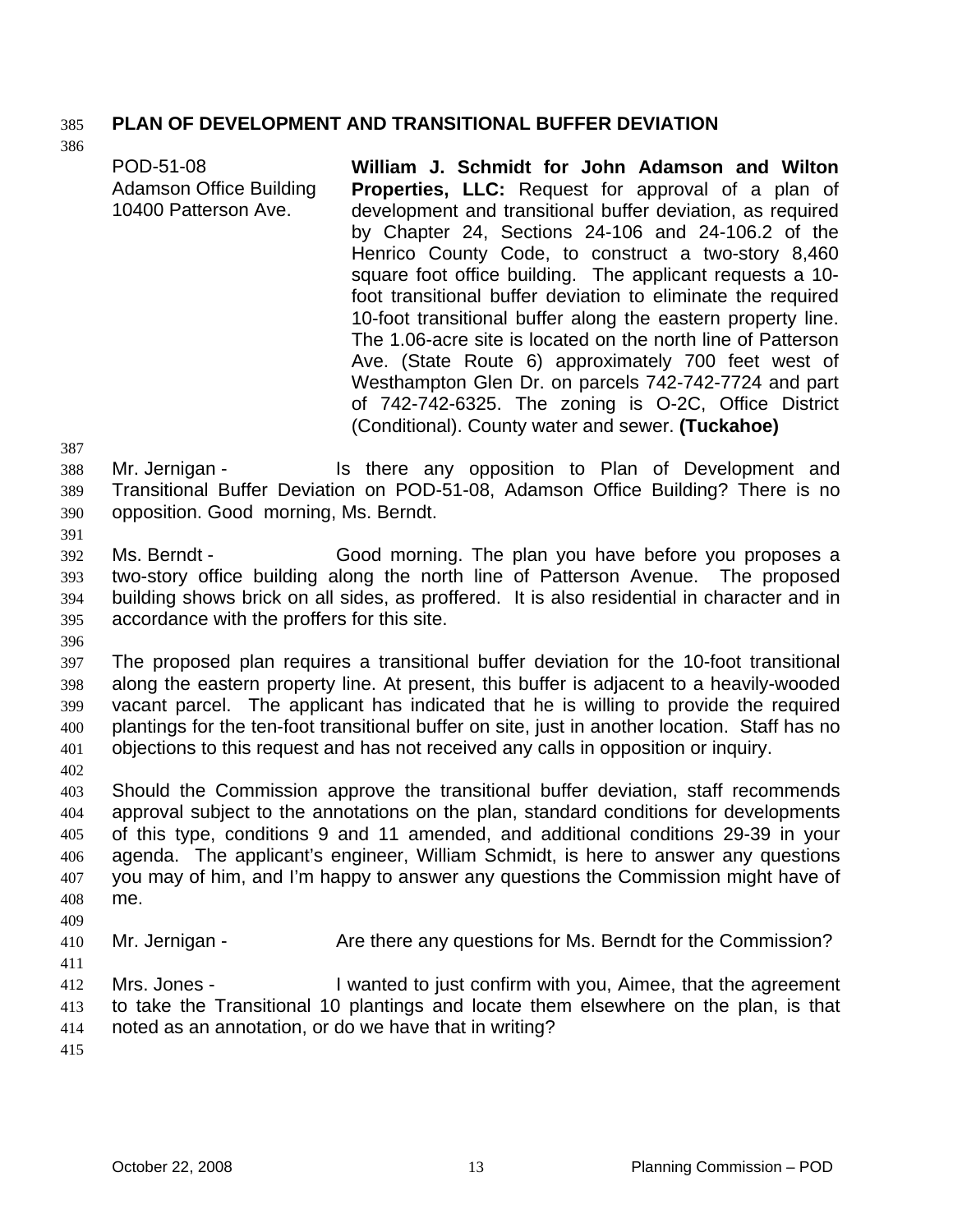Ms. Berndt - We have it in writing as part of his request for the transitional buffer deviation. Also, with 9 and 11 amended, the plan will be coming back to the Commission. 416 417 418 419 420 421 422 423 424 425 426 427 428 429 430 431 432 433 434 435 436 437 438 439 440 441 442 443 444 445 446 447 448 449 450 451 452 453 454 455 456 457 458 459 460 Mrs. Jones - Okay. I also just wanted to ask you about the notes on the plan for reforestation of the area in the rear of the property. If you could just touch on that briefly. Ms. Berndt - Okay. If you look at the back of the plan here—I'll zoom in. There's an area where the former house was located. If you look on the aerial, a lot of this has already been cleared. It was cleared even when the house was there. Everything they put in the RPA, they can only put as much square footage as was previously in there with the house. So, if they put the parking lot back, which is what they propose to do, they have to reforest the area where the house is. That's pretty much restoring it to what you see adjacent. Mrs. Jones - Okay. I know you're not the applicant, but I was just wondering if you had discussed with him any timeframes for that, if that's going to start right now should this be approved. Ms. Berndt - The ally wouldn't be able to answer that, but it would be part of the construction plan and the landscape plan. Mrs. Jones - Ckay. All right. Thank you. I don't have any more questions. Mr. Jernigan - The Any more questions for Ms. Berndt from the Commission? Mrs. Jones - I would like the applicant to come down. Mr. Jernigan - Thank you, Ms. Berndt. Would the applicant come down, please? Good morning, sir. Would you state your name for the record, please? Mr. Schmidt - It's William J. Schmidt. I'm the engineer on the project. I don't know if the owner is here or not; however, the landscape architect is here in the event you have any questions. Mrs. Jones - Thank you. Good morning, Mr. Schmidt. Normally when there's a transitional buffer deviation, it is incumbent upon the applicant to state their case to the Commission. This is not something that we grant without reason, so if you will just reiterate the reasons for why it is absolutely necessary that you have this. Mr. Schmidt - Okay. There is a floodplain line going across the property up near the driveway, the larger part of the driveway. We're putting in a parking lot down there. In order to put it in, we have to remove the house, the carport, sheds—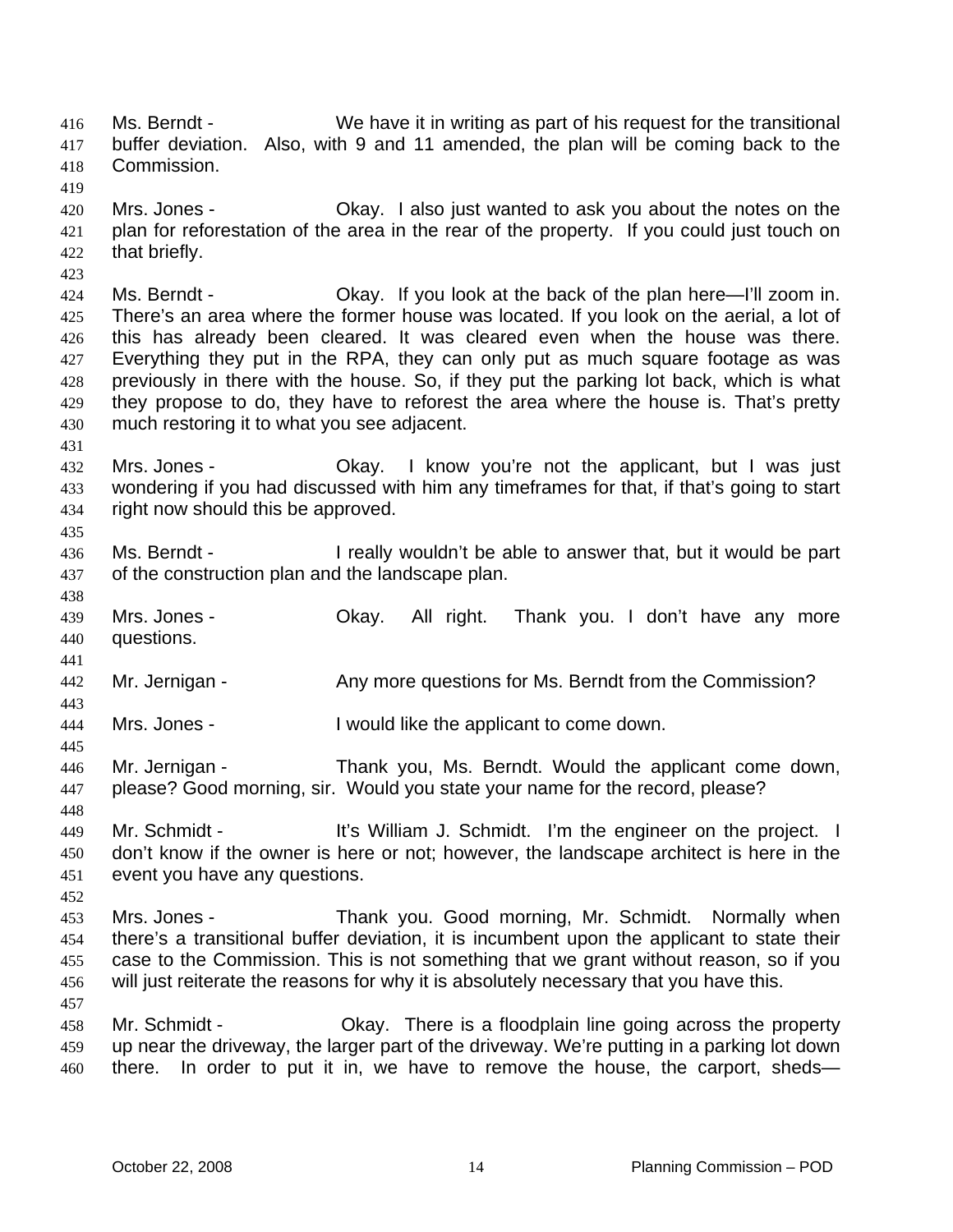everything that is impervious in nature, including the driveway. What we want to do, then, is restore the area down along the creek, which would be where this house is. 461 462 463 464 465 466 467 468 469 470 471 472 473 474 475 476 477 478 479 480 481 482 483 484 485 486 487 488 489 490 491 492 493 494 495 496 497 498 499 500 501 502 503 504 505 506 Mrs. Jones - Could you speak to the transitional buffer deviation? Mr. Schmidt - That's on the east line of the property. We have contacted the adjacent owner in order to get an easement in an attempt to put in the landscaping buffer there. Along the property line runs a Dominion Power power line, a city gas line, and a six-inch waterline. There is no place to put it in that large easement. Since we can't get permission on the other side, even though it is heavily-wooded and forested, we have to move it onto the property itself. Mrs. Jones - Ckay. All right. Well, I understand the limitations of this particular property and that property line, so I think it's an appropriate request. I'm happy to see this project moving along. I see John is in the audience, and with Bill Spell on the project, I'm sure it'll be beautiful. At any rate, I thank you for your information. Mr. Schmidt - You're welcome. Mrs. Jones - Well, I'm ready for a motion. Mr. Jernigan - **Okay.** Mrs. Jones - With that, I'd like to thank Aimee for working on this and also to move approval of POD-51-08, Adamson Office Building. I'm going to put the approval of the plan of development and the transitional buffer deviation into one motion. I would like to approve this with the deviation and staff recommendation of approval, and subject to the annotations on the plan, standard conditions for developments of this type, additional conditions 9 and 11 amended, and conditions 29 through 39 in our agenda. Mr. Vanarsdall - Second. Mr. Jernigan - **Motion by Mrs. Jones, seconded by Mr. Vanarsdall.** All in favor say aye. All opposed say no. The ayes have it; the motion passes. The Planning Commission approved the Plan of Development and Transitional Buffer Deviation for POD-51-08, Adamson Office Building, subject to the annotations on the plans, the standard conditions attached to these minutes for developments of this type, and the following additional conditions: 9. **AMENDED -** A detailed landscaping plan shall be submitted to the Department of Planning for review and Planning Commission approval prior to the issuance of any occupancy permits. 11. **AMENDED** - Prior to the approval of an electrical permit application and installation of the site lighting equipment, a plan including depictions of light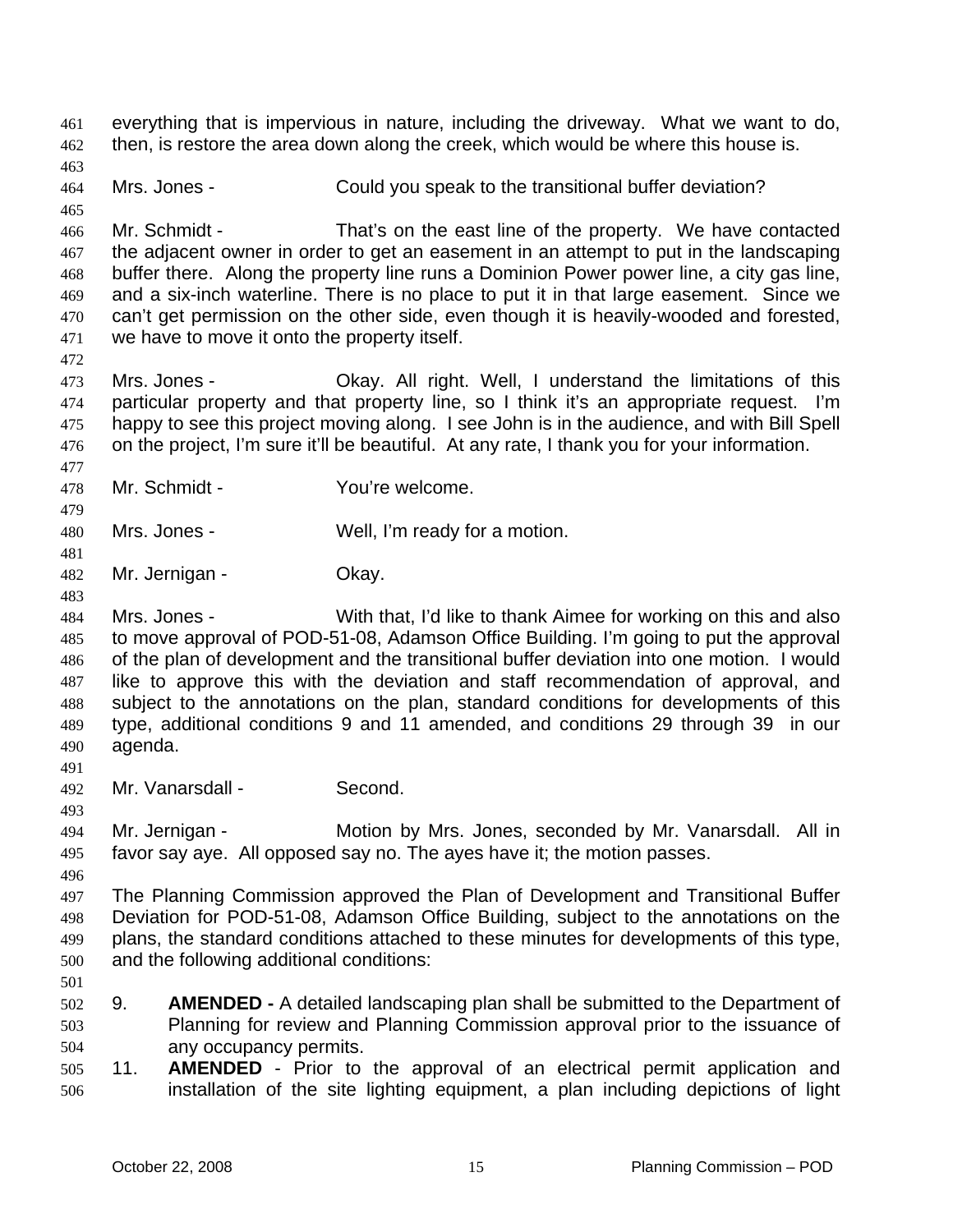spread and intensity diagrams, and fixture specifications and mounting height details shall be submitted for Department of Planning review and Planning Commission approval. 507 508 509

- 510 511 512 513 514 29. The right-of-way for widening of Patterson Avenue (State Route 6) as shown on approved plans shall be dedicated to the County prior to any occupancy permits being issued. The right-of-way dedication plat and any other required information shall be submitted to the County Real Property Agent at least sixty (60) days prior to requesting occupancy permits.
- 515 516 30. The entrances and drainage facilities on Patterson Avenue (State Route 6) shall be approved by the Virginia Department of Transportation and the County.
- 517 518 519 520 31. A notice of completion form, certifying that the requirements of the Virginia Department of Transportation entrances permit have been completed, shall be submitted to the Department of Planning prior to any occupancy permits being issued.
- 521 522 32. A concrete sidewalk meeting VDOT standards shall be provided along the north side of Patterson Avenue (State Route 6).
- 523 33. Outside storage shall not be permitted.
- 524 525 34. The proffers approved as a part of zoning case C-19C-07 shall be incorporated in this approval.
- 526 527 528 529 35. The certification of building permits, occupancy permits and change of occupancy permits for individual units shall be based on the number of parking spaces required for the proposed uses and the amount of parking available according to approved plans.
- 530 531 532 533 36. Approval of the construction plans by the Department of Public Works does not establish the curb and gutter elevations along the Virginia Department of Transportation maintained right-of-way. The elevations will be set by the contractor and approved by the Virginia Department of Transportation.
- 534 535 536 37. Evidence of a joint ingress/egress and maintenance agreement must be submitted to the Department of Planning and approved prior to issuance of a certificate of occupancy for this development.
- 537 538 38. The location of all existing and proposed utility and mechanical equipment (including HVAC units, electric meters, junctions and accessory boxes,
- 539 540 transformers, and generators) shall be identified on the landscape plan. All building mounted equipment shall be painted to match the building, and all
- 541 542 equipment shall be screened by such measures as determine appropriate by the Director of Planning or the Planning Commission at the time of plan approval
- 543 544 545 546 547 39. The limits and elevations of the Special Flood Hazard Area shall be conspicuously noted on the plan and labeled "Limits of Special Flood Hazard Area." In addition, the delineated Special Flood Hazard Area must be labeled "Variable Width Drainage and Utility Easement." The easement shall be granted to the County prior to the issuance of any occupancy permits.
- 548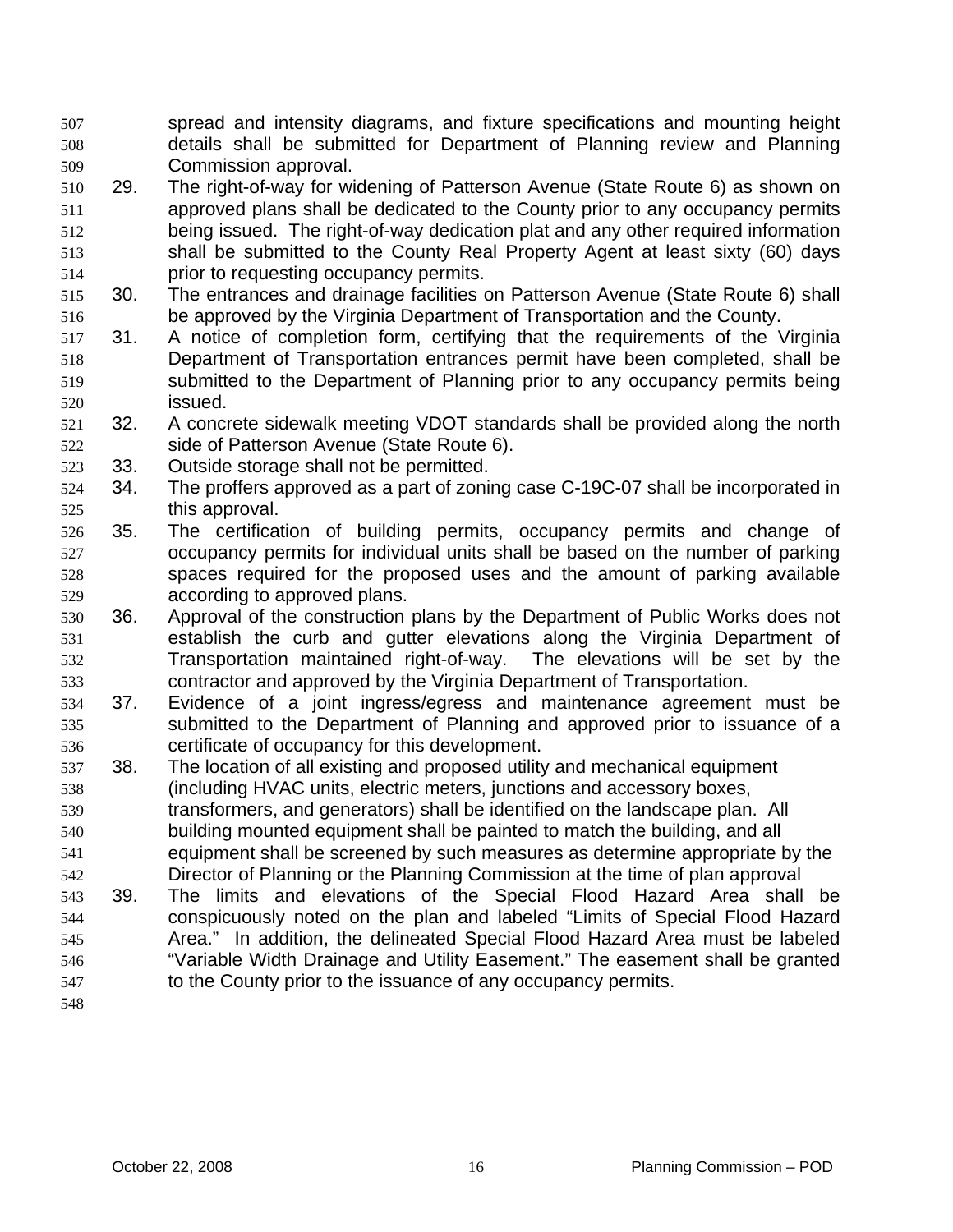# 549 **PLAN OF DEVELOPMENT** (Deferred from the September 24, 2008 Meeting)

|                                               | POD-52-08<br>Audubon North -<br>Oakleys Lane and I-64<br>(POD-34-08 Rev.)                                                                                                                                                                                                                                                                                                                                                                                                                                             | Resource International, Ltd. for The Tetra Companies,<br><b>LLC:</b> Request for approval of a plan of development, as<br>required by Chapter 24, Section 24-106 of the Henrico<br>County Code, to construct a one-story, 5,000 square foot<br>office building. The 9.46-acre site is located on the<br>southwest corner at the intersection of Oakleys Lane and<br>I-64 on part of parcel 817-717-4199. The zoning is M-1C,<br>Light Industrial District (Conditional) and ASO, Airport<br>Safety Overlay District. County water and sewer. (Varina) |  |
|-----------------------------------------------|-----------------------------------------------------------------------------------------------------------------------------------------------------------------------------------------------------------------------------------------------------------------------------------------------------------------------------------------------------------------------------------------------------------------------------------------------------------------------------------------------------------------------|-------------------------------------------------------------------------------------------------------------------------------------------------------------------------------------------------------------------------------------------------------------------------------------------------------------------------------------------------------------------------------------------------------------------------------------------------------------------------------------------------------------------------------------------------------|--|
| 551<br>552<br>553<br>554<br>555               | Mr. Jernigan -<br>Goggin, how are you?                                                                                                                                                                                                                                                                                                                                                                                                                                                                                | Is there any opposition to POD-52-08, Audubon North at<br>Oakleys Lane and I-64 (POD-34-08 Rev.)? There is no opposition. Good morning, Ms.                                                                                                                                                                                                                                                                                                                                                                                                           |  |
| 556                                           | Ms. Goggin -                                                                                                                                                                                                                                                                                                                                                                                                                                                                                                          | I'm good, thank you. How about you all?                                                                                                                                                                                                                                                                                                                                                                                                                                                                                                               |  |
| 557<br>558<br>559<br>560<br>561<br>562<br>563 | The plan before you proposes a one-story office building, as previously stated, at the<br>northeast intersection of I-64 and Oakleys Lane. POD-34-08 for 123,000 square feet of<br>retail space was approved by the Planning Commission in June 2008. This request is an<br>amendment of this POD, and it is for 5,000 square feet of office condos. The developer,<br>Tetra, intends to submit future phases for more additional office condos, or other uses<br>as permitted, as the area develops and needs arise. |                                                                                                                                                                                                                                                                                                                                                                                                                                                                                                                                                       |  |
| 564<br>565<br>566<br>567                      | The architecturals submitted match the proffered plans, and, therefore, staff can<br>recommend approval subject to the annotations on the plan, the standard conditions for<br>developments of this type, and additional conditions 29 through 37 in the agenda.                                                                                                                                                                                                                                                      |                                                                                                                                                                                                                                                                                                                                                                                                                                                                                                                                                       |  |
| 568<br>569<br>570<br>571                      | Eric Johnson from Resource is here to answer any engineering questions you may have<br>of him, but I don't see a representative from Tetra. I would be happy to answer any<br>questions the Commission may have of me.                                                                                                                                                                                                                                                                                                |                                                                                                                                                                                                                                                                                                                                                                                                                                                                                                                                                       |  |
| 572<br>573<br>574<br>575<br>576<br>577        | Mr. Jernigan -<br>much.                                                                                                                                                                                                                                                                                                                                                                                                                                                                                               | Are there any questions for Ms. Goggin<br>from<br>the<br>Commission? Okay, thank you. Christina, I appreciate you working on this. I know<br>we've been working on this one for a while, but it looks in order now. Thank you so                                                                                                                                                                                                                                                                                                                      |  |
| 578                                           | Ms. Goggin -                                                                                                                                                                                                                                                                                                                                                                                                                                                                                                          | Yes, sir. No problem.                                                                                                                                                                                                                                                                                                                                                                                                                                                                                                                                 |  |
| 579<br>580<br>581<br>582<br>583<br>584        | Mr. Jernigan -                                                                                                                                                                                                                                                                                                                                                                                                                                                                                                        | I don't need to hear from the applicant. I'm ready to make a<br>motion. I'll move for approval of POD-52-08, Audubon North at Oakleys Lane and I-64<br>(POD-34-08 Rev.), subject to the annotations on the plan, the standard conditions for<br>developments of this type, and the following additional conditions #29 through #37.                                                                                                                                                                                                                   |  |
| 585                                           | Mr. Branin -                                                                                                                                                                                                                                                                                                                                                                                                                                                                                                          | Second.                                                                                                                                                                                                                                                                                                                                                                                                                                                                                                                                               |  |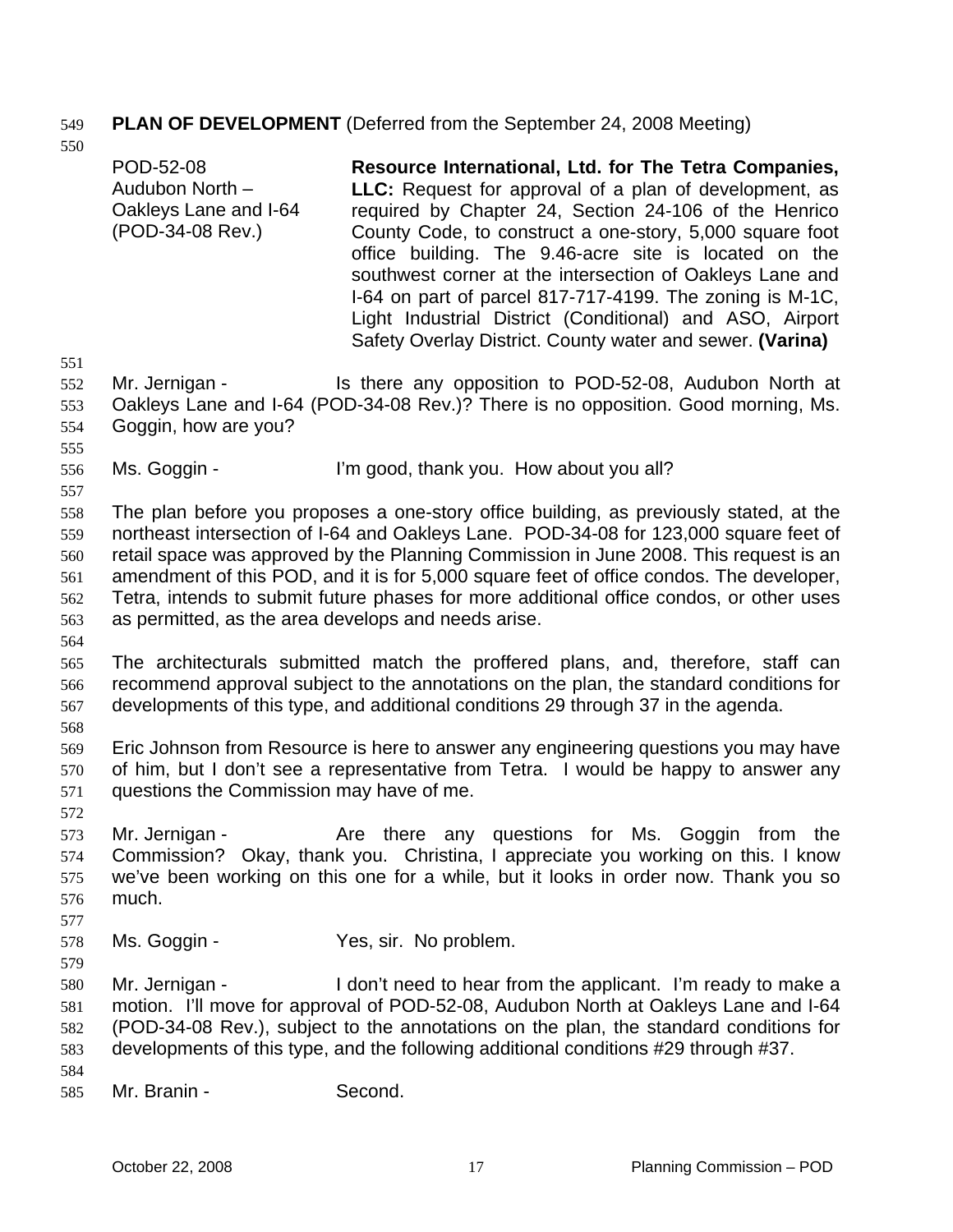587 588 Mr. Jernigan - Motion by Mr. Jernigan, seconded by Mr. Branin. All in favor say aye. All opposed say no. The ayes have it; the motion passes.

590 591 592 593 The Planning Commission approved POD-52-08, Audubon North at Oakleys Lane and I-64 (POD-34-08 Rev.), subject to the annotations on the plans, the standard conditions attached to these minutes for developments of this type, and the following additional conditions:

594

586

- 595 596 597 598 599 29. The right-of-way for widening of Oakleys Lane as shown on approved plans shall be dedicated to the County prior to any occupancy permits being issued. The right-of-way dedication plat and any other required information shall be submitted to the County Real Property Agent at least sixty (60) days prior to requesting occupancy permits.
- 600 601 30. The entrances and drainage facilities on Interstate 64 shall be approved by the Virginia Department of Transportation and the County.
- 602 603 31. A concrete sidewalk meeting County standards shall be provided along the west side of Oakleys Lane.
- 604 605 606 32. A 25-foot planting strip to preclude ingress or egress along the south side of Interstate 64 shall be shown on the approved plans. The details shall be included with the required landscape plans for review and approval.
- 607 608 33. The proffers approved as a part of zoning case C-60C-04 shall be incorporated in this approval.
- 609 610 611 34. Approval of the construction plans by the Department of Public Works does not establish the curb and gutter elevations along the Henrico County maintained right-of-way. The elevations will be set by Henrico County.
- 612 613 614 615 616 35. The location of all existing and proposed utility and mechanical equipment (including HVAC units, electric meters, junction and accessory boxes, transformers, and generators) shall be identified on the landscape plans. All equipment shall be screened by such measures as determined appropriate by the Director of Planning or the Planning Commission at the time of plan approval**.**
- 617 618 619 36. The applicant shall incorporate into the construction plans for signature any comments generated by the County's Traffic Engineer from his review of the Traffic Impact Study for this development.
- 620 621 622 623 624 37. The limits and elevations of the Special Flood Hazard Area shall be conspicuously noted on the plan and labels "Limits of Special Flood Hazard Area." In addition, the delineated Special Flood Hazard Area must be labeled "Variable Width Drainage and Utility Easement." The easement shall be granted to the County prior to the issuance of any occupancy permits.
- 625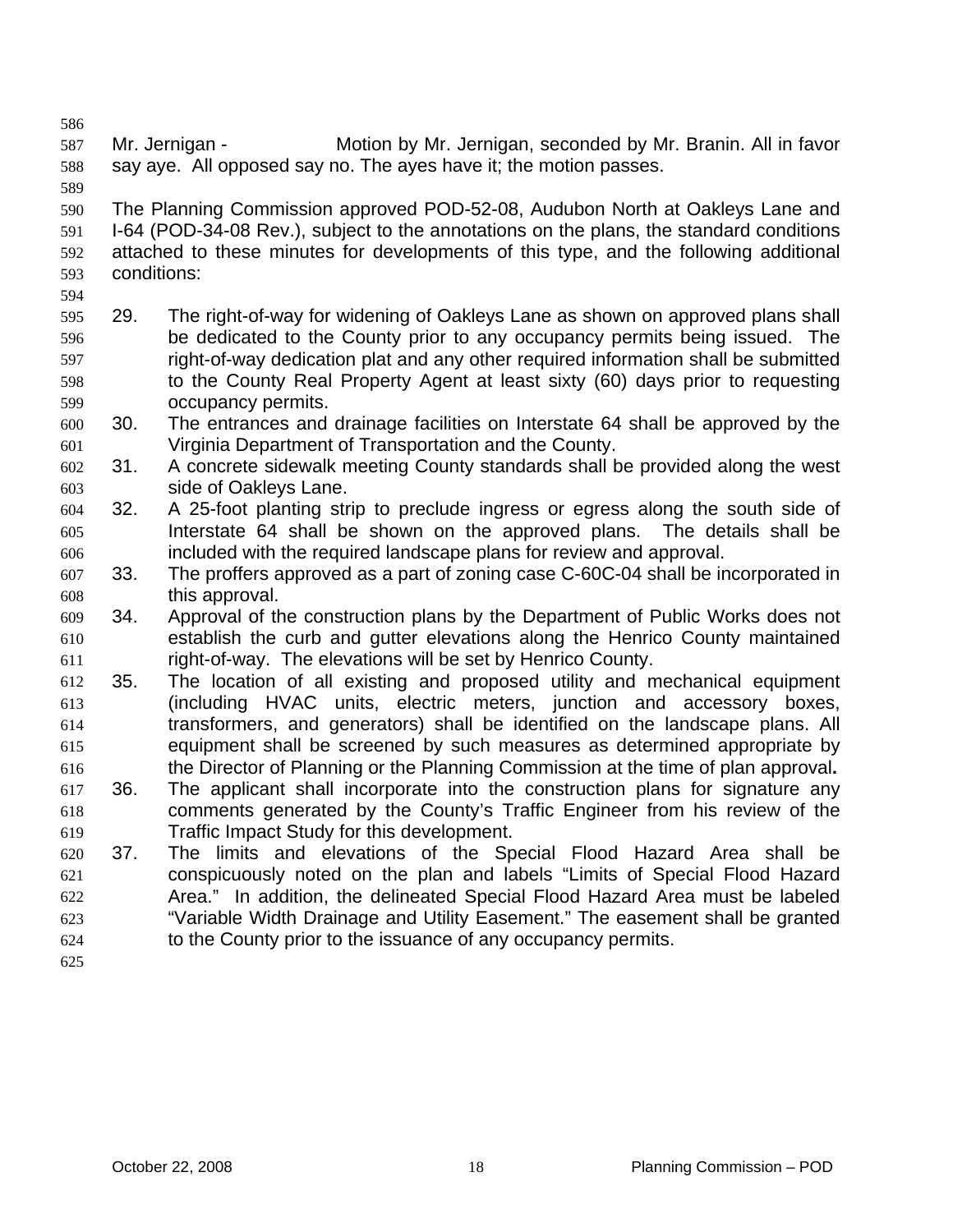### 626 **PLAN OF DEVELOPMENT**

627

POD-65-08 The Steward School – Field Expansion – 11600 Gayton Rd. (POD-20-08 Rev.) **Koontz-Bryant, P.C. for Dixon Independent School Corp.:** Request for approval of a plan of development, as required by Chapter 24, Section 24-106 of the Henrico County Code, to construct a baseball/field hockey field, a soccer/lacrosse field, a parking lot expansion, and a pad for a future science building. The 35.73-acre site is located on Gayton Rd., on parcels 736-747-8260 and 0678, and 736-748-4535. The zoning is A-1, Agricultural District. County water and sewer. **(Tuckahoe)** 

628

629 Mr. Jernigan - The Steward School is there any opposition to POD-65-08, The Steward School

630 631 Field Expansion (POD-20-08 Rev.)? There is opposition. Okay. Good morning, Mr. Strauss, you may proceed.

632

633 Mr. Strauss - Good morning, and thank you, Mr. Chairman.

634

635 636 637 638 639 640 641 642 The applicant, The Steward School, proposes to construct several additional athletic fields to supplement the existing sports facilities used for soccer and field hockey. This proposal also includes extension of an existing parking lot to Gayton Road, which is located here. They will also include a future science building near Gayton Road, as well as a second storm water pond. The pond that currently exists is located here, and the new pond is to be located right beside it. This basin will be designed as a shallow marsh, and it will serve as an educational tool in relation to the future science building to be constructed nearby.

643

644 645 646 647 648 649 650 This proposal before us today is actually a Phase 2 plan of the recent expansion program for The Steward School. The Commission may recall last April the applicant submitted plans for several building additions for the area known as the Upper School, located here. At that time, the applicant also submitted a revised master plan that included new ballfields and this science building. The neighbors were concerned about the potential impact that the ballfields would have on the substantial tree buffer along the western property line. This neighborhood is Sussex Square, and Sussex Woods.

651

652 653 654 655 656 657 658 659 660 661 662 Since the applicant had not prepared detailed grading plans at that time, approval of these facilities was delayed for a later phase until grading plans were prepared. We now have the grading plans. Given the neighborhood's interest, a community meeting was held on Monday to discuss the ballfields and other issues. While there is still some neighborhood concern about the adequacy of the buffer remaining on the western property line where these ballfields would be constructed, the staff, the neighborhood, and the school were in agreement that a detailed landscape plan could come back to the Commission to evaluate the need for supplemental planting along this western property line. This landscape plan would be submitted after construction begins, and it would come back to the Commission. This is the reason we have #9 amended in the staff report.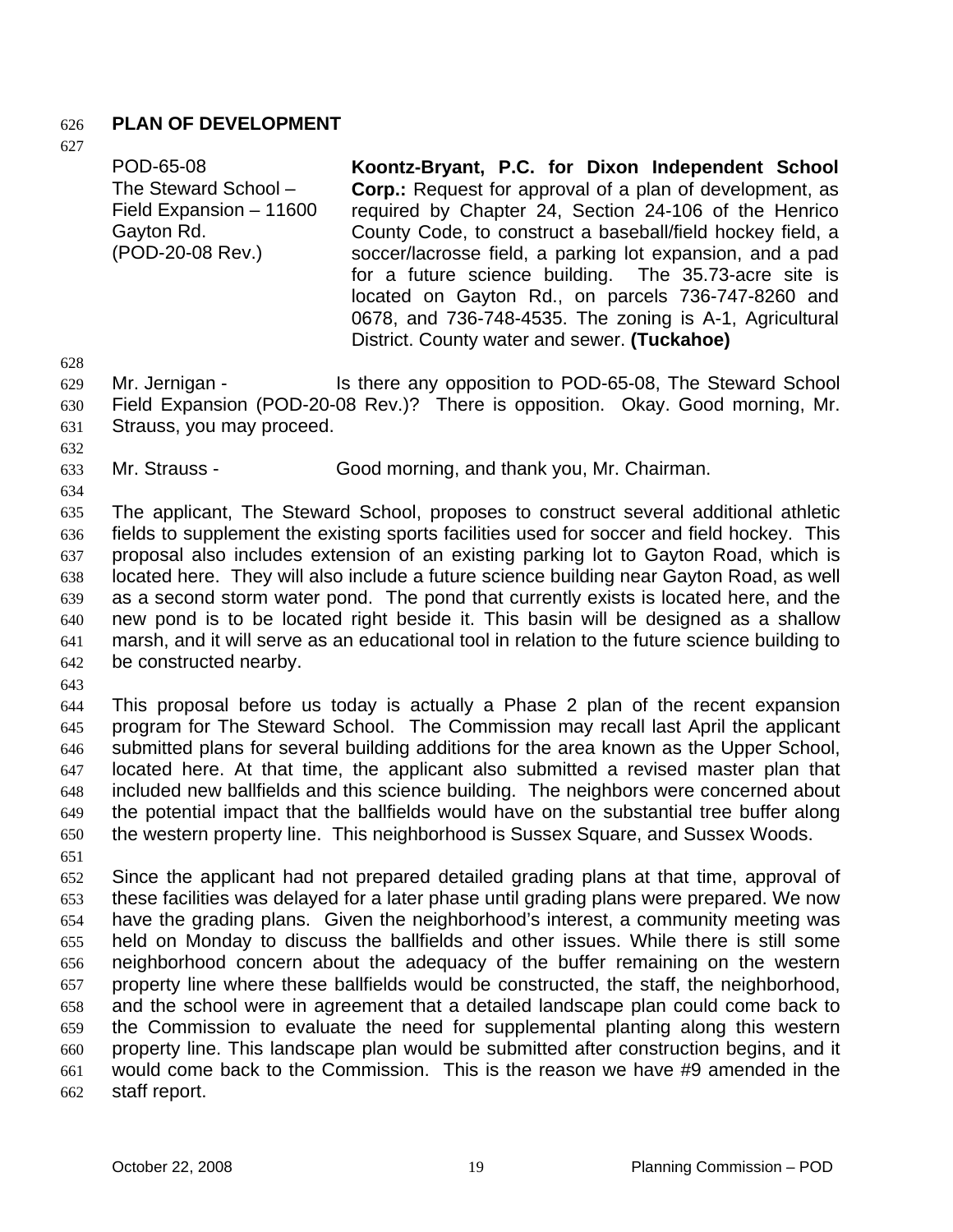664 665 666 667 668 669 There was also some concern on the part of the neighborhood regarding the second entrance proposed on Gayton Road. As you can see from the aerial photo, there is already one entrance on Gayton Road. They propose a second entrance with this phase to serve the science building and a parking lot extension here. The applicant proposes the second entrance to serve the future science building, and some of the ballfields they are constructing.

670

663

671 672 673 674 675 676 677 678 679 680 681 Over the years, the neighbors have been very concerned about a number of trafficrelated issues along Gayton Road. The school itself is also concerned about safety. So, along with the Department of Public Works, they have been implementing intersection improvements at Gayton Road and Ryandale Road, which include a traffic signalization program. Although the Traffic Engineer has made a field visit to observe issues such as sight distance at this location, the school, neighborhood, and staff still have numerous questions related to the posted speed limit, the need for school zone flashers, and other improvements. So, the school has agreed to resubmit the second entrance on Gayton Road with the architectural plans for the future science building at a later time. This seemed a reasonable way to allow for the school to proceed with the ballfield construction while the plans for the science building are finalized.

682

683 684 685 686 Therefore, this morning, staff has handed out a new annotated plan, which removes the second entrance on Gayton Road, and indicates that it will be resubmitted with a future phase when the science building is submitted. With that, staff and various agencies are recommending approval.

687

688 689 690 I'll be happy to answer any questions you may have. We have representatives from The Steward School. We have their civil engineer, Mr. Paul Hinson with Koontz-Bryant. We also have a number of neighbors here. Thank you.

691

698

700

703

692 693 694 Mr. Jernigan - The Are there any questions for Mr. Strauss from the Commission?

695 696 697 Mrs. Jones - Mr. Strauss and I have talked so much over the past several weeks, that I think we've probably come to the end of our questions, but didn't know if anyone else had any. If not, then I guess we should probably hear—

- 699 Mr. Jernigan - The You want to hear from the applicant?
- 701 702 Mrs. Jones - Actually, I'd like to hear from the folks who would like to make a comment, and then the applicant can respond to their comments.
- 704 705 706 707 Mr. Jernigan - Ckay. Mr. O'Kelly, I don't know how many folks we have. Mrs. Jones - Do we have one person who's going to talk on behalf of the neighbors?
- 708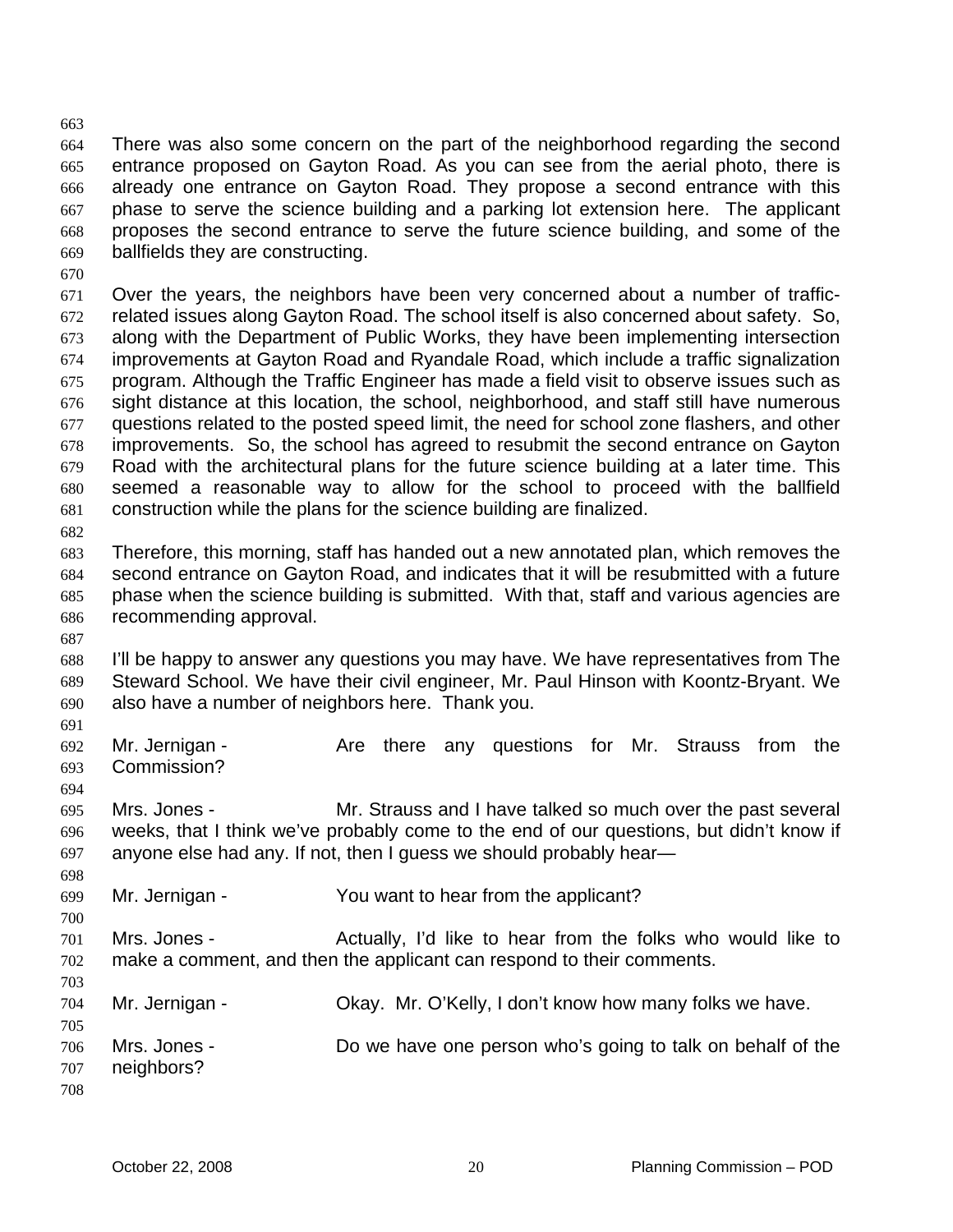709 Mr. Jernigan - Yes, one person. 710 711 712 713 714 715 716 717 718 719 720 721 722 723 724 725 726 727 728 729 730 731 732 733 734 735 736 737 738 739 740 741 742 743 744 745 746 747 748 749 750 751 752 753 754 Mrs. Jones - Okay. We have certain guidelines for discussion, and Mr. O'Kelly will review those for you. Mr. Jernigan - Well, if we only have one speaker—It's five minutes. Mrs. Jones - Chay. Mr. Jernigan - Come on down, sir. Mrs. Jones - This is a low-key organization. Mr. Jernigan - Good morning. Would you state your name for the record? Mr. Wilson - Good morning. I'm Glen Wilson, and I'm president of the Sussex Square Association. Sussex Square, with our 87 taxpaying homeowners, is not satisfied with the buffer zone shown on the current Steward School plan. We asked for a 100-foot buffer because of the incompatibility of the athletic field and our residential area. We would hope that you could approve the 100-foot buffer. Mrs. Jones - The You have quite a few minutes left. That was the most succinct presentation I think I've ever heard. Mr. Wilson - Think there's been a fair amount of discussion. I know that you have been involved in a fair amount of that, and I know that the folks from The Steward School have previously heard the same message that we have delivered here this morning. While certainly I'll be happy to answer any questions, or talk further, I know the Steward School folks know what our concerns have been. We had two issues, and they removed one of them this morning, the traffic situation. Our other was this buffer zone. Mrs. Jones - **Mr. Wilson, at our meeting on Monday night, we discussed a** lot of these issues from various perspectives and points-of-view. I think it would be fair to say—and I need to make sure that you agree—that The Steward School has looked at a number of options to try to work their plans and needs, so that the neighborhood gets the most benefit from what they finally decide they must do, and how they can do it. I want to make sure that you all—the neighbors as well as you personally understand that #9 amended on your addendum is a requirement that the plan come back to the Commission in order to have detailed landscaping determined at that time. That will provide an opportunity to look at what can be done to supplement the plantings that are remaining, the tree-save that's remaining. I want to make sure you know that that's what is represented by #9 amended.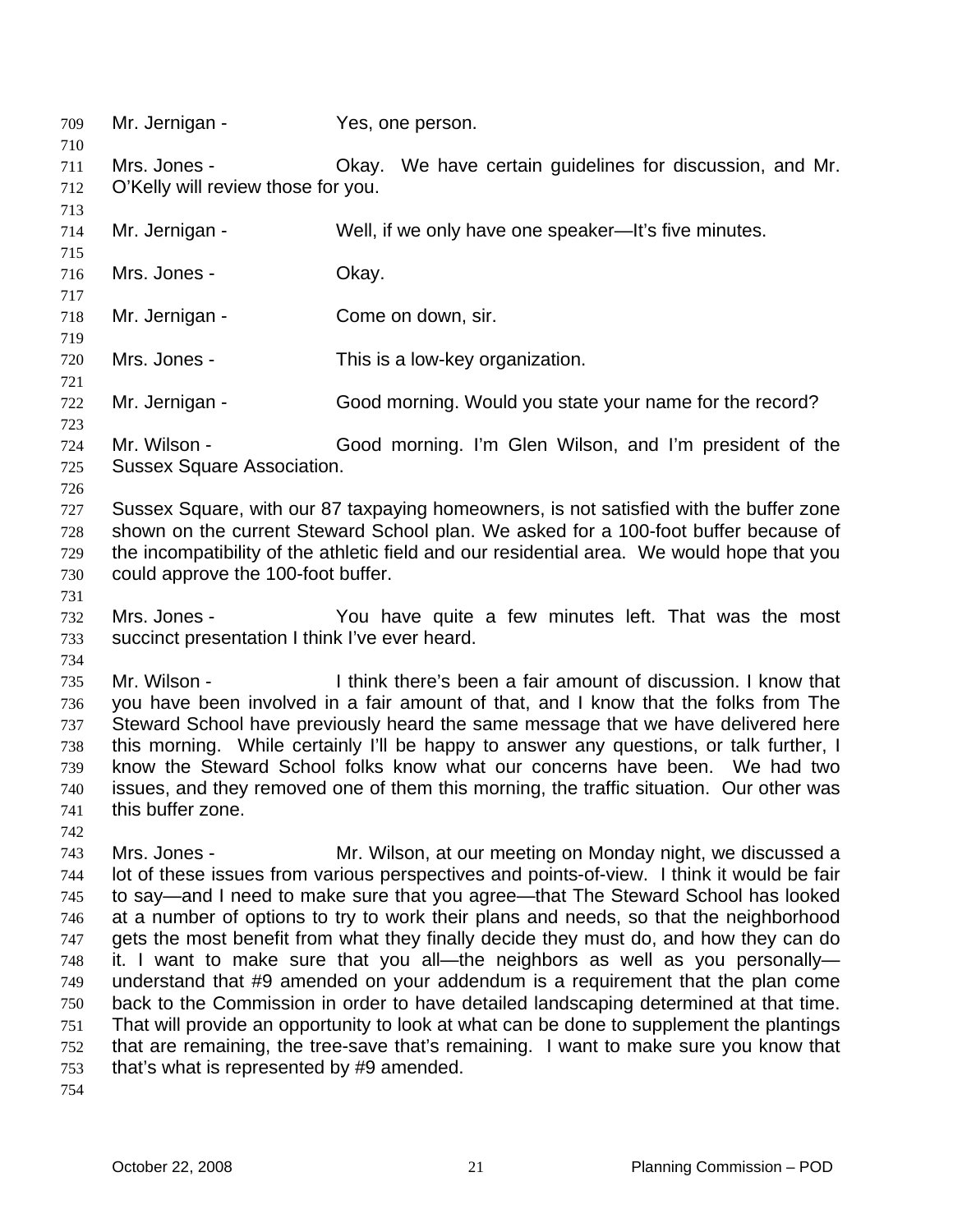Mr. Wilson - We do, and we understand that all the landscaping will be done after the removal of the trees and so forth so that we could see the actual areas that need the most attention. 755 756 757 758 759 760 761 762 763 764 765 766 767 768 769 770 771 772 773 774 775 776 777 778 779 780 781 782 783 784 785 786 787 788 789 790 791 792 793 794 795 796 797 798 Mrs. Jones - There are always surprises when things are actually done on site, and we want to be responsive to those. Thank you for your comments. I'll have the school explain their need to use part of that buffer that you've requested, and from their perspective. Mr. Wilson - Thank you. Mrs. Jones - Thank you. While Mr. Seward's coming down, this has been, obviously, a phased case, and we've been working on this for many months as each particular element of the plan comes forward. Mr. Jernigan - Good morning. Mr. Seward - Good morning. Thank you for having us, and I appreciate the opportunity to say a few words. Mrs. Jones - Would you please— Mr. Jernigan - Would you state your-Mrs. Jones - Yes, sorry. Mr. Seward - The My name is Ken Seward without a "t," and I'm the head master of Steward School. Mr. Hinson - **Paul Hinson with Koontz-Bryant. We're the engineer on the** project. Mrs. Jones - Thank you. Mr. Jernigan - **Okay.** Mrs. Jones - Would you respond to the neighbor's comments? Mr. Seward - We are sensitive to the fact that for some time the neighbors have enjoyed about 150 feet of wooded area that the school owns. As you can see from the site plan, most of our development has been on Ryandale, or the east side of our property. We have reserved the west side for athletic fields.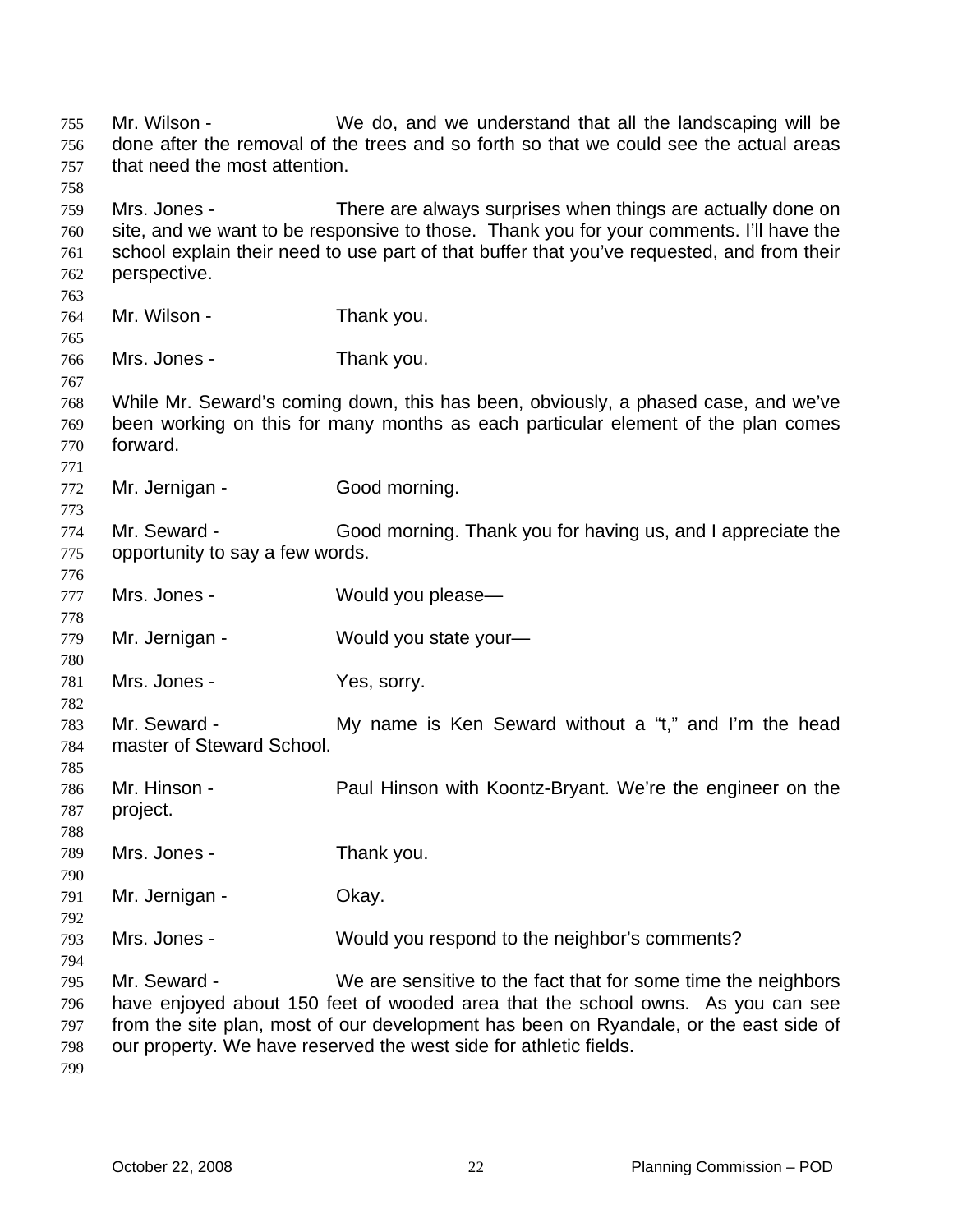The school has made a decision, actually, to not grow in terms of student enrollment, so the increased fields are not for more children, more traffic. The increased fields are for the existing children in the school, more of whom will want to play on teams. Inclusion is a fundamental value at the school, so we don't just take the best kids and have the best kids play on teams, or the best kids for performances. I think the school is about 26 students larger than when I arrived five years ago, and we have 13 more teams. It is our response to children wanting to play on teams, and as many of you know, teams like ours play mostly in the fall and the spring from 3:30 to 6:30 in the afternoon. There are no plans to light these fields. We do have some summer camps, and at this point, we do have adequate field space for summer camps, although they may grow in the future. 800 801 802 803 804 805 806 807 808 809 810

811

818

812 813 814 815 816 817 We like the green space as well. We use it for our science classes. I've walked this space extensively with our ecology teachers and our biology teachers. It is a resource for us, as well as an aesthetic advantage for our neighbors. We have engineered and re-engineered these fields to try to preserve as much of it as possible, because we use it as classroom space, and enjoy it as the neighbors do. But for us, the needs of children really drive the program, so that's why we're asking for more field space there.

819 I'd be happy to take any questions.

| 820 |                      |                                                         |
|-----|----------------------|---------------------------------------------------------|
| 821 | Mrs. Jones -         | Thank you, Mr. Seward.                                  |
| 822 |                      |                                                         |
| 823 | Mr. Jernigan -       | Any questions for Mr. Seward from the Commission? Okay. |
| 824 | Thank you very much. |                                                         |
| 825 |                      |                                                         |
| 826 | Mrs. Jones -         | I don't have any further questions, thank you.          |
| 827 |                      |                                                         |
| 828 | Mr. Vanarsdall -     | Thank you.                                              |
| 829 |                      |                                                         |

830 831 832 833 834 835 836 837 838 839 840 841 842 843 844 845 Mrs. Jones - The neighbors have been ever vigilant for this project, and I am always extremely pleased when people take an active interest in making sure that their adjacent properties, as well as the County in general, maintain the high standards that we all want. You all from Sussex Square, Sussex Woods, the folks who have been behind this, have been behind this all the way. I will assume that we will continue to see each other as things move along, should this be approved today. I wanted to tell you that it's because of your involvement that compromises in plans of development happen. I think that those are healthy processes for the project. I think it is a better fit because of the light that's been shed on various aspects of this project, but it also meets the needs of the school. Obviously, in our particular situation, the school does have the right to develop this land as they're proposing. They do want to be a good neighbor, is the indication I've received, and for that reason are willing to go to some lengths in order to try to provide for some of the requests that they've had from adjacent neighbors. This is always a balancing act, and it's difficult. I appreciate everybody's ideas, concerns, and the time you've taken to follow this process. When all is said and done, I'm just hoping—because I really do believe it—that everyone will agree that the process is fair,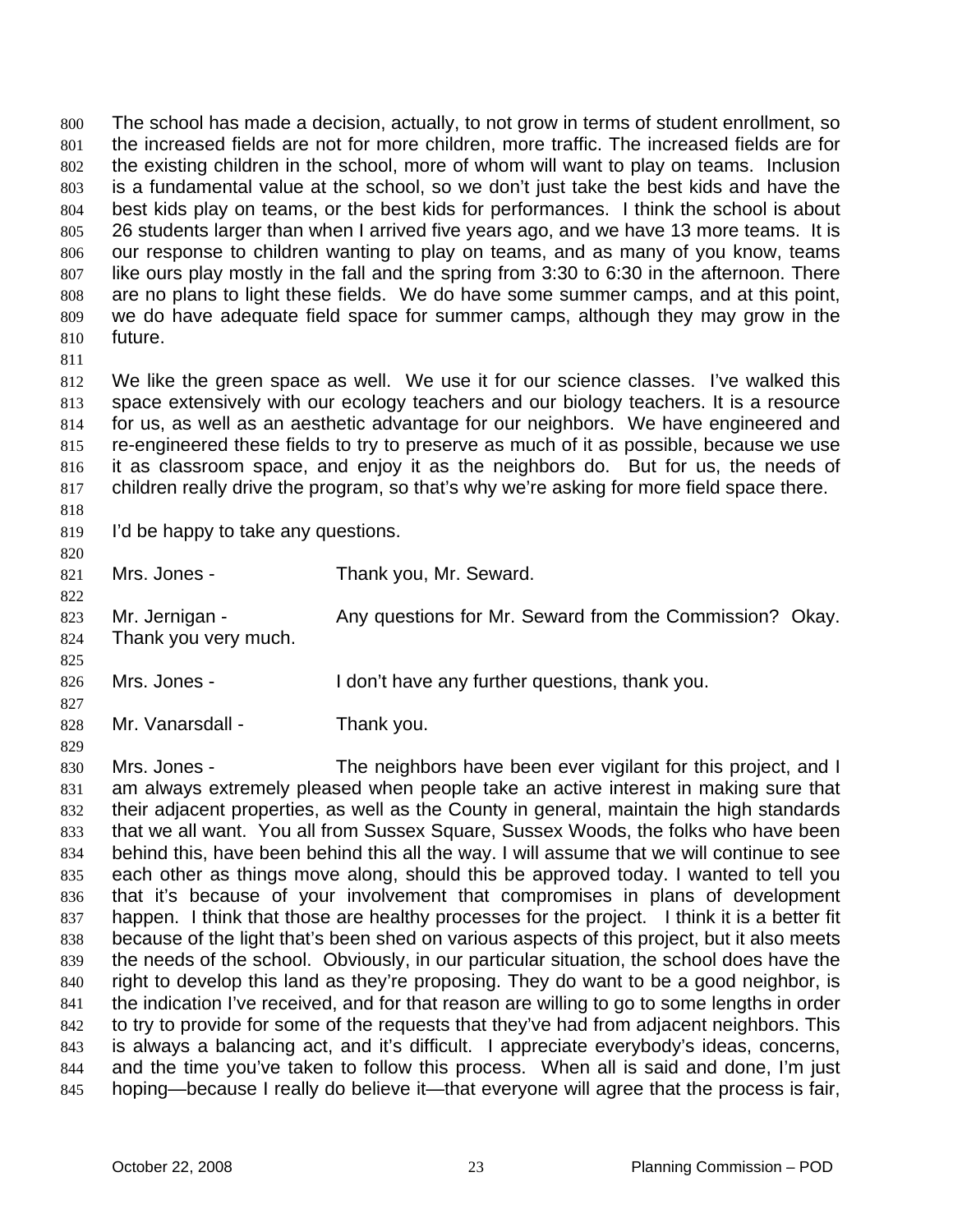that there has been adequate opportunity to talk and discuss, and work together. If that's the case—and I hope you will agree that's the case—then I think we all can be pleased that we will come out with a better project in the end. With that, I feel like I needed to say my thank-yous to the neighbors, because it's the spotlight they've shed on a number of items that have led us to the point we are now. 846 847 848 849 850

851

852 853 854 Jim Strauss has been on this particular case for many months, and as always, I rely heavily on him for his expertise, which is extensive. I thank him for being involved with this.

855

856 857 858 859 860 I think we've come to a good compromise for today's consideration. We will have the science building. There are some impressive plans for the green science building to come back. At that time, there will be other discussion points to take under consideration as well. So, with the new annotated plan, I am pleased that we are at a point where we can vote on this project.

861

862 863 864 865 866 With that, I am going to make a motion. I would like to move for approval of POD-65- 08, The Steward School Field Expansion (POD-20-08 Rev.). This will be in addition to standard conditions for developments of this type, additional conditions on the addendum which are #9 amended and #11 amended, conditions #29 through 34, and the revised plan with additional annotations that was handed out this morning.

868 Mr. Vanarsdall - Second.

869 870 871 Mr. Jernigan - **Motion by Mrs. Jones, and a second by Mr. Vanarsdall.** All in favor say aye. All opposed say no. The ayes have it; the motion passes.

872

877

867

873 874 875 876 The Planning Commission approved POD-65-08, The Steward School Field Expansion (POD-20-08 Rev.), subject to the annotations on the plans, the standard conditions attached to these minutes for developments of this type, and the following additional conditions:

- 878 879 880 9. **AMENDED** - A detailed landscaping plan shall be submitted to the Department of Planning for review and Planning Commission approval prior to the issuance of any occupancy permits.
- 881 882 883 884 11. **AMENDED** - Prior to the approval of an electrical permit application and installation of the site lighting equipment, a plan including depictions of light spread and intensity diagrams, and fixture specifications and mounting height details shall be submitted for Department of Planning review and Planning Commission approval.
- 885 886 29. There shall be no outdoor storage in moveable storage containers including, but not limited to, cargo containers and portable on demand storage containers.
- 887 888 889 30. Approval of the construction plans by the Department of Public Works does not establish the curb and gutter elevations along the Henrico County maintained right-of-way. The elevations will be set by Henrico County.
- 890 891 31. The conceptual master plan, as submitted with this application, is for planning and information purposes only.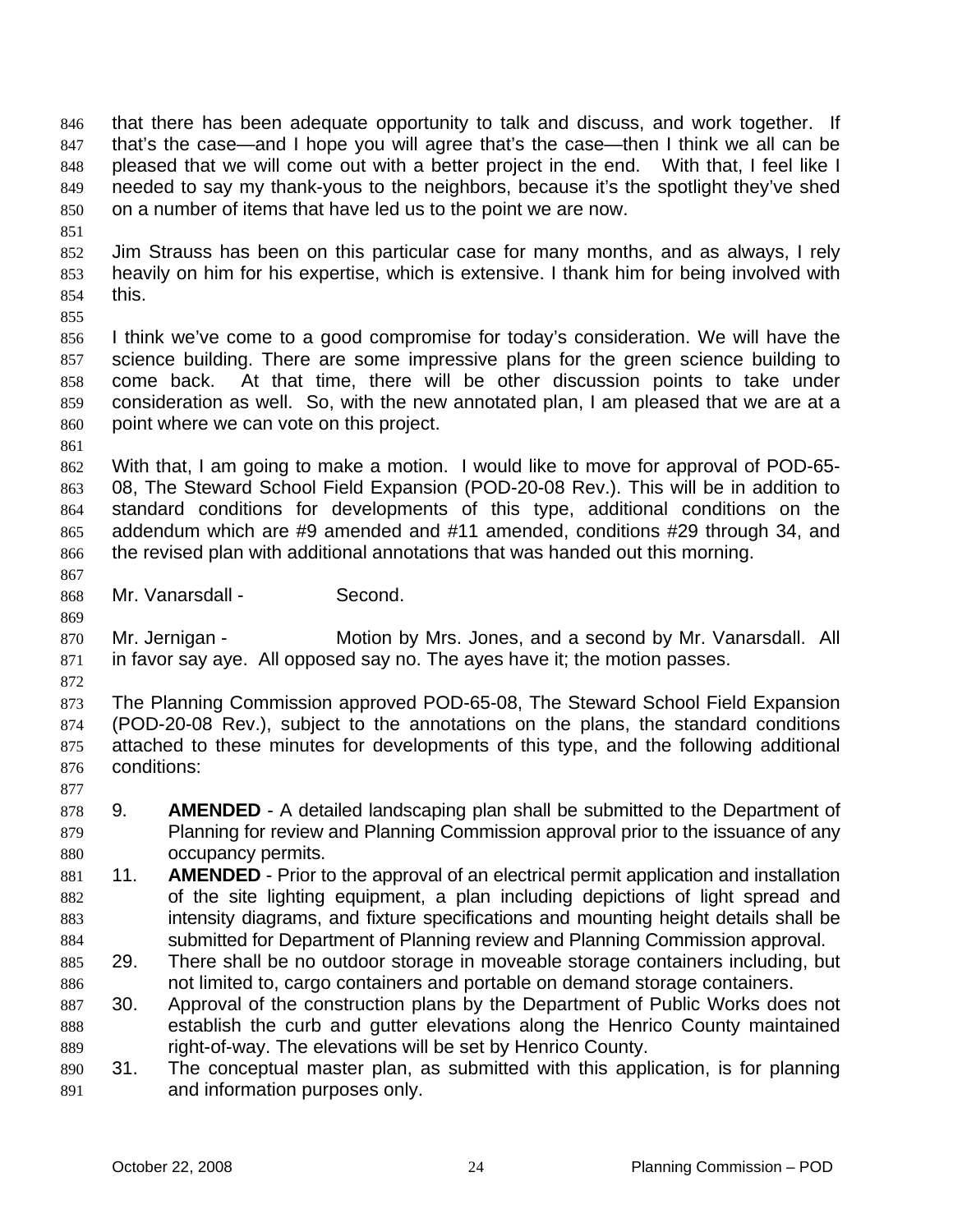32. The location of all existing and proposed utility and mechanical equipment (including HVAC units, electric meters, junctions and accessory boxes, transformers, and generators) shall be identified on the landscape plan. All building-mounted equipment shall be painted to match the building, and all equipment shall be screened by such measures as determined appropriate by the Director of Planning or the Planning Commission at the time of plan approval. 892 893 894 895 896 897 898 899 33. Except for junction boxes, meters, and existing overhead utility lines, and for technical or environmental reasons, all utility lines shall be underground.

- 900 901 34. A concrete sidewalk meeting County standards shall be provided along the north side of Gayton Road.
- 902
- 903

Mrs. Jones - Thank you all very much.

- 905 **PLAN OF DEVELOPMENT**
- 906

904

POD-26-05 Reconsideration Superstar – Bonnie M. Pradhan Addition – 9999 Brook Rd. (POD-03-96 and 95-00 Rev.) **Keith Engineering, Inc. for BOJ, LLC:** Request for approval of a reconsideration of the architectural elevations for a plan of development, as required by Chapter 24, Section 24-106 of the Henrico County Code, to construct a two-story 6,051 square foot building addition to an existing convenience store with gas pumps, with restaurants on the first floor and a proprietor/employee dwelling on the second floor. The 1.316-acre site is located at the southeast corner of the intersection of Brook Rd. (US Route 1) and J.E.B. Stuart Pkwy. on parcel 783- 769-9052. The zoning is B-3C, Business District (Conditional). County water and sewer. **(Fairfield)** 

907

908 909 910 Mr. Jernigan - Is there any opposition to POD-26-05, the reconsideration of Superstar, Bonnie M. Pradhan Addition (POD-03-96 and 95-00 Rev.)? We do have opposition.

- 911
- 912 913 Mrs. Jones - I need to make a notation for the record that I will not be discussing or voting on this case due to a representational conflict.
- 914 915

916

Mr. Jernigan - So noted, Mrs. Jones. Mr. Greulich, you may proceed.

917 918 919 920 921 922 923 924 925 Mr. Greulich - Mr. Chairman, Planning Commission members, this case is before you today for the specific reconsideration of the elevations to an addition that was previously approved by the Commission. Minor changes to previously-approved plans can be approved administratively, but after several internal discussions with staff and with Mr. Archer, it was determined that the requested changes warranted a Commission hearing. The layout of the addition, including the limits of disturbance, the location of curb and gutter, et cetera, and its original architectural elevations were previously reviewed by staff and approved by the Planning Commission at its March 30, 2005 Commission meeting. To help illustrate the proposed changes, staff generated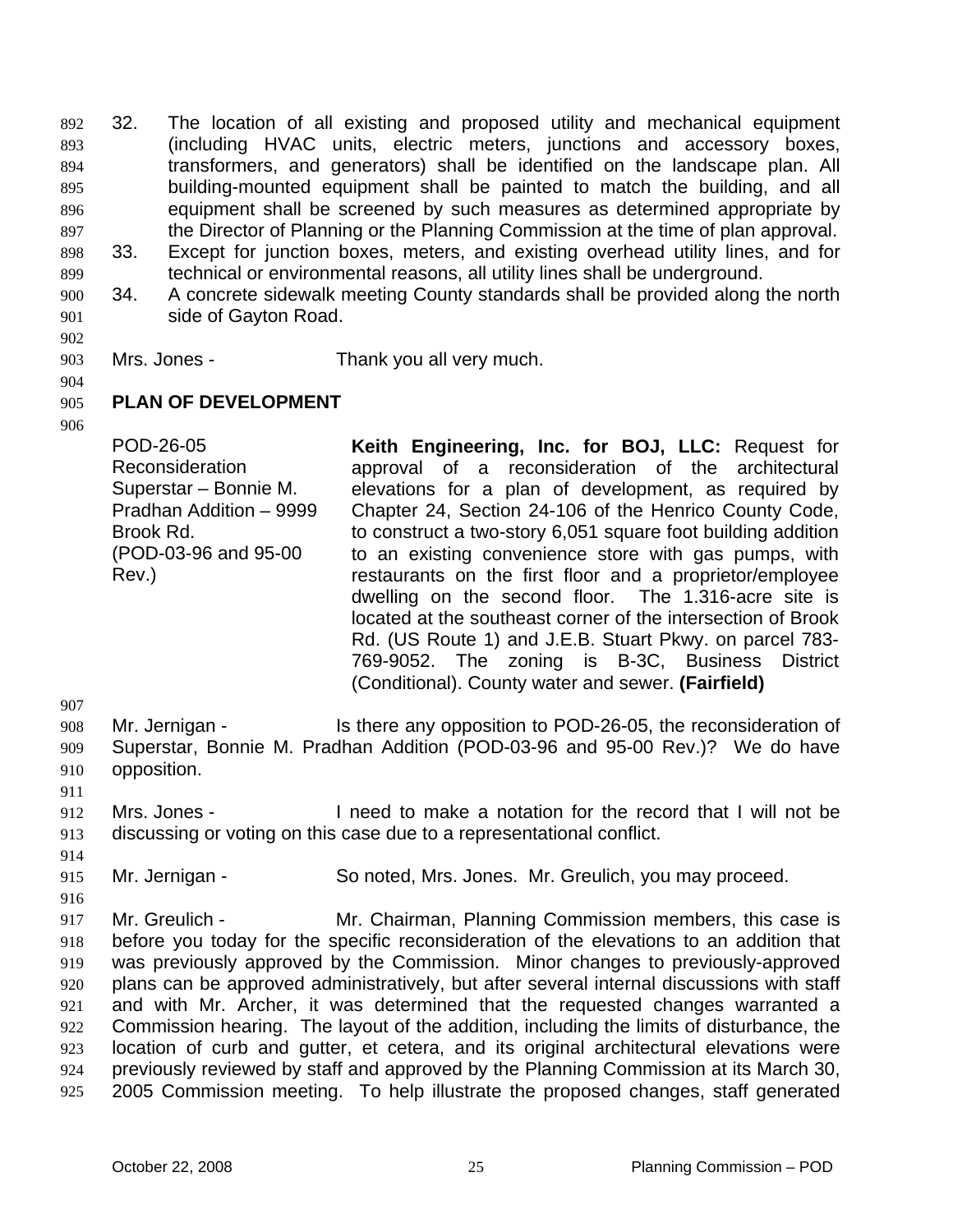this graphic that indicates on the left what was previously approved, and then on the right, what is currently proposed. I will elaborate on the proposed changes between the two. 926 927 928

929

930 931 932 933 934 One of the major changes is the revised second floor of the North Side elevation facing J.E.B. Stuart Parkway. The previous approval indicated that the space directly above the entrance to the proposed first floor would be an angled roof leading to a second floor, but now the applicant is proposing that the wall of the second floor is flush with the first floor. This proposed roofline is not higher than the existing roof line.

935

936 937 938 939 940 941 The other major change is the exterior stairway on the South Side elevation facing the existing Bank of Essex—this elevation here. Originally, this was an interior stairway, but now the applicant is proposing an exterior one. Planning Staff and the Police Department were initially concerned about the safety of this stairway, but the applicant has provided a wrought iron fence and gate for the second floor to address these concerns.

942

943 944 945 946 A last change of note is that the East Side elevation facing Ethelwood Road—which is this elevation—was approved with five windows, three on the second floor and two on the ground floor. The applicant has proposed that this be reduced to four windows, two on the second floor and two on the ground floor.

947

948 949 950 Before I complete staff's presentation and provide the Planning Department's recommendation to the Planning Commission, I wanted to highlight some aspects of this case that may help to address some misconceptions and concerns.

951

952 953 954 955 956 957 958 959 As I initially stated, the layout of the site that is contained in this reconsideration is the same layout as approved by the Planning Commission in 2005. At that time and with this reconsideration, staff examined and confirmed that the 10-foot perimeter landscaping requirement as required by Code is met. At the previous Commission hearing, a concern was raised regarding the landscaping in the southeast corner of the property—essentially in this area here—and as a result, the Commission added condition #38 that states: "To the extent possible, supplemental plantings shall be provided between the row of parking and the existing masonry wall."

960

961 962 963 964 965 966 The distance between the curb and the masonry wall varies in width from three to five feet, and there are suitable screening shrubs that can be planted in this space such as certain species of Hollies. Depending on which species is planted, these can grow upwards of 10 to 15 feet, and will provide a dense, visual hedge. These landscaping concerns and the Code requirements for landscaping plans will be met when the landscape plan is submitted.

967

968 969 970 971 At the same Commission meeting in 2005, the applicant was approved to have the ability to have a residence above his proposed addition. This is allowed by Code, under Section 24-64, Accessory Uses Permitted, and was confirmed by the Zoning Division Manager prior to the Commission hearing in 2005, and today. This section of Code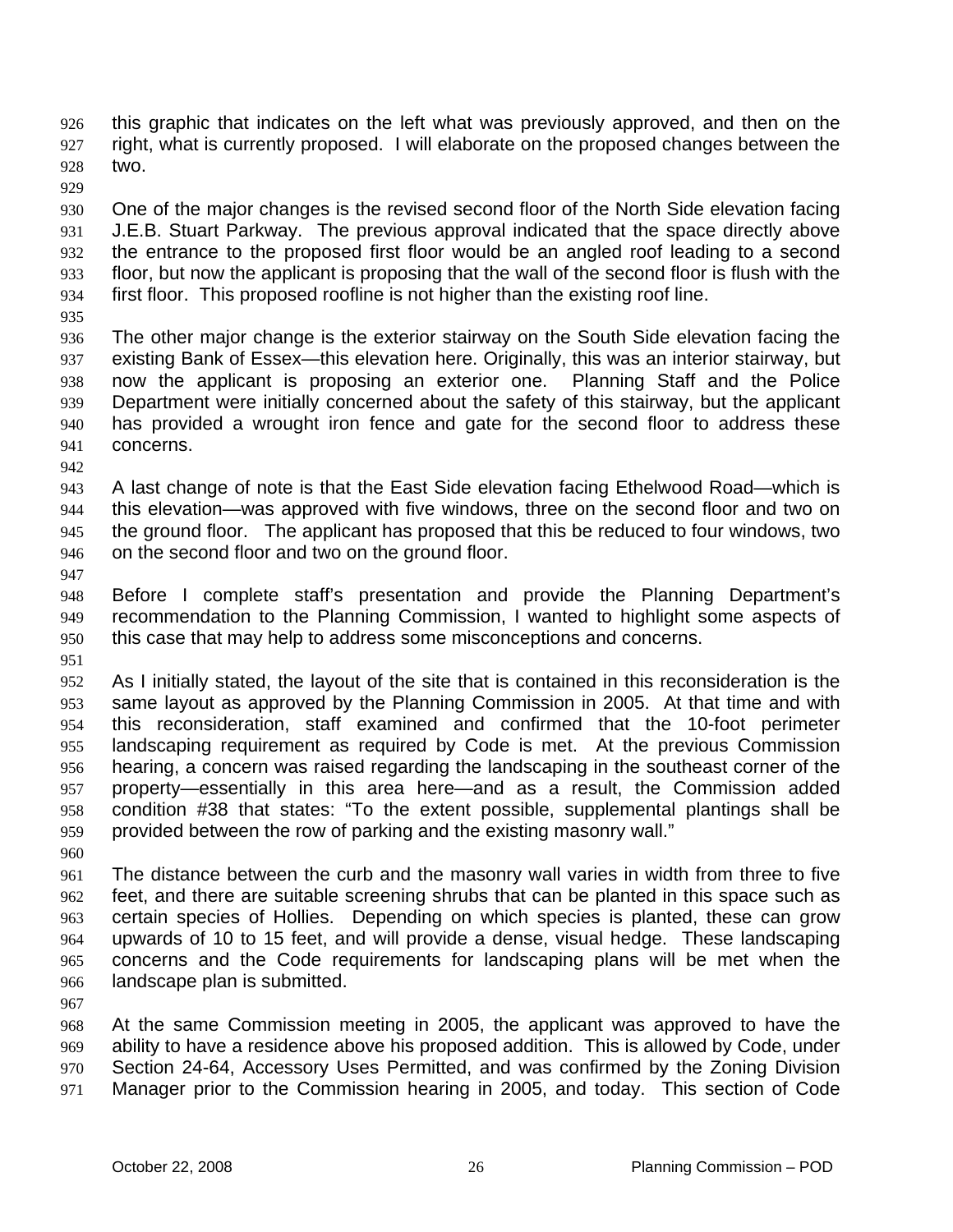- allows for a dwelling unit for occupancy by the proprietor or an employee as long as it is in the same building. Staff has confirmed with the applicant that there is only one such dwelling, and they have modified the floor plan so that it reflects this code requirement. Staff added condition 39 to emphasize this requirement. 972 973 974 975
- 976

977 978 979 A similar situation was approved with POD-046-07, Mac Chevron on Ridge Road. That POD was approved last year whereby a building with a convenience store was located on the ground floor, and a single residence was located above it.

980

981 982 983 984 985 986 987 988 The site is also governed by rezoning case C-113C-88, which also impacts the greater Virginia Center Commons development, and as such, has certain restrictions that are worth reiterating. The dumpster can only be serviced from 6 a.m. to 6 p.m., and any infractions of this should be directed to Community Revitalization Department for followup. I have been in contact with the County representative for this area, Ms. Robin D'Amore, and with the Community Police Officer for this area, Officer Kusmin, and confirmed that they both have been in contact with the neighborhood regarding their concerns in the area.

989

990 991 992 993 Finally, the site is within the purview of the Virginia Center Owners Association and their covenants. The County has no jurisdiction over this Association, and only requests that the elevations shown to this Association match the latest elevations as approved by the Planning Commission.

994

995 996 997 998 999 1000 1001 1002 With that, staff can recommend approval of this reconsideration as County comments have been addressed, and it meets all Code and proffer requirements. This approval is subject to the annotations on the revised plan and elevations, and all of the previous terms and conditions of the original approval of POD-026-05 from March of 2005. As I stated earlier, staff has also added additional condition 39 as shown on your addendum that states: "A secondary full-functioning kitchen is not permitted on the second floor proposed for a proprietor or employee dwelling."

- 1003 1004 Staff and representatives of the applicant are present this morning to answer any questions that you may have. Thank you.
- 1005 1006 1007 Mr. Jernigan - The Are there any questions for Mr. Greulich from the commission?
- 1008

1009 1010 Mr. Vanarsdall - I have a question. What did you say a full-functioning kitchen is? Would that be one with a cook or…?

1011

1012 1013 1014 1015 Mr. Greulich - I believe the definition is determined by a full-functioning oven. So, a microwave oven is okay, a kitchen sink—stuff like that. Once they install an oven, and I guess the gas or the electricity that goes to it, then that determines that there is a second functioning kitchen.

1016

1017 Mr. Vanarsdall - You can have a microwave.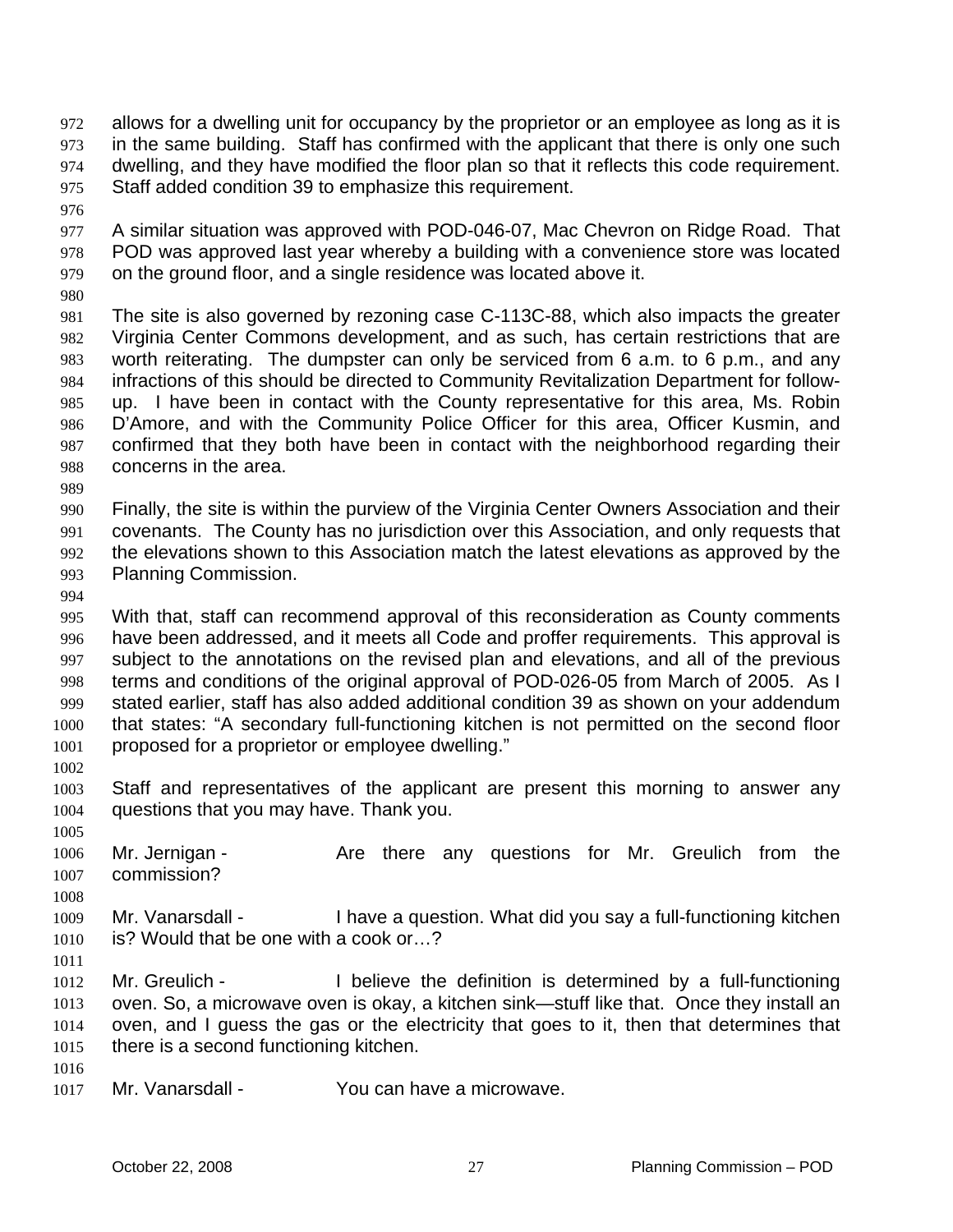1018 1019 1020 1021 1022 1023 1024 1025 1026 1027 1028 1029 1030 1031 1032 1033 1034 1035 1036 1037 1038 1039 1040 1041 1042 1043 1044 1045 1046 1047 1048 1049 1050 1051 1052 1053 1054 1055 1056 1057 1058 1059 1060 1061 1062 Mr. Greulich - Ch, yes. You can have a microwave. For an actual formal definition, I would definitely have to defer to Zoning Conformance. Mr. Vanarsdall - Thank you. Mr. Branin - I also have a comment in regards to the gas station that was approved in the Three Chopt District with the apartment above it. That apartment was never built. Mr. Greulich - Oh, it wasn't? Mr. Branin - The gas station was; the apartment wasn't. Mr. Jernigan - Are there any other questions for Mr. Greulich? Mr. Archer, would you like to hear from the applicant? Mr. Archer - The Suppose we probably should for a moment. On second thought, let's hear from the opposition first. Mr. Jernigan - Ckay. Would the opposition come on down, please, and state your name for the record. Mr. Kronenthal - Good morning. I'm Mark Kronenthal. I'm with Williams Mullen, and we represent the Sauer Properties, who's the declarant under the Virginia Center Commons Protective Covenants. I'm here because we do oppose this application. We also would request a deferral because the applicant's property is subject, as I previously stated, to the protective covenants, and they have not submitted any of these plans for approval, as required under the covenants. The covenants require that preliminary and final plans are submitted for approval to the declarant. Again, none have been submitted. We would ask for at least a 60-day deferral period for the applicant to conform to the declaration. Mr. Jernigan - The All right. Any questions? Mr. Archer - You and I discussed this I think last Friday. Mr. Kronenthal - Yes, sir. Mr. Archer - In looking back at the history of this particular location, we've had several changes made here over the years. It has always been my understanding that the restrictions that are placed upon this property by the covenants are not something that fall within the purview of the Planning Commission. It's more of a civil matter that has to be dealt with between the association and the applicant. Mr.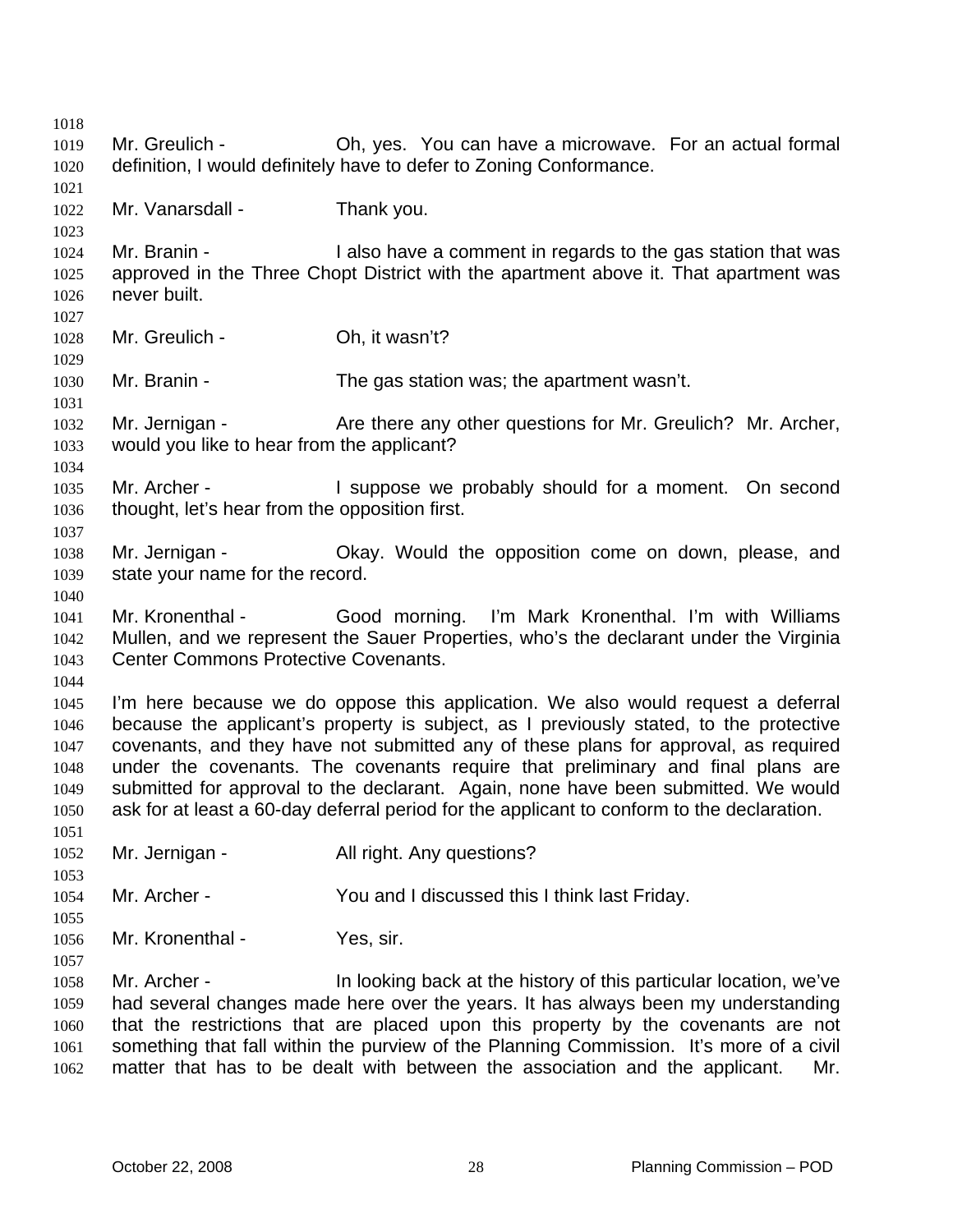Secretary, you can correct me if I'm wrong, but I don't believe we're able to speak to that, are we? 1063 1064

1066 Mr. O'Kelly - I think your statements are absolutely correct, Mr. Archer.

1068 1069 1070 1071 1072 Mr. Kronenthal - We would ask that the deferral be granted so there wouldn't be any need for a resubmission, or any kind of extra applications in the event that there was a problem with the application under the submission of the plans under the covenant.

1073 1074 1075 1076 1077 1078 1079 1080 1081 Mr. Archer - What the applicant has submitted so far has been approved by staff. It would be my opinion that if changes were warranted, then they would have to come back and reapply again for those changes. That would be up to them. If they choose to defer to do that first, I think it's up to the applicant to make that request. What we're trying to do is make a ruling on what has been submitted. If it changes significantly, it would have to be resubmitted, because it would not be something we would have approved. I understand your position, but again, this has come up before when we've had similar changes. We just don't have any authority over the restrictions that lie within the covenants. That's not within our purview.

- 1082 1083 1084 1085 1086 1087 1088 1089 1090 Mr. Kronenthal - All right. Yes, sir. Mr. Archer - Anybody else? Mr. Jernigan - Any other questions? Thank you, sir. Mr. Kronenthal - Thank you.
- 1091 1092 Mr. Jernigan - Good morning.

1065

1067

1096

1098

1100

1102

- 1093 1094 1095 Mr. Franklin - Good morning, Mr. Chairman. I'm Joe Franklin. I am the current landowner of the property that is to the right of the convenience store, inside of Ethelwood Road. The adjacent property owner.
- 1097 Mr. Jernigan - Sir, what's your name?
- 1099 Mr. Franklin - Joe Franklin.
- 1101 Mr. Jernigan - Franklin. I'm sorry.

1103 1104 1105 1106 1107 1108 Mr. Franklin - The Yes, sir. My concern with this is the issue of the dwelling. The Pradhan's own the property across from my house today, the house that I grew up in. I understand the issue of them wanting to use it as a dwelling, but I have serious concerns with the increased elevation, and the expansion of allowing them to go to a two-story expansion upstairs with that dwelling. As the property owner of the closest piece of real estate property, I have concerns with the property, the market value of that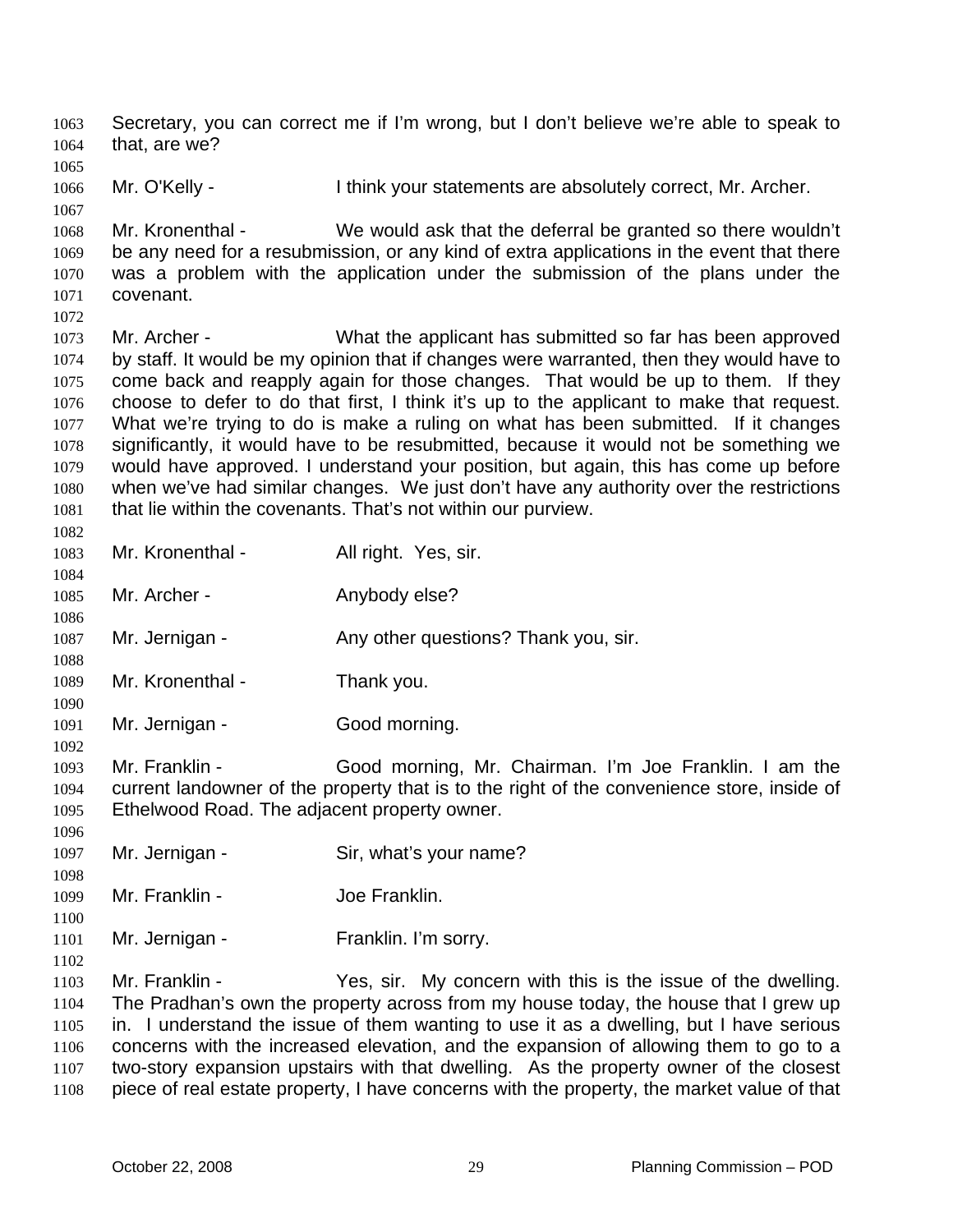piece of property long-term with that expansion, and just the whole process of how that's taken place with the shrubbery and everything else it's going to take—either be removed from the existing buffer inside the wall, or possibly be removed with the increased lighting on the outside in between the masonry wall that Mr. Glover, the Board of Supervisors, and the Planning Commission approved back when Figgie developed the property in the nineties. That's my concern, sir. 1109 1110 1111 1112 1113 1114

1115 1116 1117

Mr. Archer - Mr. Franklin?

1118 Mr. Franklin - Yes, sir, Mr. Archer.

1119 1120 1121 1122 1123 Mr. Archer - The Certainly do appreciate your concern, but you do understand that this particular elevation was initially approved in 2005. This is sort of an enhancement of it. I think one of your concerns has to do with light coming from within?

- 1124 Mr. Franklin - I do.
- 1125
- 1126 1127 1128 1129 Mr. Archer - This would actually have one less window than there would have been under the original plan. The lighting would probably be less, and there is no difference in the height of the original elevation. It's the same that was approved before.
- 1130

1131 1132 1133 1134 1135 1136 1137 1138 1139 1140 1141 1142 1143 1144 1145 1146 1147 1148 1149 1150 1151 1152 Mr. Franklin - Okay. Mr. Archer, there is nothing else that I can say. Growing up 43 years ago on this piece of property, I've seen it expand tremendously. My concern with that piece of property and the convenience store itself is they want to have an expanded convenience store. The best way to do that, in my opinion, in driving business is to lower your gas prices. As a homeowner that sits there every day, I wouldn't go in there because they're 40 and 50 cents above. Just driving in and bringing in the additional convenience store, and a Dunkin' Donuts, or whatever franchise you're bringing in, is not going to generate any more business. I think you need to look at your property. I'm all for anybody making a buck, but I can tell you, we are overpopulated in that area, as far as I'm concerned, with development. We have restaurants all over the place. I'm thankful for the work that the Planning Commission put in in the nineties to give us, as the neighborhood, some consideration, a buffer with a fence, which I've seen throughout the County, and other counties now that I'm now a property owner in Chesterfield. The pride was not taken in other subdivisions with putting in the masonry fences and things like that, so I'm respectful of that. But I'm just concerned about the density. The density of allowing additional expansion in that area, you know, from nothing—When I used to grow up in the boondocks in the eighties, I would say, and now, I'm just concerned about the ability to expand. You guys hear that every day, so I'm respectful of that. We don't need that additional business there. Maybe Mr. Pradhan thinks he needs that to survive, but I tell you what, we have every conceivable restaurant now in North Richmond that we never had before. I guess that's all I can say.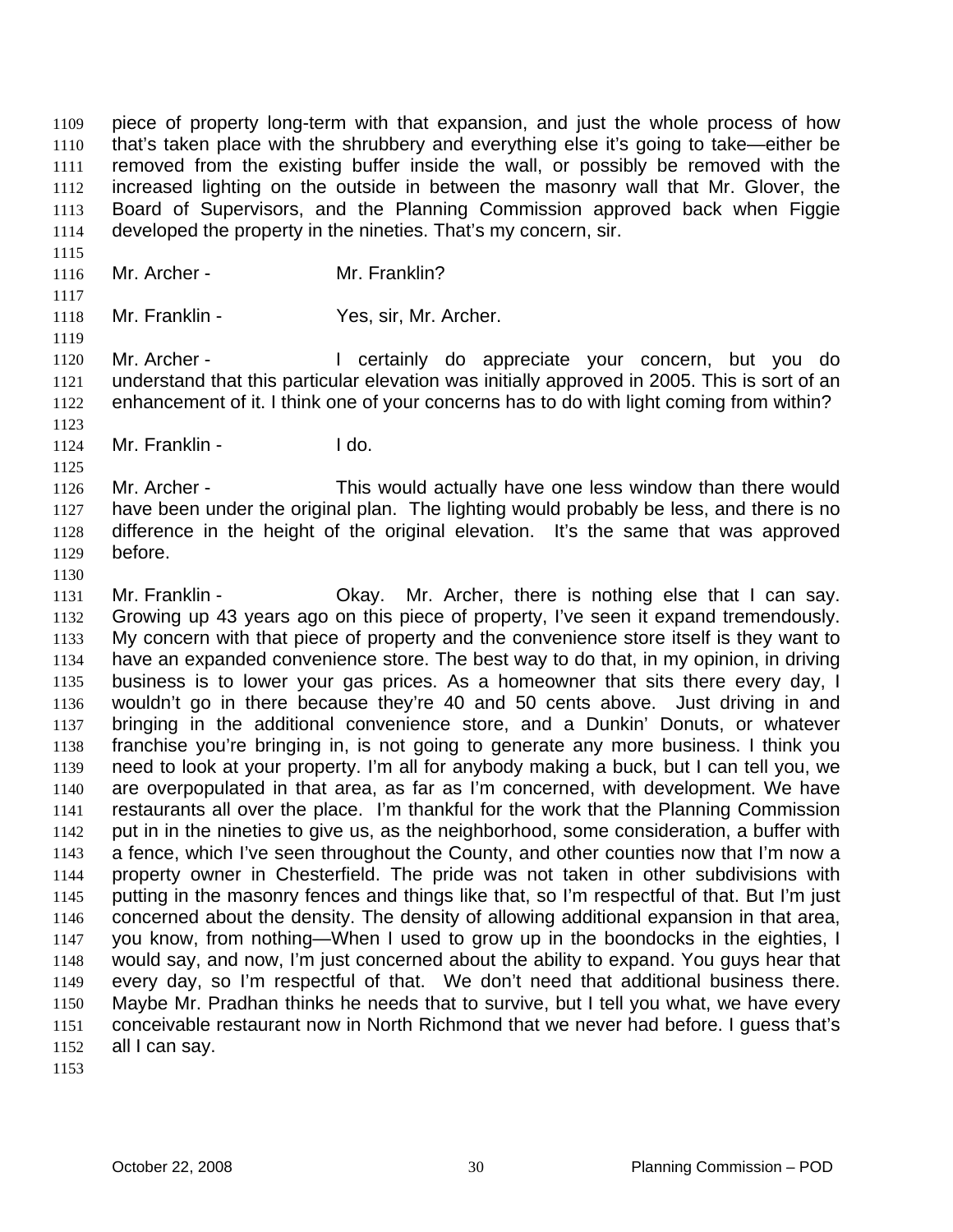Mr. Archer - **Mr. Franklin, I don't want you to think that I'm not—and** probably this whole Commission is not—sensitive to what you're saying. 1154 1155 1156 1157 1158 1159 1160 1161 1162 1163 1164 1165 1166 1167 1168 1169 1170 1171 1172 1173 1174 1175 1176 1177 1178 1179 1180 1181 1182 1183 1184 1185 1186 1187 1188 1189 1190 1191 1192 1193 1194 1195 1196 1197 1198 1199 Mr. Franklin - I understand, Mr. Archer. Mr. Archer - The problem is, we have to work within the parameters that— Mr. Franklin - I understand. Mr. Archer - — — — that were established by the zoning case. We can't just arbitrarily— Mr. Franklin - Totally understand. I would just hope that the Commission would request greater, I guess, insight on this buffer plan and the landscaping. I'm concerned about any closer traffic and parking to that wall than it is today. It's pretty close today with the expansion of Best Buy and the bank. We're right up on it today. I just don't know where the additional parking is going to go, unless you go into that—I assume it's an excess pond, Tony, down front. There's a water piece down in the front in the far left-hand corner, or the right-hand corner. I don't know where the additional parking could go. This is not me up here trying to grab at straws, I'm being very honest. Mr. Archer - Mr. Greulich, can you respond to that. Mr. Greulich - Absolutely. The pond that Mr. Franklin's referring to will remain where it is in its current state. The site as shown to staff does meet parking requirements, even for the additions of the two—whatever the new franchises will be. Mr. Archer - Can you also reiterate where the plantings would be? You spoke about additional plantings that would have to be approved. Mr. Greulich - The additional plantings will be placed in here. You can see where the existing wall is, and that's where— Mr. Archer - I understand. I just want to make sure that everybody else does. Mr. Greulich - Oh, sure. Mr. Archer - The Uknow where they are. Mr. Greulich - Which is where the proposed curb and gutter will be. The space in between the two will be landscaped as best as possible. Mr. Archer - Everybody have that? Okay. I don't have any more questions or comments, unless somebody else has some.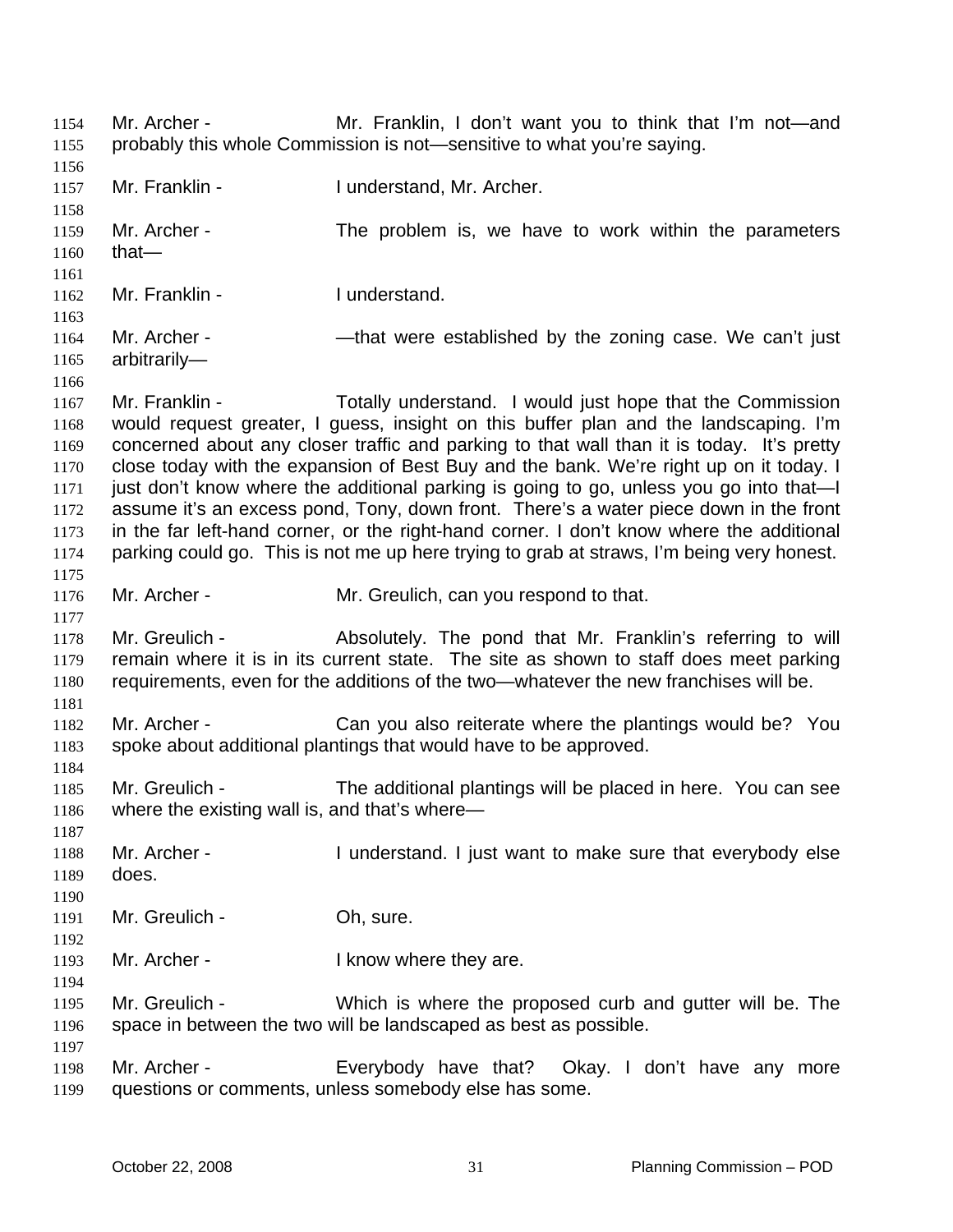1200 1201 1202 1203 1204 1205 1206 1207 1208 1209 1210 1211 1212 1213 1214 1215 1216 1217 1218 1219 1220 1221 1222 1223 1224 1225 1226 1227 1228 1229 1230 1231 1232 1233 1234 1235 1236 1237 1238 1239 1240 1241 1242 1243 1244 1245 Mr. Glover - **Mr. Archer, I'm going to speak because it was mentioned** that I had something to do with this to begin with. Mr. Archer - Yes, sir, Mr. Glover. Mr. Glover - Think one of the things that you have to be concerned with is the County deals with property owners within the parameters of what's legal and what isn't legal. When you get to this point, it's all a matter of if it's zoned a certain way, then they have a certain property right. One of the things we did back when you mentioned it is we did put 150 feet between your property and the wall that's there, then 100 feet between the back of your property line and the wall that's on JEB Stuart. I worked with your mom and several of the other 16 homeowners in that area, and they were very good at putting a lot of pressure on the attorney for Virginia Center. I can understand and accept your comments, but I know you know what's legal has to be allowed. I just want to be sure that we've made sure that you had a reasonable—actually, beyond reasonable at the time when it was—If they wanted something, they were willing to give you all something. I think probably within the framework of what the County has required them to landscape with the wall, you should be okay. Mr. Franklin - [Off mike.] [Inaudible] existing between the wall? Mr. Jernigan - Sir, could you come up to the microphone, please? Mr. Franklin - My biggest concern is that none of the existing shrubbery in here be removed or—I mean, that gives us ground cover today. Mr. Glover - Is that between you and the wall? Mr. Franklin - Yes, sir. Mr. Glover - The Muslim Letter in the Unit think they go outside— Mr. Franklin - There are some big Leylands, as far as I know, Tony-and you can correct me if I'm wrong, Mr. Archer; you probably know—that are in this area as well. I'm concerned that they're going to be pulled up. It's just an issue of light, and an issue of noise. Mr. Glover - Think you're going to be all right. I do. Mr. Franklin - Okay. Mr. Glover - The You're all right within the framework of what was approved in 1988. Mr. Franklin - Yes. sir. 1989.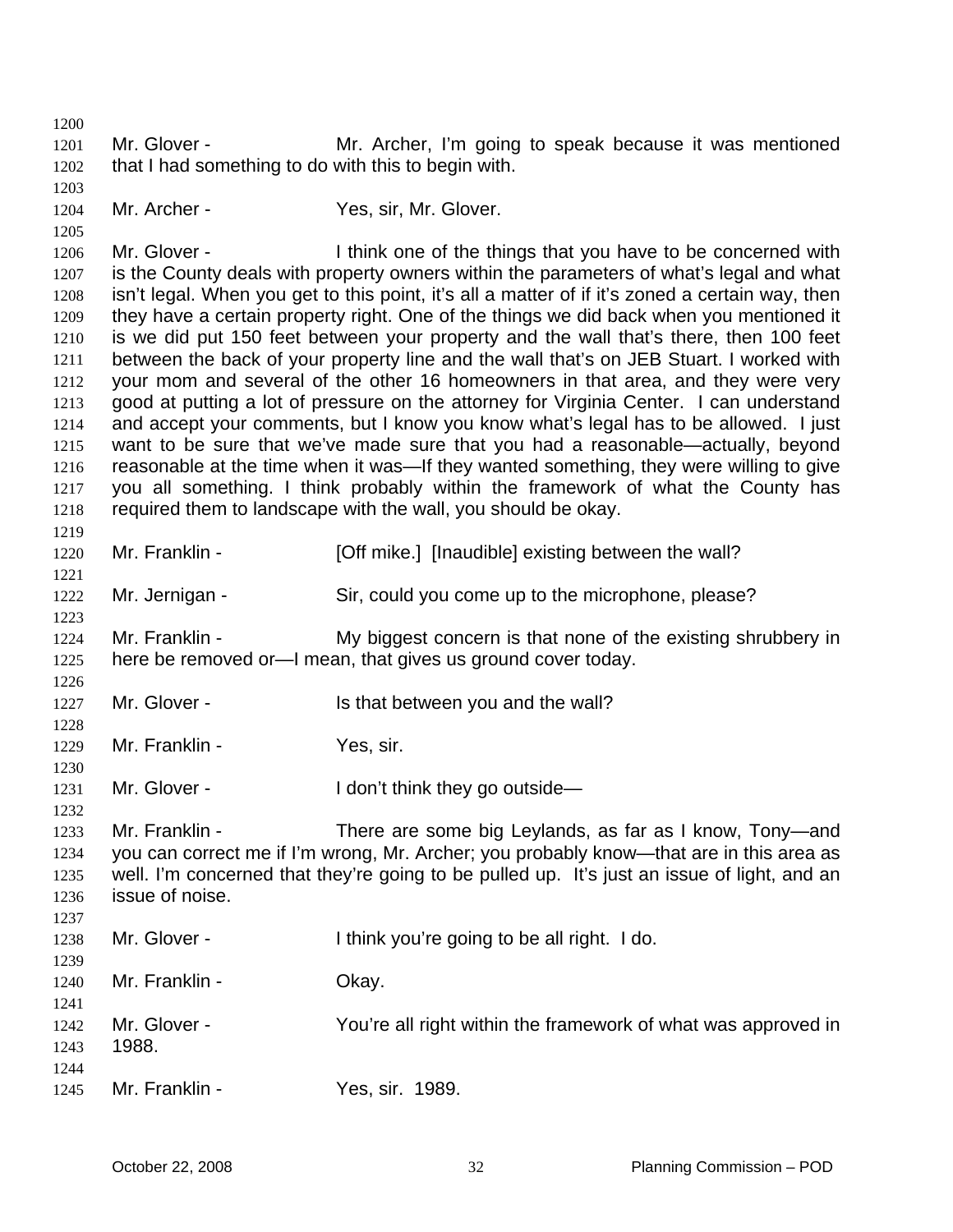1246 1247 1248 1249 1250 1251 1252 1253 1254 1255 1256 1257 1258 1259 1260 1261 1262 1263 1264 1265 1266 1267 1268 1269 1270 1271 1272 1273 1274 1275 1276 1277 1278 1279 1280 1281 1282 1283 1284 1285 1286 1287 1288 1289 1290 1291 Mr. Glover - Thave a pretty good memory, too. Mr. Franklin - The Mine is not as well as it used to be. Mr. Glover - I just wanted you to know that the County has really tried to make sure that the homeowners of Ethelwood there have been taken into consideration. I think they have. I think we did from 1980 on. Mr. Franklin - Based upon other plans of development this morning, I totally understand. I'm very happy. Mr. Glover - Not many neighborhoods are surrounded by masonry walls. Mr. Franklin - No, they're not. We don't consider that to be a prison. Thank you. Mr. Jernigan - Thank you. Mr. Glover - It's an aesthetic, decorative wall. And Jeb Stuart would have been proud. Mr. Archer - Mr. Franklin, thank you for coming out and expressing your concerns. It'll make sure that we pay a little bit closer attention to what the final outcome is. Anything else, Mr. Greulich? Mr. Greulich - I'm fine. Mr. Archer - Before I move on this, I would like to tell the applicant—you don't have to come up. I think you need to be aware of the fact that you have to satisfy the association out there with what can be done, and if they do make significant changes, and if you have to make significant changes, I would suppose that this would have to come back again. That's an upcoming meeting that you have to deal with. Okay, then. Mr. Chairman, with that, I will move for approval of POD-26-05, the reconsideration of Superstar, Bonnie M. Pradhan Addition (POD-03-96 and 95-00 Rev.), subject to the annotations on the plans, the staff's recommendation, and the correction of Condition #29 to be #39. Mr. Vanarsdall - Second. Mr. Jernigan - Motion by Mr. Archer, seconded by Mr. Vanarsdall. All in favor say aye. All opposed say no. The ayes have it; the motion passes.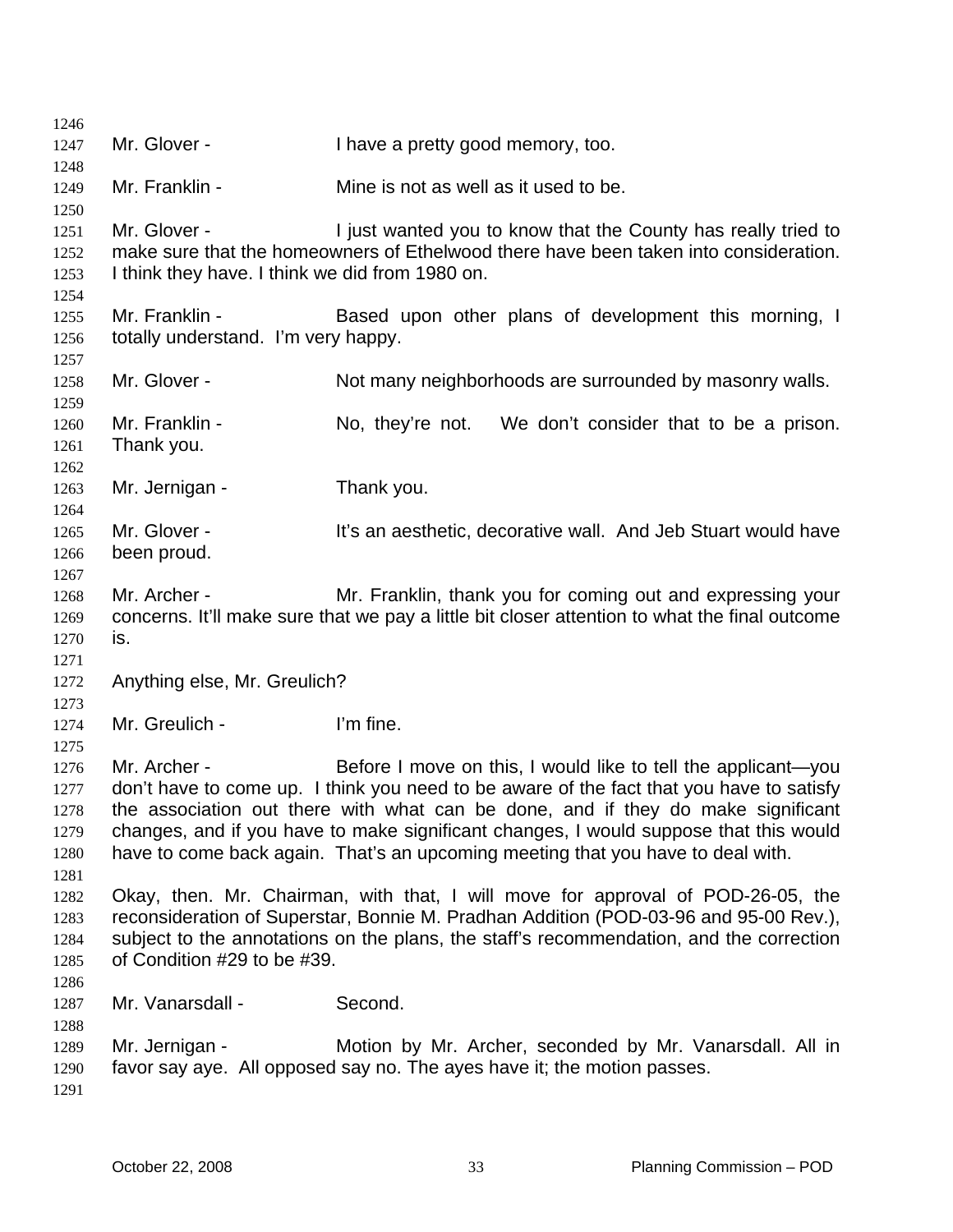- 1292 Mrs. Jones I abstain.
- 1293
- 1294 The vote was as follows:
- 1295 1296 Mr. Jernigan - Aye
- 1297 Mrs. Jones - Abstain
- 1298 Mr. Archer - Aye
- 1299 Mr. Branin - Aye
- 1300 Mr. Vanarsdall - Aye
- 1301

1302 1303 1304 1305 1306 The Planning Commission approved POD-26-05, the reconsideration of Superstar, Bonnie M. Pradhan Addition (POD-03-96 and 95-00 Rev.), subject to the annotations on the plans, the conditions previously approved for POD-26-05 by the Planning Commission at its meeting on March 30, 2005, and the following additional condition:

- 29. **39**.A secondary full-functioning kitchen is not permitted on the second floor proposed for a proprietor/employee dwelling. 1307 1308
- 1309

### 1310 **PLAN OF DEVELOPMENT AND MASTER PLAN**

1311

POD-66-08 West Broad Village – Phase III – Old Brick Road and Fish Pond Lane (POD 42-06 Rev.) **Timmons Group for West Broad Village IV, LLC and West Broad Village V, LLC:** Request for approval of a plan of development and revised master plan as required by Chapter 24, Section 24-106 of the Henrico County Code to revise the layout of Parcel H and to construct an additional phase of the West Broad Village urban mixed use development consisting of two one-story buildings and one two-story building, with a total of approximately 72,000 square feet of retail space and 15,500 square feet of office space; and a master plan for a future 4,500 square foot one-story bank building. The 6.564 acre parcel is located along the north line of Old Brick Road, east of its intersection with Fish Pond Lane, and on the south line of West Broad Street, east of the I-64 Short Pump Interchange, on part of parcel 744-760-7007 and part of parcel 744-760-1664. The zoning is UMUC, Urban Mixed Use District (Conditional) and WBSO, West Broad Street

1312

1313 1314 Mr. Jernigan - The Is there any opposition to POD-66-08, West Broad Village, Phase III (POD 42-06 Rev.)? There is no opposition. Good morning, Mr. Kennedy.

Overlay District. County water and sewer. **(Three Chopt)** 

1315

1316 1317 1318 Mr. Kennedy - Good morning. This is kind of a complicated case with a lot of paperwork, so I'm going to try to go through it and break it up in manageable pieces so you can digest it.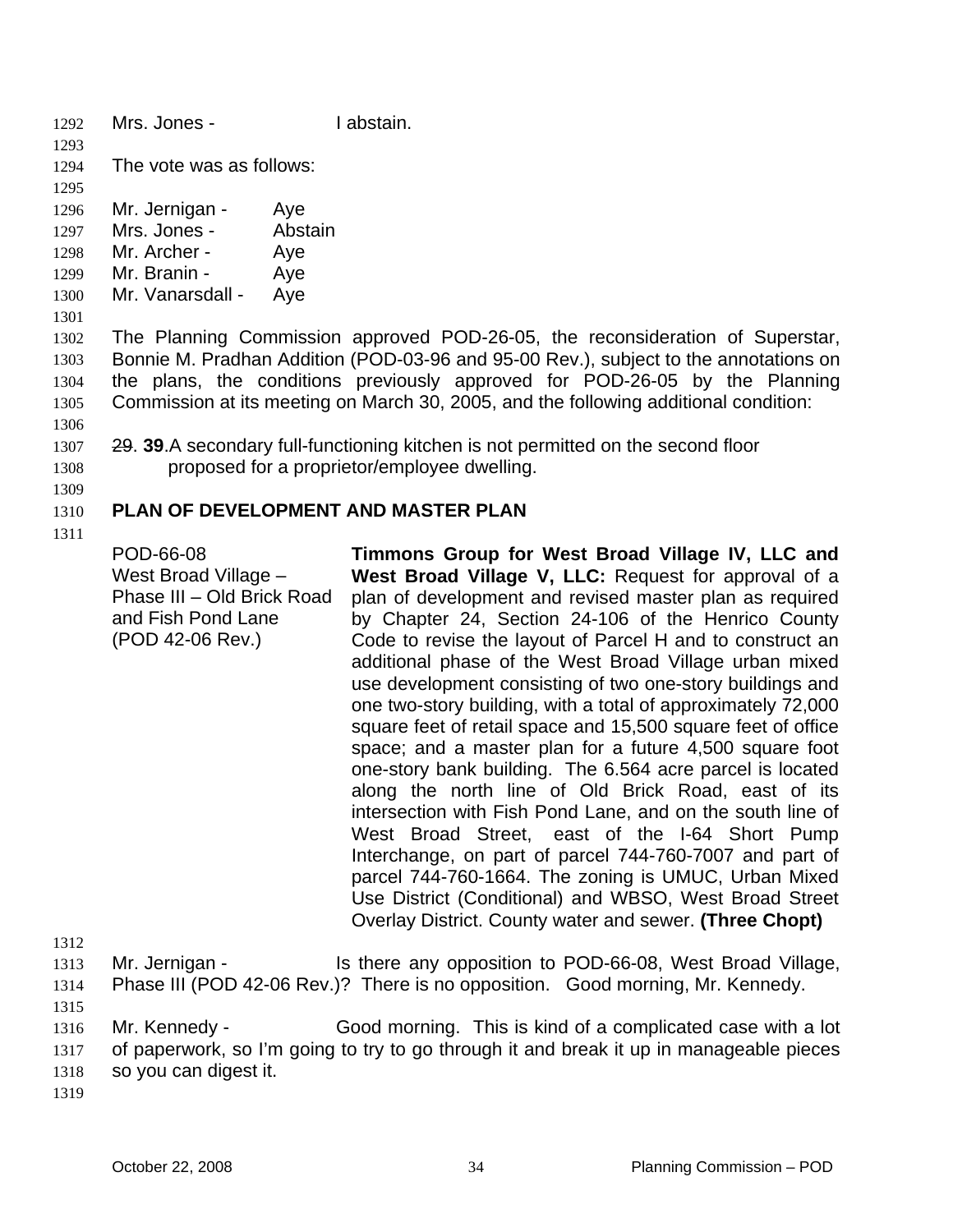Before you this morning is an additional package of information. The largest plan, which is the cover plan—it has this coversheet like this—is the overall master plan. It's a very large plan. It's your oversized sheet. It has a foldout sheet with the overall master plan. 1320 1321 1322 1323

1324

1325 1326 1327 1328 1329 1330 1331 1332 1333 1334 1335 1336 1337 1338 1339 1340 1341 1342 The developer has submitted an updated revision to the master plan. The revision would not increase the density of development, but would rather modify the layout of the development to rearrange the approved elements, the commercial and residential elements—the major elements in that plan where the hotel quadrant is. It's supposed to be this quadrant, which is subject to Phase 3. The hotel has now been moved to where that office building is. The office building has been reduced in size. The developers have determined that, for marketing purposes, the hotel has to be integrated into the office complex. It's similar to the James Center. In order to make up the office space, some additional office space has been developed within the development, in particular in Building A-6, which was right here. There's actually a revised elevation in your packet, just for your information. They're putting office space there. There's also office space in this phase on top of the Thomasville Building. The commercial space they're making up in these buildings here. The net result is that we still have 885 residential units. There's a small decrease in commercial development of about 13,000 square feet. But overall, commercial development still continues to comprise approximately 40.36% of the entire development, as opposed to what was previously proposed of 40.69%. Given the size of this development, the variations are minimal, and staff recommends approval of the revisions to the Master Plan.

1343

1344 1345 1346 1347 1348 1349 1350 1351 1352 1353 1354 1355 1356 1357 1358 1359 The next thing that we go to is what the developer has requested, and has provided in your master plan, the layout plan for Phase 3. The second page is in your packet. Obviously, it's upside down on the screen. It's basically the same thing. What we have is the Home Goods Store, the future bank, the REI Building, and the Thomasville Building. Staff requested revisions to this plan. Basically, what we requested was that they enclose the dumpster and service areas of these two buildings, the two larger buildings. They have complied with that. They've also made the development pedestrian-friendly by increasing pedestrian crossings throughout the development. This color elevation kind of gives you the feel of what it would look like once it's landscaped. There are these brick walks, which connect and make this interconnection, again, preserving that pedestrian feel through the development. These are big boxes, but the object is to integrate them into the development, and make this transition from Whole Foods and that commercial area, down to the hotel or office buildings. It actually makes this connection closer because of the parking and the orientation of this building. We feel very confident that it incorporates that pedestrian flavor we're trying to achieve in West Broad Village. So, staff recommends approval of the revised layout plan.

1360 1361 1362 1363 1364 Now, we'll go to the elevation. The revisions for the Thomasville Building—let me see if I can get that. The revision for the Thomasville Store was a more defined, prominent entrance. Again, it has differentiation. The façade is very pedestrian. It's slightly different from the color elevations you have in your plans, but basically, it's a more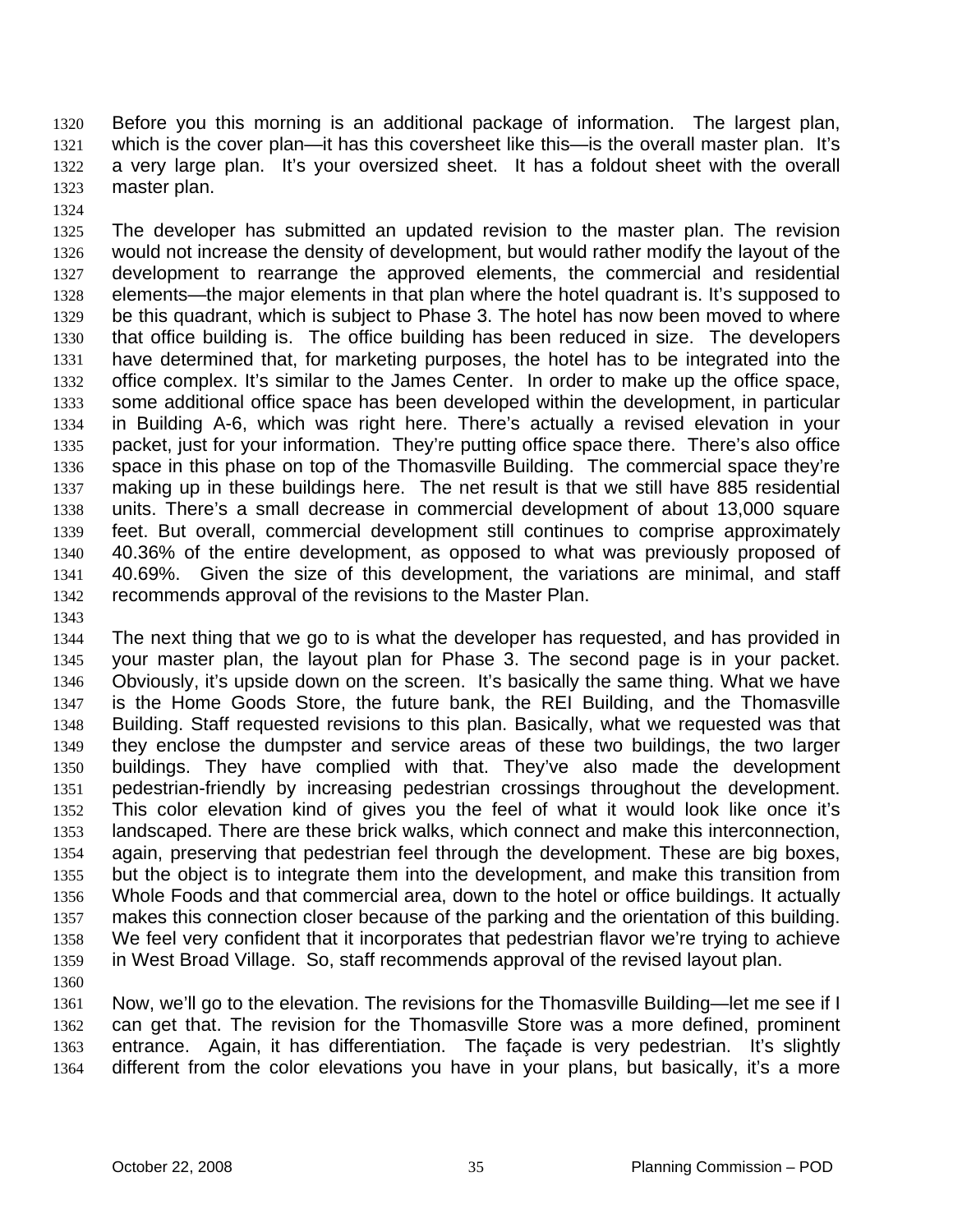prominent entrance. That's basically what they're requesting. Staff has no opposition to that. It's consistent with the design guidelines. 1365 1366

1367

1368 1369 1370 1371 1372 1373 1374 1375 Unfortunately, this doesn't show very well on the plans. The Home Goods Store they've come back with a revised plan. The original plan had a very flat elevation. They have now differentiated the façade. We also requested to differentiate the cornices. I'll scroll across the plan on the screen. It's better in your plan. It comes out better than it comes out here. Basically, what they're doing is they're varying the cornices across the building. There's more relief in the building and improvements to the cornices. Given that they've done those changes, staff can recommend approval of the Home Goods Store as well. We're recommending approval of those elevations.

1376

1405

1407

1377 1378 1379 1380 1381 1382 1383 1384 1385 1386 1387 1388 1389 1390 1391 1392 1393 1394 1395 Finally, we have the REI Building. That's a little bit different. Staff has been working with the developer and REI design staff, but we still find that the elevation is not in keeping with the design guidelines. They've submitted a more recent plan, but we're still not happy with it. This is the most recent one shown on the screen. This is facing Broad Street. The side is facing Broad as well. This is the loading area. This is the side facing the Thomasville Store. Basically, that's the main entrance. We just could not find that they were consistent with the design guidelines. We've recommended that they take a look back at the design guidelines. There is a copy of the design guidelines in the package. Clearly, it doesn't reflect any of this architecture that we have here. The design guidelines speak very specifically about pedestrian flavor and historic Richmond design. Clearly, this design is not compatible with what we're trying to achieve here. We've recommended that the developer take a look at the buildings that they have in Fairfax. Here's a Fairfax building. As you can see, that building just up the road is much more compatible with the design that we have. They also have a building existing in Raleigh. There's a Raleigh building. Those are both REI buildings. We show they're both more compatible. We've asked them to take a look at those two designs and try to incorporate those features into these buildings. Therefore, at this time, staff is recommending a deferral of the REI architecture.

1396 1397 1398 1399 1400 1401 To summarize, staff recommends approval POD-66-08 consisting of the revised Master Plan for West Broad Village, the revised layout plan for Phase 3 of West Broad Village, the architecturals for Home Goods, and the architecturals for Thomasville as annotated. Staff recommends a separate motion requesting deferral of the REI architecturals until next month. If you have any questions, I'll be happy to answer them.

- 1402 1403 Mr. Archer - Mr. Kennedy, what did you say this one is?
- 1404 Mr. Jernigan - Raleigh.
- 1406 Mr. Archer - Okay.

1408 1409 1410 Mr. Kennedy - So, clearly, they have the ability to do buildings that are compatible. These buildings are such a deep contrast. Staff worked, and we tried to come up with ideas to make it work. We could just not find a way to make it work.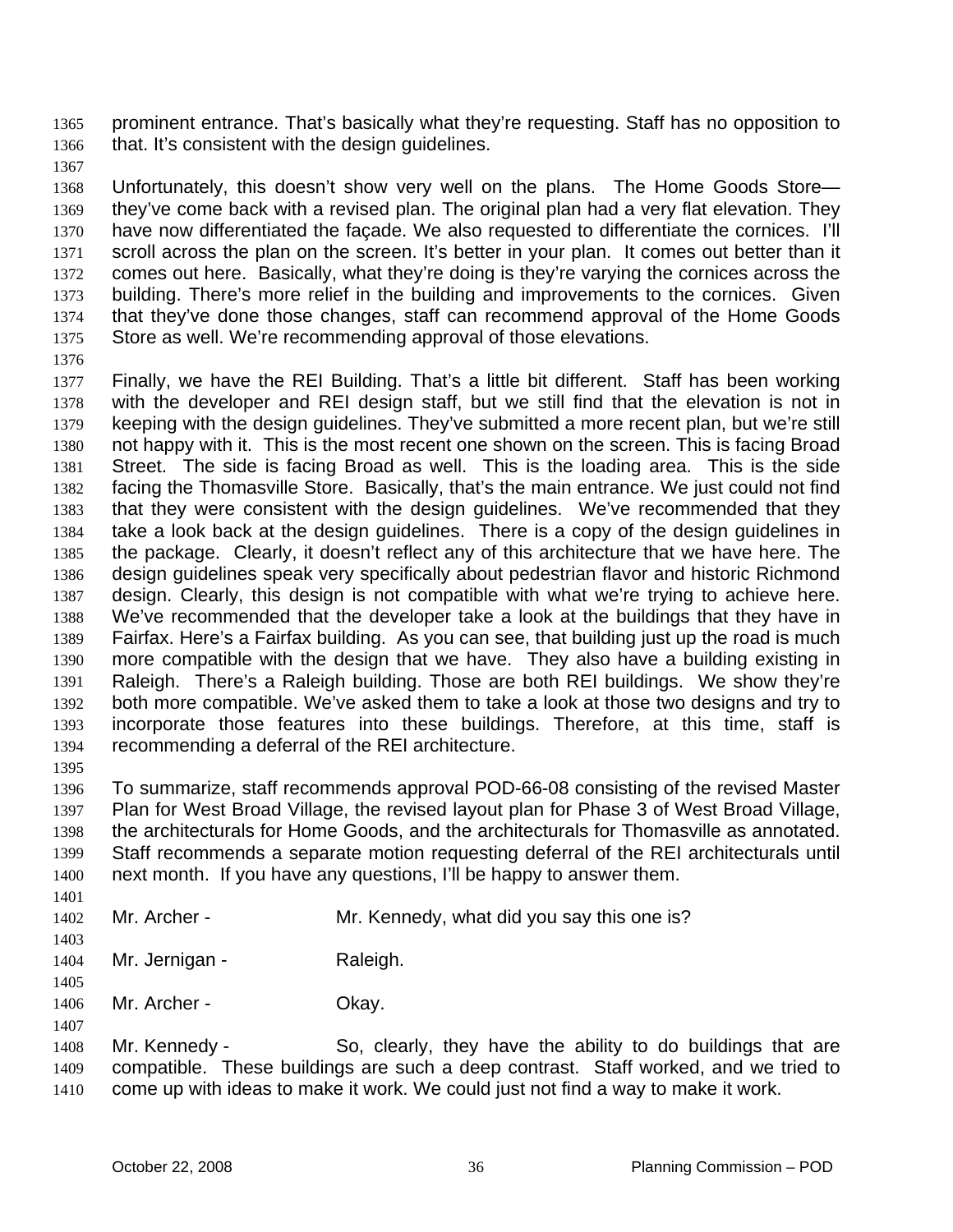1411 1412 1413 Mr. Jernigan - The Are there any questions for Mr. Kennedy from the Commission?

1414 1415 1416 1417 1418 Mrs. Jones - I'd like to just ask, obviously the Raleigh design and the Northern Virginia design are very similar with a corner feature and the way in which it's laid out. What was the reason that you were given that they didn't want to do something similar here?

- 1420 1421 1422 1423 1424 1425 1426 Mr. Kennedy - What they've indicated is that they don't do display windows because they don't support the marketing designs for display windows any more. They do a lot of internal marketing with climbing walls, and active features. Actually, one reason why the building is so high—the building's actually 40 feet high. This is a onestory building that's 40 feet tall, so it's very massive in scale. They also wanted to dobasically, they called this their flagship store design, which is their new and modern look. They're trying to look very modern and trendy.
- 1428 Mrs. Jones - What we're looking at in our packet is the flagship design?
- 1430 1431 1432 1433 Mr. Kennedy - It's the flagship design. Actually, it didn't have any local elements whatsoever. We asked them to try to make it look like a two-story warehouse. We suggested several examples in the City of Richmond to take a look at. There are ways of making this building compatible, we just couldn't agree.
- 1435 1436 1437 1438 Mrs. Jones - Well, as we look at the information in the packet, obviously this just jumps out immediately as—what's the game of "which one of these doesn't belong"? Yes, I would strongly support revising the plans to reflect the design guidelines.
- 1440 Mr. Jernigan - Where else is this flagship flying, other than around here?
- 1442 1443 1444 1445 1446 Mr. Kennedy - I'm not sure. Basically, when we looked, we didn't see it any place locally. They have a lot of stores throughout the United States, we just didn't find any. Te examples we looked at were infill. They have a lot of infill stores, strip centers and things that match this strip center. We looked at these two designs nearby from Fairfax and Raleigh. We felt these are things that could fit.
- 1448 1449 1450 1451 1452 1453 1454 1455 1456 Mr. Branin - For the benefit of the other Commissioners, in the market right now—and you guys have heard me say it before—with lots of small retail spaces, we've had other UMU's that have been proposed that actually haven't come up that were lots and lots of retail spaces. We tried to change them to some big boxes. Although it's not a perfect traditional UMU, because of the climate and how many small retail spaces we have, putting a box isn't a bad idea. With that, and this developer coming and asking if they could put boxes in, one of the conditions we discussed with them was yes, as long as architecturally it meets the standards, it blends. On the Home Goods, the first one they brought in was all EIFS with red canopies that came out—

1419

1427

1429

1434

1439

1441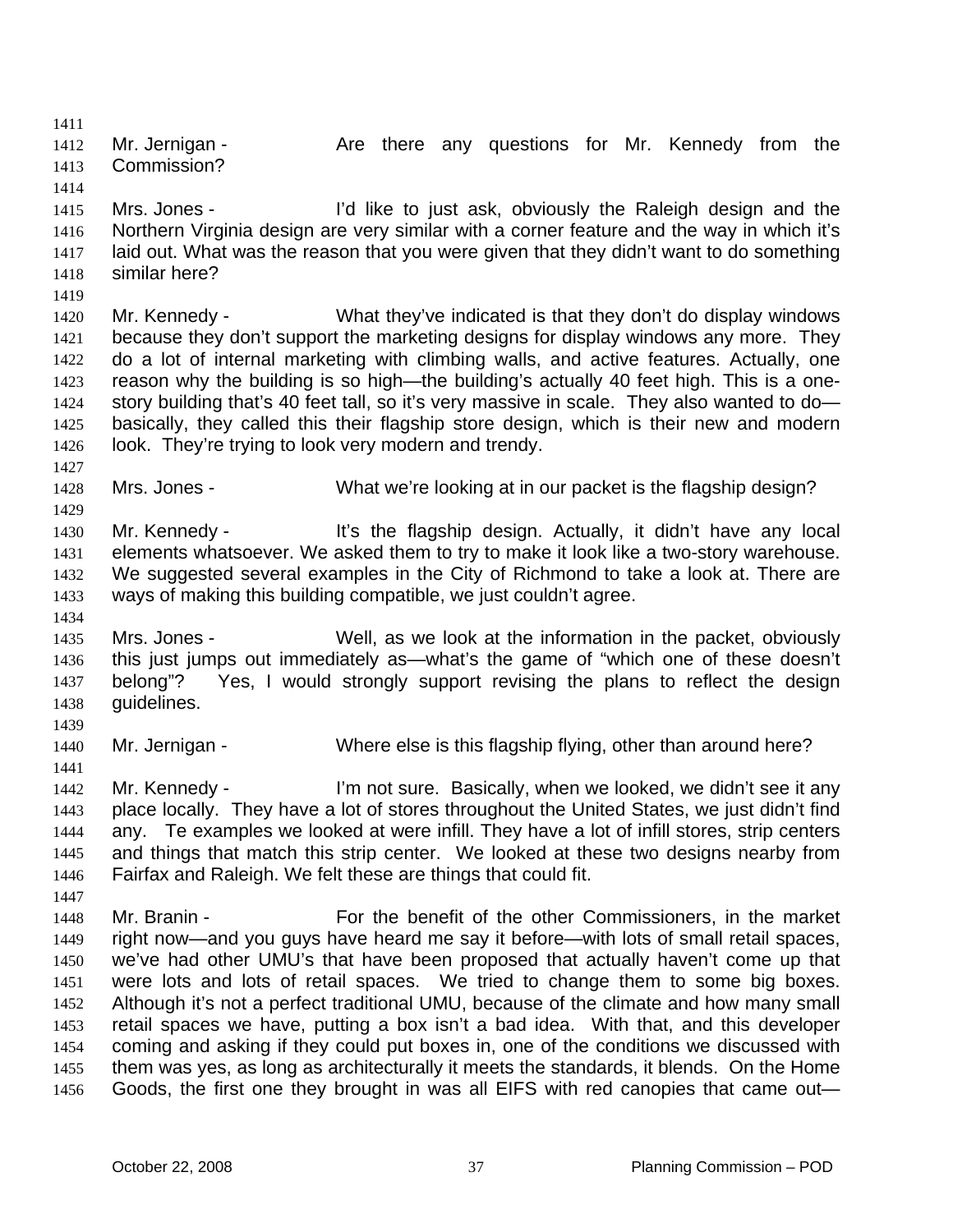basically a shoebox—which we kicked out. I had many pleasant discussions with them in regards to it. Then with this one, they don't have grounds to really come in with what they have come in with, because what meets our architectural standards they have built in two other locations. There's a meeting on the  $28<sup>th</sup>$  where we'll be sitting down with the REI people. Of course, the developer is claiming that he doesn't want to lose the tenant, which the response to that was that's not our problem. We have standards that you will live up to, period. So, we're holding their feet to the ground, and making sure they do what they need to do to produce a product that we as Commissioners can all be proud of. Those are my comments. 1457 1458 1459 1460 1461 1462 1463 1464 1465

1466

1469

1471

1473

1476

1478

### 1467 1468 Mr. Jernigan - The Any questions for Mr. Kennedy from the Commission? Thank you, Mr. Kennedy.

1470 Mr. Kennedy - The engineer is here if you have any questions for him.

1472 Mr. Jernigan - Mr. Branin, do you need to hear from the applicant?

1474 1475 Mr. Branin - No, because he's part of the sales team. I don't really need to talk to him about architecturals.

1477 Mr. Jernigan - Ckay. You have the floor.

1479 1480 1481 1482 1483 1484 1485 1486 Mr. Branin - Thave a very complicated motion. I'd like to move for approval of POD-66-08, West Broad Village, Phase III (POD 42-06 Rev.), as presented by staff consisting of the revised Master Plan of West Broad Village, revised layout plan for Phase 3 of West Broad Village, and the revised elevations for the Thomasville and Home Goods building, subject to annotations on the plan, standard conditions for developments of this type, the conditions for POD-42-06 previously approved by the Planning Commission on April 25, 2007, and additional conditions numbers 62 through 67 on the agenda.

1488 Mr. Vanarsdall - Second.

1489

1487

1490 1491 Mr. Jernigan - **Motion by Mr. Branin, seconded by Mr. Vanarsdall.** All in favor say aye. All opposed say no. The ayes have it; the motion passes.

1492

1499

1493 1494 1495 1496 1497 1498 The Planning Commission approved POD-66-08, West Broad Village, Phase III (POD 42-06 Rev.) consisting of the revised Master Plan of West Broad Village, revised layout plan for Phase 3 of West Broad Village, and the revised elevations for the Thomasville and Home Goods buildings, in addition to the annotations on the plans and the conditions for POD-42-06 previously approved by the Planning Commission at its April 25, 2007 meeting, and the following additional conditions:

1500 1501 1502 62. In order to maintain the effectiveness of the County's public safety radio communications system within buildings, the owner will install radio equipment that will allow for adequate radio coverage within the building, unless waived by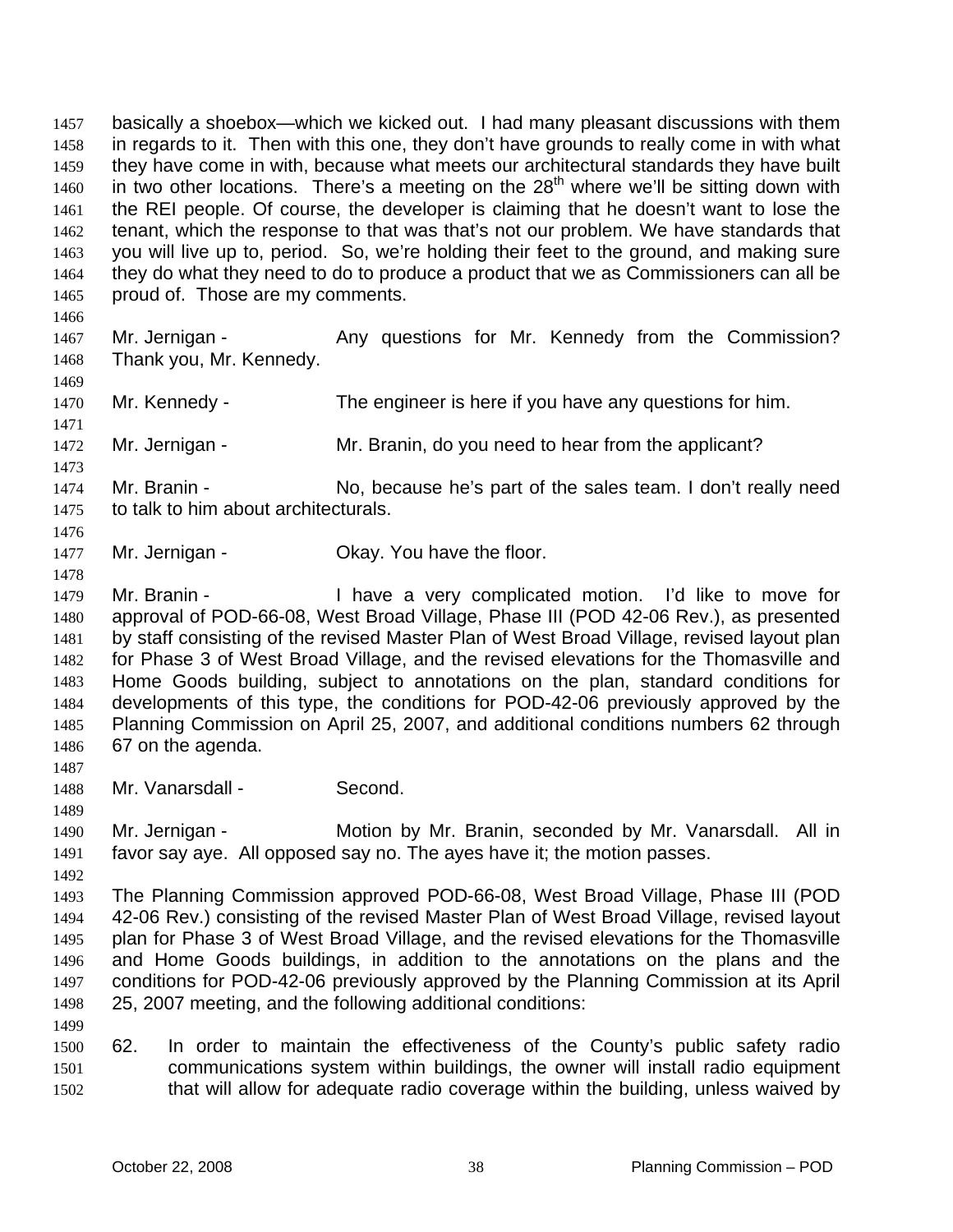| 1503<br>1504<br>1505 |              |                            | the Director of Planning. Compliance with the County's emergency<br>communication system shall be certified to the County by a communications<br>consultant within ninety (90) days of obtaining a certificate of occupancy. The |
|----------------------|--------------|----------------------------|----------------------------------------------------------------------------------------------------------------------------------------------------------------------------------------------------------------------------------|
| 1506                 |              |                            | County will be permitted to perform communications testing in the building at                                                                                                                                                    |
| 1507                 |              | anytime.                   |                                                                                                                                                                                                                                  |
| 1508                 | 63.          |                            | All subsequent detailed plans of development needed to implement this                                                                                                                                                            |
| 1509                 |              |                            | conceptual plan shall be submitted for staff review and Planning Commission                                                                                                                                                      |
| 1510                 |              |                            | approval and shall be subject to all regulations in effect at the time such                                                                                                                                                      |
| 1511                 |              |                            | subsequent plans are submitted for review/ approval.                                                                                                                                                                             |
| 1512                 | 64.          |                            | A revised UMU master plan along with corresponding calculations reflecting the                                                                                                                                                   |
| 1513                 |              |                            | revised layout of Block H shall be submitted for review and approval by the                                                                                                                                                      |
| 1514                 |              |                            | Director of Planning prior to approval of final construction plans.                                                                                                                                                              |
| 1515                 | 65.          |                            | Any dumpster in Block H located within 100 feet of a townhouse property shall be                                                                                                                                                 |
| 1516                 |              |                            | located within a completely enclosed structure.                                                                                                                                                                                  |
| 1517                 | 66.          |                            | Dumpsters and loading areas shall be screened from adjoining streets and                                                                                                                                                         |
| 1518                 |              | properties.                |                                                                                                                                                                                                                                  |
| 1519                 | 67.          |                            | The BMP located on the south side of West Broad Street (US Route250) east of                                                                                                                                                     |
| 1520                 |              |                            | Brook River Drive shall be eliminated prior to the approval of final Certificate of                                                                                                                                              |
| 1521                 |              |                            | Occupancy for any building located east of Fish Pond Lane and north of Old                                                                                                                                                       |
| 1522                 |              | <b>Brick Road.</b>         |                                                                                                                                                                                                                                  |
| 1523                 |              |                            |                                                                                                                                                                                                                                  |
| 1524                 | Mr. Branin - |                            | I'd like to make another motion.                                                                                                                                                                                                 |
| 1525                 |              |                            |                                                                                                                                                                                                                                  |
| 1526                 |              | Mr. Jernigan -             | Go right ahead.                                                                                                                                                                                                                  |
|                      |              |                            |                                                                                                                                                                                                                                  |
| 1527                 |              |                            |                                                                                                                                                                                                                                  |
| 1528                 | Mr. Branin - |                            | I move for the deferral of the REI Building elevations at the                                                                                                                                                                    |
| 1529                 |              |                            | Commission's request until the Planning Commission meeting on November 19, 2008,                                                                                                                                                 |
| 1530                 |              |                            | to give the developer an opportunity to sit down with staff and myself to revise the plan                                                                                                                                        |
| 1531                 |              |                            | to the needs of the County, and the needs of the guidelines of this development.                                                                                                                                                 |
| 1532                 |              |                            |                                                                                                                                                                                                                                  |
| 1533                 | Mr. Archer - |                            | Second.                                                                                                                                                                                                                          |
| 1534                 |              |                            |                                                                                                                                                                                                                                  |
| 1535                 |              | Mr. Jernigan -             | Staff's request.                                                                                                                                                                                                                 |
| 1536                 |              |                            |                                                                                                                                                                                                                                  |
| 1537                 | Mr. Branin - |                            | Staff's request.                                                                                                                                                                                                                 |
| 1538                 |              |                            |                                                                                                                                                                                                                                  |
| 1539                 |              | Mr. Jernigan -             | Motion by Mr. Branin, seconded by Mr. Archer. All in favor                                                                                                                                                                       |
| 1540                 |              |                            | say aye. All opposed say no. The ayes have it; the motion passes.                                                                                                                                                                |
| 1541                 |              |                            |                                                                                                                                                                                                                                  |
| 1542                 |              |                            | At the request of Planning staff, the Planning Commission deferred the REI Building                                                                                                                                              |
| 1543                 |              |                            | elevations only on POD-66-08, West Broad Village, Phase III (POD 42-06 Rev.), to its                                                                                                                                             |
| 1544                 |              | November 19, 2008 meeting. |                                                                                                                                                                                                                                  |
| 1545                 |              |                            |                                                                                                                                                                                                                                  |
| 1546                 |              | Mr. Jernigan -             | Thank you, Mr. Kennedy.                                                                                                                                                                                                          |
| 1547                 |              |                            |                                                                                                                                                                                                                                  |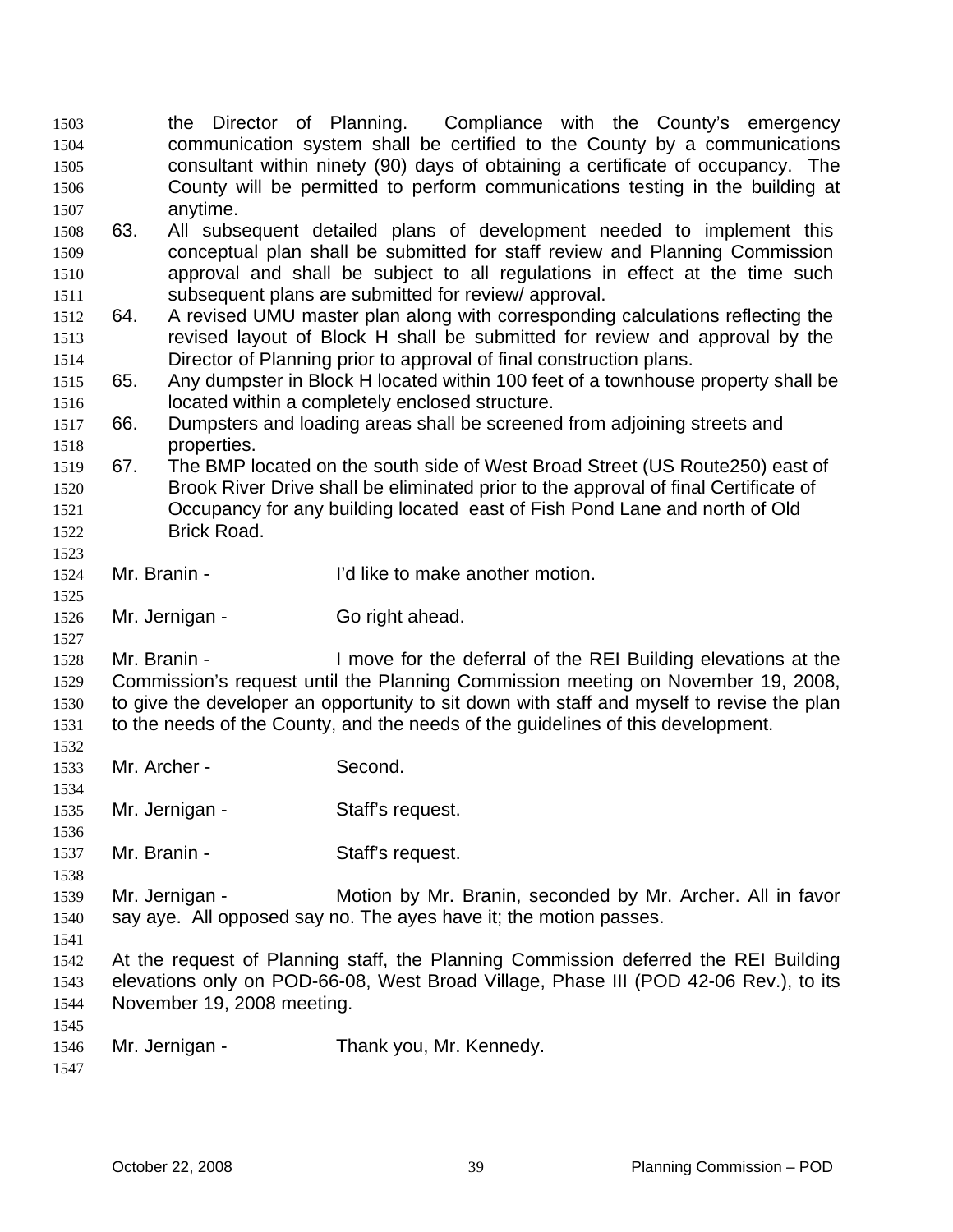Mr. O'Kelly - Mr. Chairman, the next item on your agenda on page 24 is approval of the September 24, 2008 minutes. 1548 1549 1550 1551 1552 1553 1554 1555 1556 1557 1558 1559 1560 1561 1562 1563 1564 1565 1566 1567 1568 1569 1570 1571 1572 1573 1574 1575 1576 1577 1578 1579 1580 1581 1582 1583 1584 1585 1586 1587 1588 1589 1590 1591 1592 1593 APPROVAL OF MINUTES: September 24, 2008 Mr. Jernigan - The Are there any corrections to the September 24, 2008 minutes? Mrs. Jones - I have a few quick ones, please. I'm not sure, but Mr. Jernigan, you can clarify this. On page 17, line 563, where you were talking about remembering that Newstead was the one that was off Osbourne where they had to pull media out of the James River. Mr. Jernigan - **Mmm-hmm.** Mrs. Jones - Ckay. I just wanted to make sure those were the words you wanted to use. Page 20, line 700, the word is "swap," not "swamp." Page 21, line 724. "Line of sight," as opposed to "light of sight." Page 23, line 835, it's "talking," as opposed to "talk." Just trying to make myself sound like I made some sense, or Ms. Patterson did. Page 29, line 1073. The second sentence is, "I'm looking at this." There's an extra "i" in there. Those are my corrections. Mr. Jernigan - Ckay. Are there any other corrections to the minutes? Do we have a motion to approve? Mrs. Jones - So moved. Mr. Archer - Second. Mr. Jernigan - Motion by Mrs. Jones, seconded by Mr. Archer. All in favor say aye. All opposed say no. The ayes have it; the motion passes. The Planning Commission approved the September 24, 2008 minutes as corrected. Mr. Vanarsdall was absent from the room during the approval of the September 24, 2008 minutes. Mrs. Jones - Mr. Chairman, may I just ask for a clarification? Is this the last meeting that we will have in the Board Room, or do we have our Zoning meeting in the Board Room coming up next month? Mr. O'Kelly - The Zoning meeting is on November  $13<sup>th</sup>$ . That will be in this room. Mrs. Jones - That will be here. Okay. So, the next meeting that we're not here is the POD meeting for November.